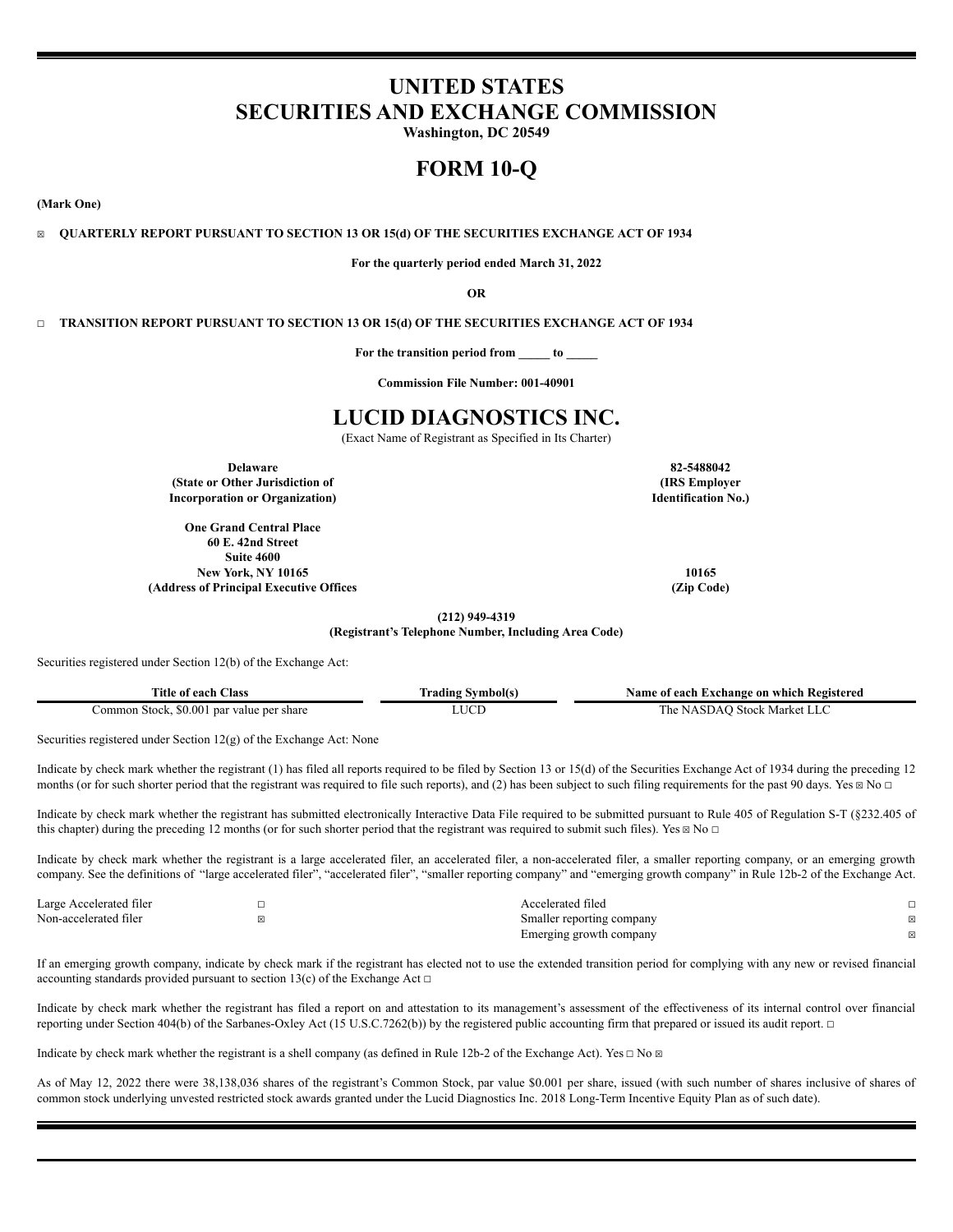# **TABLE OF CONTENTS**

# **Part I - Financial [Information](#page-2-0)**

| Item 1. | <b>Financial Statements</b>                                                                                                                   |    |
|---------|-----------------------------------------------------------------------------------------------------------------------------------------------|----|
|         | Condensed Consolidated Balance Sheets (unaudited) as of March 31, 2022 and December 31, 2021                                                  |    |
|         | Condensed Consolidated Statements of Operations (unaudited) for the three months ended March 31, 2022 and 2021                                |    |
|         | Condensed Consolidated Statements of Changes in Stockholders' Equity (Deficit) (unaudited) for the three months ended March 31, 2022 and 2021 |    |
|         | Condensed Consolidated Statements of Cash Flows (unaudited) for the three months ended March 31, 2022 and 2021                                |    |
|         | Notes to Unaudited Condensed Consolidated Financial Statements                                                                                |    |
| Item 2. | Management's Discussion and Analysis of Financial Condition and Results of Operations                                                         |    |
| Item 4. | <b>Controls and Procedures</b>                                                                                                                | 32 |
|         |                                                                                                                                               |    |
|         | <b>Part II - Other Information</b>                                                                                                            |    |
|         |                                                                                                                                               |    |
| Item 1. | <b>Legal Proceedings</b>                                                                                                                      | 33 |
| Item 5. | <b>Other Information</b>                                                                                                                      | 33 |
| Item 6. | <b>Exhibits</b>                                                                                                                               | 33 |
|         | Signature                                                                                                                                     | 34 |
|         | <b>Exhibit Index</b>                                                                                                                          | 35 |

i

Page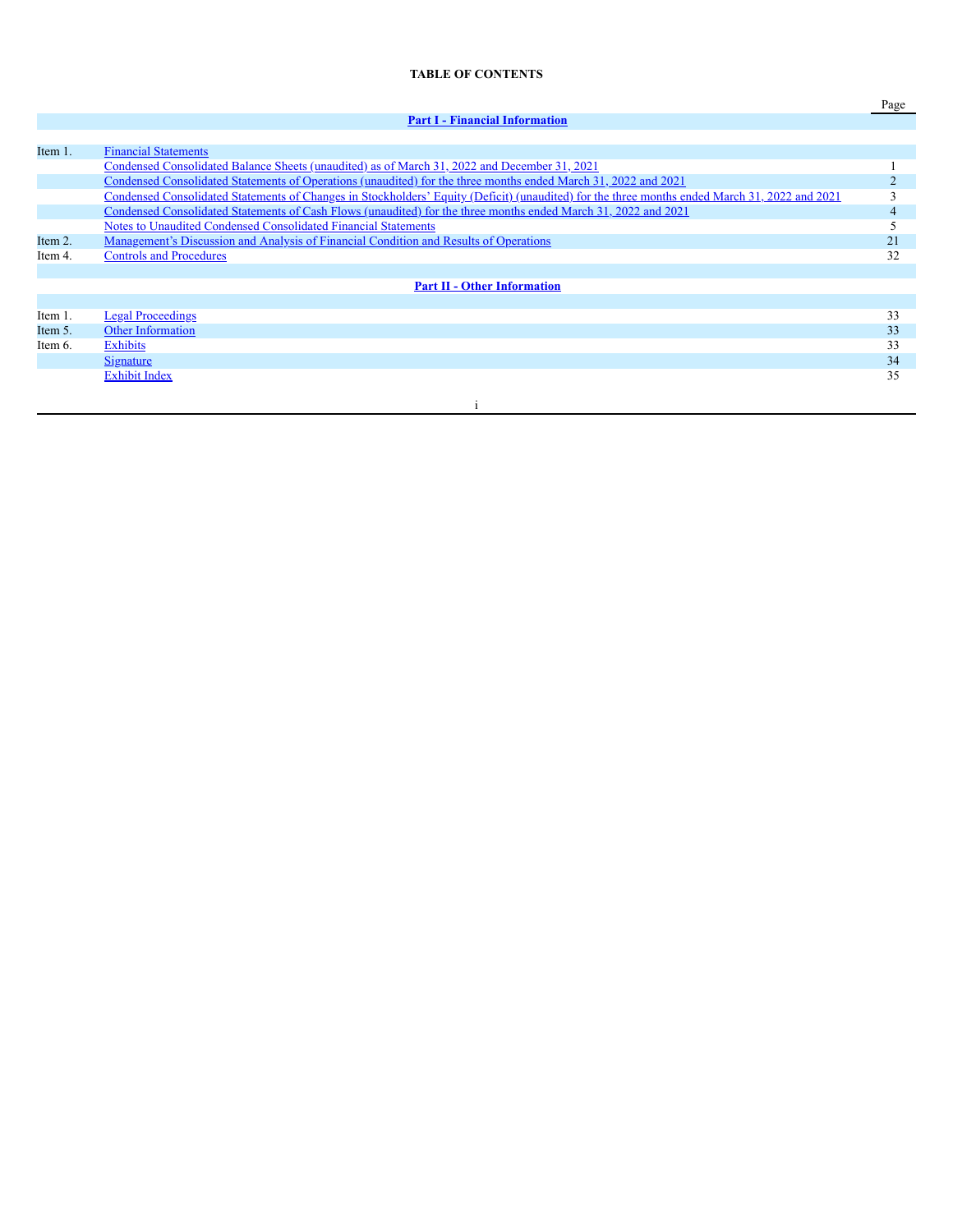# <span id="page-2-2"></span><span id="page-2-1"></span><span id="page-2-0"></span>**Item 1. Financial Statements**

# **LUCID DIAGNOSTICS INC. and SUBSIDIARY** (a majority-owned subsidiary of PAVmed Inc.) **CONDENSED CONSOLIDATED BALANCE SHEETS** (in thousands except number of shares and per share data - unaudited)

**March 31, 2022 December 31, 2021 Assets:** Current assets:  $\text{Cash}$   $\text{47,919}$   $\text{$}$   $\text{53,656}$ Accounts receivable 200 Prepaid expenses, deposits, and other current assets  $3,447$ Total current assets 57,303 57,303 57,303 57,303 57,303 57,303 57,303 57,303 57,303 57,303 57,303 57,303 57,303 57,303 57,303 57,303 57,303 57,303 57,303 57,303 57,303 57,303 57,1095 57,100 571 57,100 571 57,100 571 57,100 Fixed assets, net 1,095 971 Operating lease right-of-use assets 2,224 – 2,224 Intangible assets, net 1988 and 1988 and 1988 and 1988 and 1988 and 1988 and 1988 and 1988 and 1988 and 1988 and 1988 and 1988 and 1988 and 1988 and 1988 and 1988 and 1988 and 1988 and 1988 and 1988 and 1988 and 1988 and 1 Other assets 695 725 Total assets  $\sim$  58,999  $\sim$  58,999  $\sim$  58,000  $\sim$  58,999  $\sim$  58,000  $\sim$  58,000  $\sim$  58,000  $\sim$  58,000  $\sim$  58,000  $\sim$  58,000  $\sim$  58,000  $\sim$  58,000  $\sim$  58,000  $\sim$  58,000  $\sim$  58,000  $\sim$  58,000  $\sim$  58,000  $\sim$ **Liabilities, Preferred Stock and Stockholders' Equity** Current liabilities: Accounts payable **Accounts** 2,490 **and 2,490 1,490 6 1,490 6 1,490 6 1,490** Accrued expenses and other current liabilities 2,226 1,113 Operating lease liabilities, current portion 769<br>
Contingent purchase consideration payable 4,887 Contingent purchase consideration payable Due To: PAVmed Inc. - MSA Fee and operating expenses 1,657 1,657 1,657 Total current liabilities 14,260 Long-term liabilities Operating lease liabilities, less current portion 1,455 and 1,455 and 1,455 and 1,455 and 1,455 and 1,455 and 1,455 and 1,455 and 1,455 and 1,455 and 1,455 and 1,455 and 1,455 and 1,455 and 1,455 and 1,455 and 1,455 and 1, Total long-term liabilities Total liabilities **15,569** 4,260 4,260 4,260 4,260 4,260 4,260 4,260 4,260 4,260 4,260 4,260 4,260 4,260 4,260 4,260 4,260 4,260 4,260 4,260 4,260 4,260 4,260 4,260 4,260 4,260 4,260 4,260 4,260 4,260 4,260 4,260 4,260 4,2 Commitments and contingencies Stockholders' Equity: Preferred stock, \$0.001 par value, 20,000,000 shares authorized; no shares issued and outstanding as of March 31, 2022 and December 31, 2021 — — Common stock, \$0.001 par value, 100,000,000 shares authorized; 35,171,796 and 34,917,907 shares issued and outstanding as of March 31, 2022 and December 31, 2021, respectively 35 35 Additional paid-in capital 100,630 96,608 96,608 96,608 96,608 96,608 96,608 96,608 96,608 96,608 96,608 96,608 96,608 96,608 96,608 96,608 96,608 96,608 96,608 96,608 96,608 96,608 96,608 96,608 96,608 96,608 96,608 96,60 Accumulated deficit (54,174) (41,904) (41,904) Total Stockholders' Equity 54,739 Total Liabilities and Stockholders' Equity  $\overline{S}$  58,999  $\overline{S}$  58,999  $\overline{S}$  58,999

See accompanying notes to the unaudited condensed consolidated financial statements.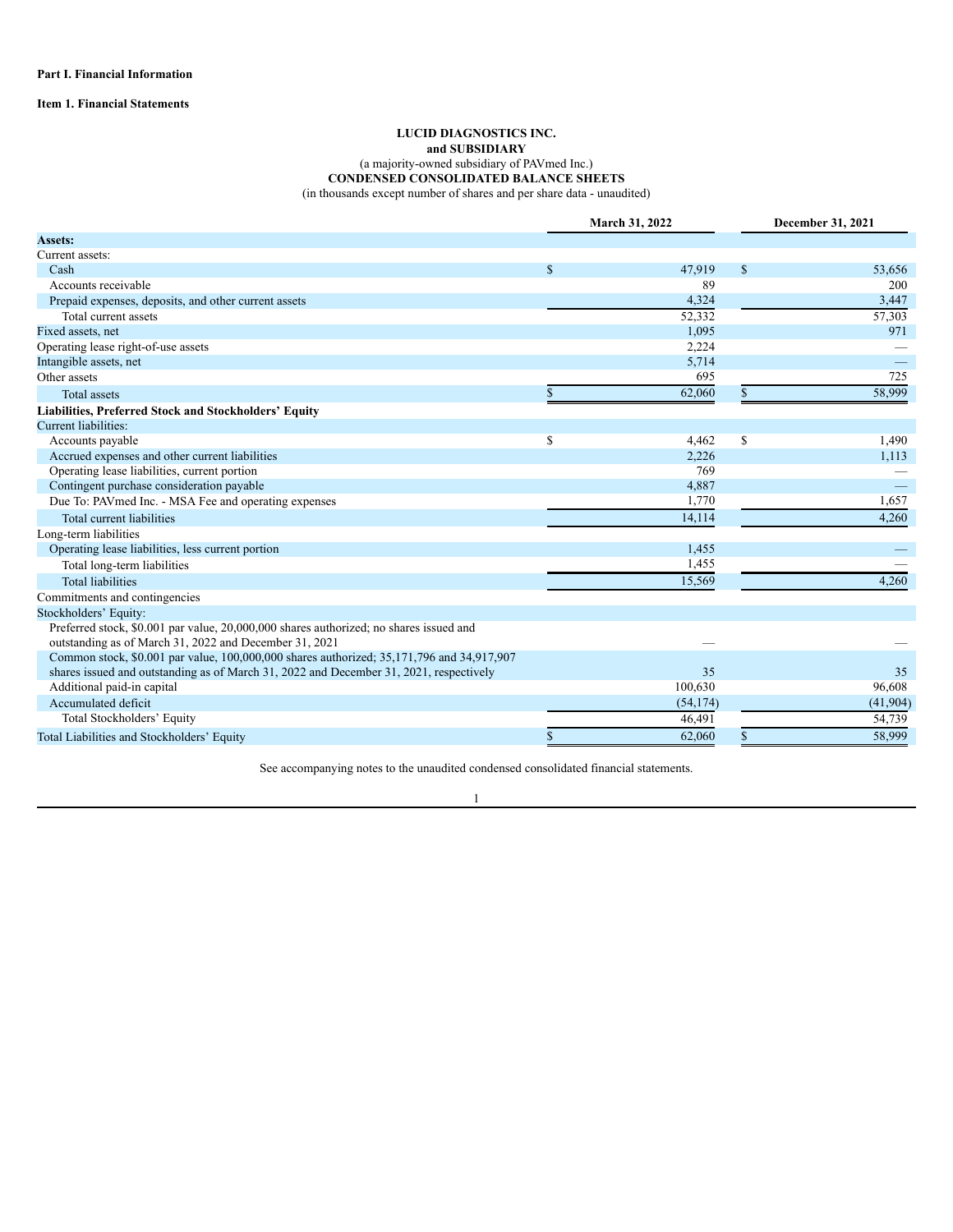# **LUCID DIAGNOSTICS INC. and SUBSIDIARY** (a majority-owned subsidiary of PAVmed Inc.) **CONDENSED CONSOLIDATED STATEMENTS OF OPERATIONS** (in thousands except number of shares and per share data - unaudited)

<span id="page-3-0"></span>

|                                                               | Three Months Ended March 31. |  |              |  |  |
|---------------------------------------------------------------|------------------------------|--|--------------|--|--|
|                                                               | 2022                         |  | 2021         |  |  |
| Revenue                                                       | 189                          |  |              |  |  |
| Cost of revenue                                               | 369                          |  |              |  |  |
| Gross profit (loss)                                           | (180)                        |  |              |  |  |
| Operating expenses:                                           |                              |  |              |  |  |
| Sales and marketing                                           | 3,318                        |  | 689          |  |  |
| General and administrative                                    | 5,718                        |  | 1,212        |  |  |
| Research and development                                      | 2,881                        |  | 1,752        |  |  |
| Total operating expenses                                      | 11,917                       |  | 3,653        |  |  |
| Loss from operations                                          | (12,097)                     |  | (3,653)      |  |  |
| Other income (expense):                                       |                              |  |              |  |  |
| Change in fair value - contingent consideration payable       | (173)                        |  |              |  |  |
| Other income (expense), net                                   | (173)                        |  |              |  |  |
| Loss before provision for income tax                          | (12,270)                     |  | (3,653)      |  |  |
| Provision for income taxes                                    |                              |  |              |  |  |
| Net loss                                                      | (12,270)                     |  | (3,653)      |  |  |
| Net loss per share - basic and diluted                        | (0.35)                       |  | (0.26)       |  |  |
| Weighted average common shares outstanding, basic and diluted | 35,123,039                   |  | 14, 114, 437 |  |  |

See accompanying notes to the unaudited condensed consolidated financial statements.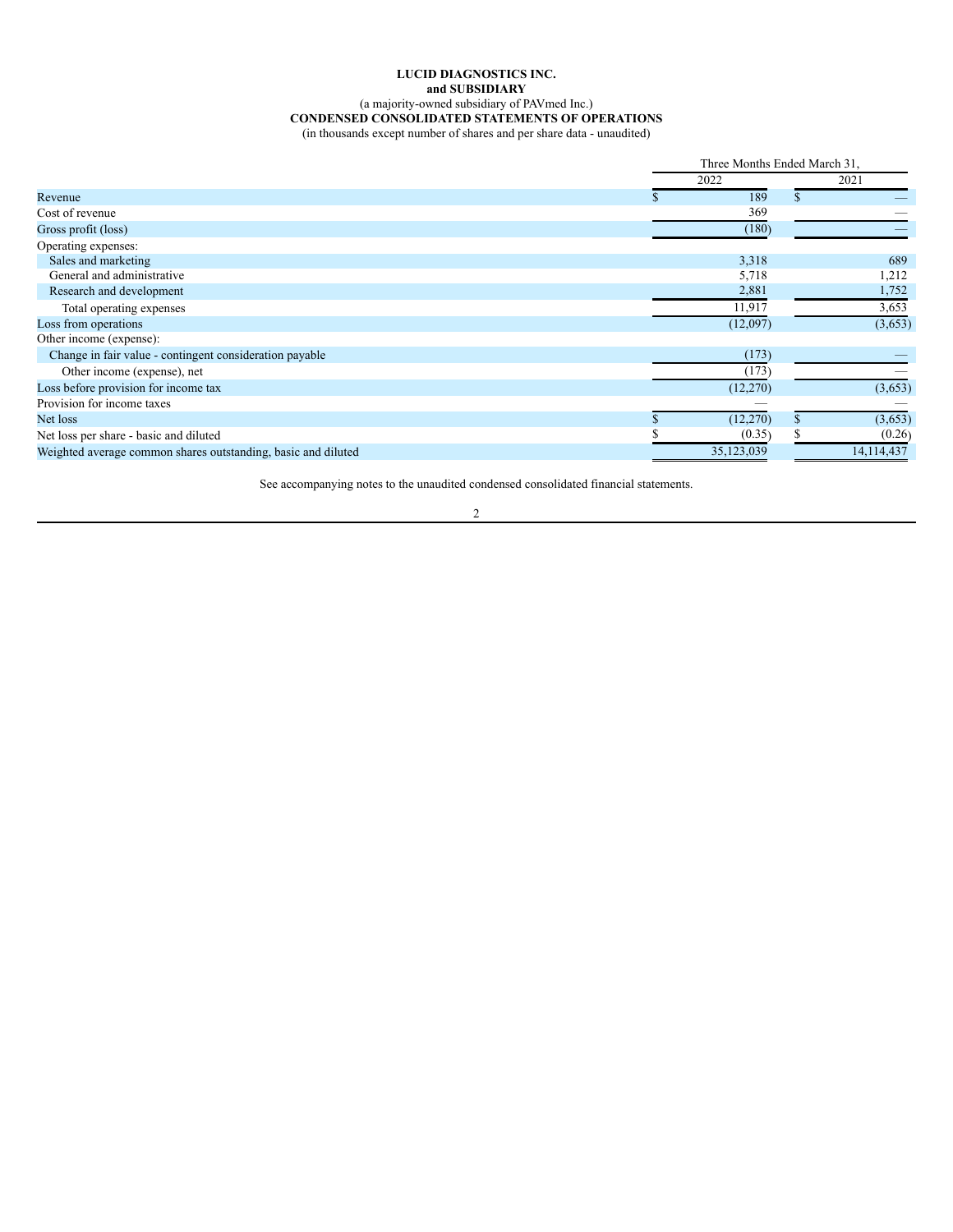# **LUCID DIAGNOSTICS INC. and SUBSIDIARY** (a majority-owned subsidiary of PAVmed Inc.) **CONDENSED CONSOLIDATED STATEMENTS OF CHANGES IN STOCKHOLDERS' EQUITY (DEFICIT) for the THREE MONTHS ENDED March 31, 2022 and 2021**

(in thousands except number of shares and per share data - unaudited)

<span id="page-4-0"></span>

|                                                               | <b>Common Stock</b> |                     |        |         | <b>Additional Paid-</b><br>In |  | Accumulated    |           |  |     |
|---------------------------------------------------------------|---------------------|---------------------|--------|---------|-------------------------------|--|----------------|-----------|--|-----|
|                                                               | <b>Shares</b>       |                     | Amount | Capital |                               |  | <b>Deficit</b> | Total     |  |     |
| Balance as of December 31, 2021                               | 34,917,907          |                     | 35     |         | 96,608                        |  | (41, 904)      | 54,739    |  |     |
| Exercise - stock options - Lucid Diagnostics Inc. 2018 Equity |                     |                     |        |         |                               |  |                |           |  |     |
| Plan                                                          | 253,889             |                     |        |         | 187                           |  |                | 187       |  |     |
| Stock-based compensation - Lucid Diagnostics Inc. 2018        |                     |                     |        |         |                               |  |                |           |  |     |
| <b>Equity Plan</b>                                            |                     |                     |        |         | 3,537                         |  |                | 3,537     |  |     |
| Stock-based compensation - PAVmed Inc. 2014 Equity Plan       |                     |                     |        |         | 298                           |  |                |           |  | 298 |
| Net Loss                                                      |                     |                     |        |         |                               |  | (12,270)       | (12, 270) |  |     |
| Balance as of March 31, 2022                                  | 35,171,796          |                     | 35     |         | 100,630                       |  | (54, 174)      | 46,491    |  |     |
|                                                               |                     |                     |        |         | <b>Additional Paid-</b>       |  |                |           |  |     |
|                                                               |                     | <b>Common Stock</b> |        |         | In                            |  | Accumulated    |           |  |     |
|                                                               | <b>Shares</b>       |                     | Amount |         | Capital                       |  | <b>Deficit</b> | Total     |  |     |
| Balance as of December 31, 2020                               | 14, 114, 707        |                     | 10     |         | 298                           |  | (13, 826)      | (13,518)  |  |     |
| Stock-based compensation - Lucid Diagnostics Inc. 2018        |                     |                     |        |         |                               |  |                |           |  |     |
| <b>Equity Plan</b>                                            |                     |                     |        |         | 802                           |  |                | 802       |  |     |
| Stock-based compensation - PAVmed Inc. 2014 Equity Plan       |                     |                     |        |         | 3                             |  |                |           |  |     |
| Net loss                                                      |                     |                     |        |         |                               |  | (3,653)        | (3,653)   |  |     |
| Balance as of March 31, 2021                                  | 14, 114, 707        |                     | 10     |         | 1,103                         |  | (17, 479)      | (16, 366) |  |     |

See accompanying notes to the unaudited condensed consolidated financial statements.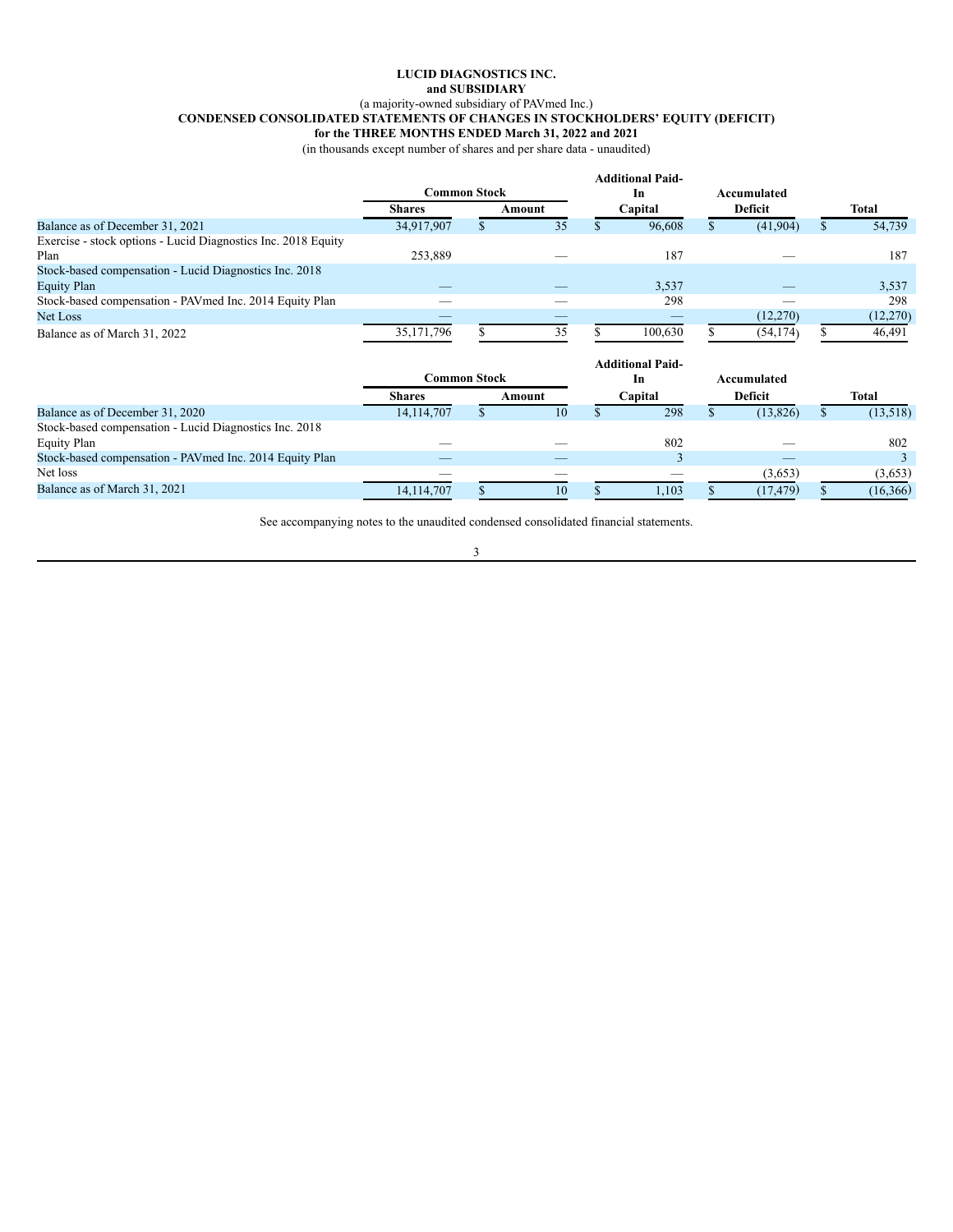# **LUCID DIAGNOSTICS INC. and SUBSIDIARY** (a majority-owned subsidiary of PAVmed Inc.) **CONDENSED CONSOLIDATED STATEMENTS OF CASH FLOWS** (in thousands except number of shares and per share data - unaudited)

<span id="page-5-0"></span>

|                                                                                   |   | Three Months Ended March 31. |      |         |  |  |  |  |  |
|-----------------------------------------------------------------------------------|---|------------------------------|------|---------|--|--|--|--|--|
|                                                                                   |   | 2022                         | 2021 |         |  |  |  |  |  |
| <b>Cash flows from operating activities</b>                                       |   |                              |      |         |  |  |  |  |  |
| Net loss                                                                          | S | (12,270)                     | S    | (3,653) |  |  |  |  |  |
|                                                                                   |   |                              |      |         |  |  |  |  |  |
| Adjustments to reconcile net loss to net cash used in operating activities        |   |                              |      |         |  |  |  |  |  |
| Depreciation expense                                                              |   | 24                           |      | 3       |  |  |  |  |  |
| Stock-based compensation - Lucid Diagnostics Inc. 2018 Equity Plan                |   | 3,537                        |      | 802     |  |  |  |  |  |
| Stock-based compensation - PAVmed Inc. 2014 Equity Plan                           |   | 298                          |      | 3       |  |  |  |  |  |
| Fair value adjustment to contingent consideration payable                         |   | 173                          |      |         |  |  |  |  |  |
| Changes in operating assets and liabilities:                                      |   |                              |      |         |  |  |  |  |  |
| Accounts receivable                                                               |   | 111                          |      |         |  |  |  |  |  |
| Prepaid expenses and other current assets                                         |   | 168                          |      | 104     |  |  |  |  |  |
| Accounts payable                                                                  |   | 1,958                        |      | (1,269) |  |  |  |  |  |
| Accrued expenses and other current liabilities                                    |   | 112                          |      | (108)   |  |  |  |  |  |
| Due To: PAVmed Inc. - operating expenses paid on-behalf-of Lucid Diagnostics Inc. |   | (510)                        |      | 33      |  |  |  |  |  |
| Due To: PAVmed Inc. - Management Services Agreement Fee                           |   |                              |      | 770     |  |  |  |  |  |
| Due To: PAVmed Inc. - Employee Related Costs                                      |   | 623                          |      |         |  |  |  |  |  |
| Net cash flows used in operating activities                                       |   | (5,776)                      |      | (3,315) |  |  |  |  |  |
| <b>Cash flows from investing activities</b>                                       |   |                              |      |         |  |  |  |  |  |
| Purchase of equipment                                                             |   | (148)                        |      | (9)     |  |  |  |  |  |
| Net cash flows used in investing activities                                       |   | (148)                        |      | (9)     |  |  |  |  |  |
| <b>Cash flows from financing activities</b>                                       |   |                              |      |         |  |  |  |  |  |
| Proceeds – exercise of stock options                                              |   | 187                          |      |         |  |  |  |  |  |
| Proceeds – Due To: PAVmed Inc. - working capital cash advances                    |   |                              |      | 3,300   |  |  |  |  |  |
| Net cash flows provided by financing activities                                   |   | 187                          |      | 3,300   |  |  |  |  |  |
| Net increase (decrease) in cash                                                   |   | (5,737)                      |      | (24)    |  |  |  |  |  |
| Cash, beginning of period                                                         |   | 53,656                       |      | 111     |  |  |  |  |  |
| Cash, end of period                                                               | S | 47,919                       | S    | 87      |  |  |  |  |  |

See accompanying notes to the unaudited condensed consolidated financial statements.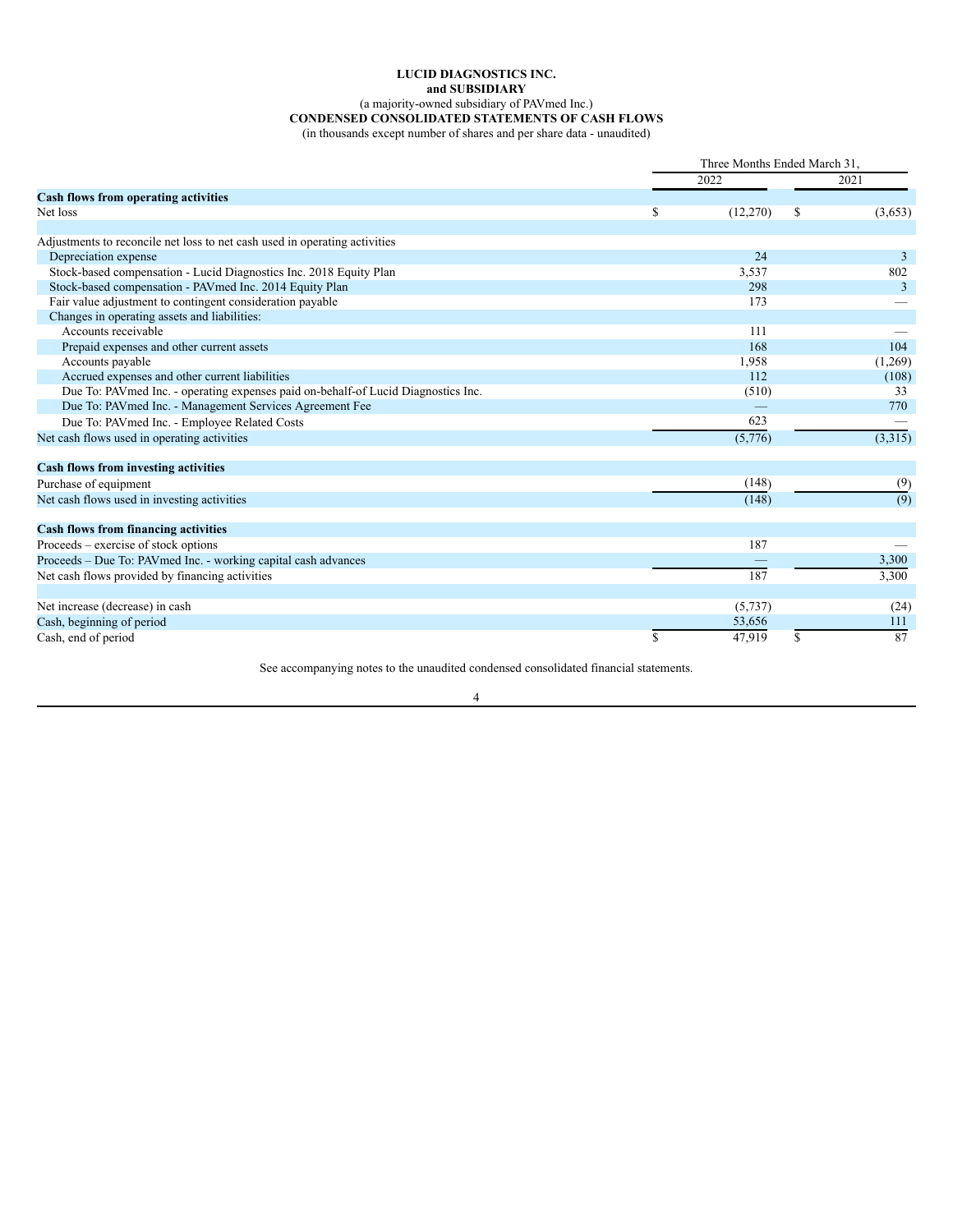# **LUCID DIAGNOSTICS INC. and SUBSIDIARY** (a majority-owned subsidiary of PAVmed Inc.) **NOTES TO UNAUDITED CONDENSED CONSOLIDATED FINANCIAL STATEMENTS** (amounts in these accompanying notes are presented in thousands, except number of shares and per-share amounts.)

#### <span id="page-6-0"></span>**Note 1 — Summary Description of the Company**

The accompanying unaudited condensed consolidated financial statements are those of Lucid Diagnostics Inc. ("Lucid Diagnostics" or "the Company"), which was incorporated in the State of Delaware on May 8, 2018. Lucid Diagnostics Inc. is a majority-owned subsidiary of PAVmed Inc., as discussed below.

The Company operates in one segment as a commercial-stage medical diagnostics technology company focused on the millions of patients with gastroesophageal reflux disease - "GERD" - which is also known as chronic heartburn, acid reflux or simply reflux, who are at risk for developing esophageal precancer and cancer, specifically highly lethal esophageal adenocarcinoma (EAC).

Lucid Diagnostics Inc. entered into a patent license agreement with Case Western Reserve University ("CWRU"), captioned the Amended and Restated License Agreement, dated August 23, 2021 ("Amended CWRU License Agreement"). The Amended CWRU License Agreement is a successor to and replaced in its entirety the previous CWRU License Agreement, dated May 12, 2018. The Amended CWRU License Agreement terminates upon the expiration of certain related patents, or on May 12, 2038 in countries where no such patents exist, or upon expiration of any exclusive marketing rights granted by the FDA or other U.S. government agency, whichever comes later.

The Amended CWRU License Agreement (as did the predecessor CWRU License Agreement) provides for the exclusive worldwide license of the intellectual property rights for the proprietary technologies of two distinct technology components - the "EsoCheck Cell Collection Device" referred to as "EsoCheck®"; and a panel of proprietary methylated DNA biomarkers, a laboratory developed test ("LDT"), referred to as "EsoGuard®"; and together are collectively referred to as the "EsoGuard Technology". See Note 3, Patent License Agreement – Case Western Reserve University, for a discussion of the Amended CWRU License Agreement.

Since its inception, the Company has advanced the proprietary technologies underlying EsoGuard and EsoCheck from the academic research laboratory to commercial diagnostics tests and devices with scalable manufacturing capacity. The Company is presently focused on expanding commercialization across multiple sales channels, including: the communication and education of medical practitioners and clinicians of the EsoGuard LDT; and establishing "Lucid Diagnostics Test Centers" for the collection of cell samples using EsoCheck Up and until February 25, 2022, delivery of the collected cell samples were sent to ResearchDX Inc. ("RDx"), a CLIA certified commercial laboratory service provider, for the performance of the EsoGuard LDT. See LucidDx Labs, Inc. and Asset Purchase Agreement-February 2022 below. Additionally, the Company is conducting two concurrent clinical trials, including each of: the "EsoGuard screening study" ("ESOGUARD-BE-1"); and the "EsoGuard case control study" ("ESOGUARD-BE-2"), to support a United States Food and Drug Administration ("FDA") pre-market approval ("PMA") of the use of EsoGuard and EsoCheck as an in-vitro diagnostic medical device ("IVD"). Further, the Company is developing expanded clinical evidence to support recommendation of our products in professional society guidelines.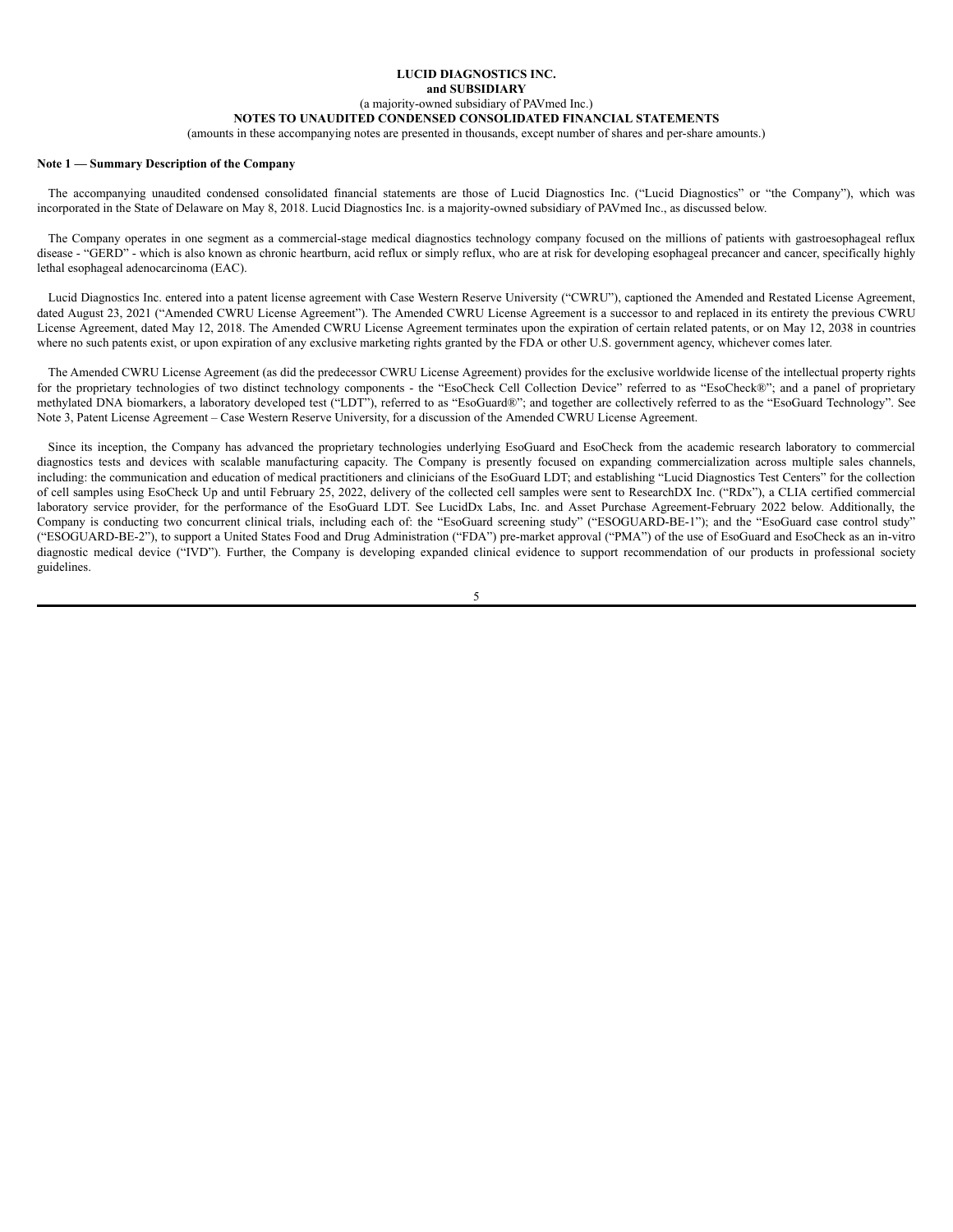# **Note 1 — Summary Description of the Company** - continued

Since its inception and through the date of the Company's IPO on October 14, 2021, the operations of Lucid Diagnostics Inc. have been funded by PAVmed Inc. providing working capital cash advances and the payment by PAVmed Inc. of certain operating expenses on-behalf-of Lucid Diagnostics Inc. Additionally, the daily operations of Lucid Diagnostics Inc. continue to be managed by personnel employed by PAVmed Inc., for which Lucid Diagnostics Inc. incurs expense according to the provisions of a Management Services Agreement between Lucid Diagnostics Inc. and PAVmed Inc. See Note 5, *Related Party Transactions*, for information with respect to the Management Services Agreement; and Note 6, *Due To PAVmed Inc.*, for further information with respect to amounts owed to PAVmed Inc. by Lucid Diagnostics Inc.

The Company is subject to all of the risks and uncertainties typically faced by medical device and diagnostic and medical device companies that devote substantially all of their efforts to the commercialization of their initial product and services and ongoing research and development activities and conducting clinical trials. The Company expects to continue to experience recurring losses from operations and will continue to fund its operations with debt and equity financing transactions. Notwithstanding, however, with the cash on-hand as of the date hereof and other debt and equity committed sources of capital with Lucid and its parent company, PAVmed, the Company expects to be able to fund its future operations for one year from the date of the issue of the Company's unaudited condensed consolidated financial statements, as included herein in this Quarterly Report on Form 10-Q for the period ended March 31, 2022.

#### *Lucid Diagnostics Inc. Initial Public Of ering - October 14, 2021*

On October 14, 2021, Lucid Diagnostics Inc. completed an initial public offering ("IPO") of its common stock under an effective registration statement on Form S-1 (SEC File No. 333-259721), wherein a total of 5.0 million IPO shares of common stock were issued, with such total IPO shares inclusive of 571,428 IPO shares issued to PAVmed Inc., at an IPO price of \$14.00 per share, resulting gross proceeds of \$70.0 million, before underwriting fees of \$4.9 million, and approximately \$0.7 million of offering costs incurred by the Company.

# *LucidDx Labs Inc.*

In December 2021, Lucid Diagnostics, Inc. formed a new wholly owned subsidiary, LucidDx Labs Inc., principally to construct and operate a Company-owned Commercial Lab Improvements Act ("CLIA") certified, College of American Pathologists ("CAP") accredited commercial clinical laboratory.

On February 25, 2022, LucidDx Labs, Inc., entered into an asset purchase agreement ("APA") with ResearchDx, Inc. ("RDx"), an unrelated third-party - "RDx APA". Under the RDx APA, LucidDx Labs Inc. acquired certain assets from RDx to be combined with LucidDx Labs Inc. purchased and leased property and equipment to establish a Company-owned CLIA certified, CAP accredited commercial clinical laboratory capable of performing the EsoGuard® Esophageal DNA assay, inclusive of DNA extraction, next generation sequencing ("NGS") and specimen storage. See Note 7, Acquisitions - Asset Purchase Agreement - Research Dx Inc., for a further discussion of the RDx APA.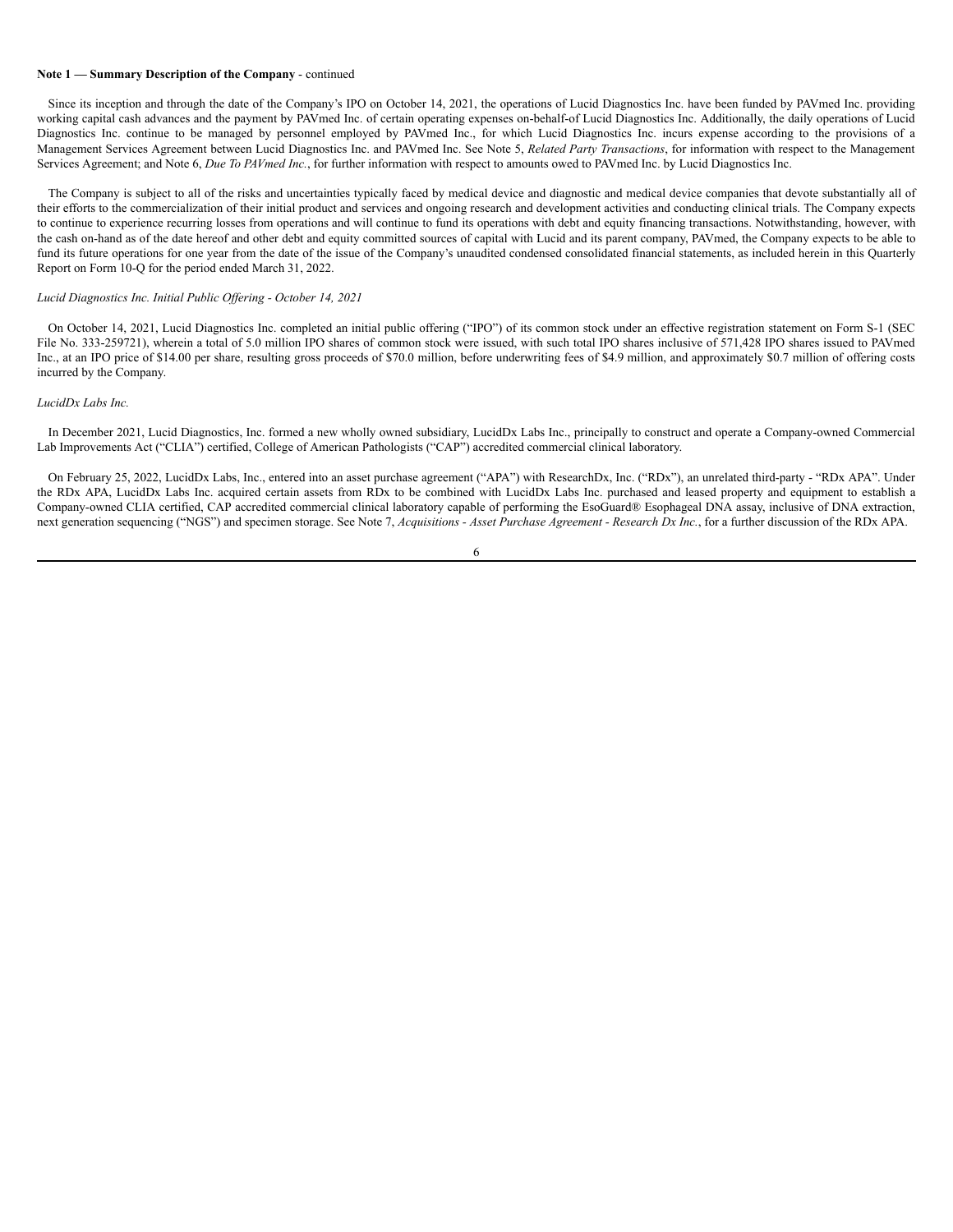# **Note 2 — Summary of Significant Accounting Policies and Recent Accounting Standards Updates**

#### **Significant Accounting Policies**

The Company's significant accounting policies are as disclosed in the Company's annual report on Form 10-K for the year ended December 31, 2021 as filed with the SEC on April 6, 2022, except as otherwise noted herein below.

#### **Basis of Presentation**

The accompanying unaudited condensed consolidated financial statements have been prepared in accordance with accounting principles generally accepted in the United States of America ("U.S. GAAP"), and applicable rules and regulations of the United States Securities and Exchange Commission ("SEC"), and include the accounts of the Company and its wholly-owned subsidiary, LucidDx Labs Inc. All intercompany transactions and balances have been eliminated in consolidation. Lucid Diagnostics Inc. ("the Company") is a majority-owned consolidated subsidiary of PAVmed Inc., which has a majority equity ownership interest and has financial control of Lucid Diagnostics Inc. The Company manages its operations as a single operating segment for the purposes of assessing performance and making operating decisions.

All amounts in the accompanying consolidated financial statements and these notes thereto are presented in thousands of dollars, if not otherwise noted as being presented in millions of dollars, except for shares and per share amounts.

# **Use of Estimates**

In preparing the unaudited condensed consolidated financial statements in conformity with U.S. GAAP, management is required to make estimates and assumptions that affect the reported amounts of assets and liabilities and the disclosure of contingent losses, as of the date of the consolidated financial statements, as well as the reported amounts of revenue and expenses during the reporting period. Significant estimates in these consolidated financial statements include those related to the estimated fair value of stock-based equity awards and contingent consideration. Other significant estimates include the provision or benefit for income taxes and the corresponding valuation allowance on deferred tax assets. Additionally, management's assessment of the Company's ability to continue as a going concern involves the estimation of the amount and timing of future cash inflows and outflows. On an ongoing basis, the Company evaluates its estimates and assumptions. The Company bases its estimates on historical experience and on various other assumptions believed to be reasonable. Due to inherent uncertainty involved in making estimates, actual results reported in future periods may be affected by changes in these estimates.

# **Contingent Consideration**

Contingent Consideration relates to the potential payment for an acquisition that is contingent upon the achievement of the acquired business meeting certain milestones. The Company records contingent consideration at fair value at the date of acquisition based on the consideration expected to be transferred. For potential payments related to milestone achievements, the Company estimated the fair value based on the probability of achievement of such milestones. The assumptions utilized in the calculation of the acquisition date fair value include probability of success and the discount rates. Contingent consideration involves certain assumptions requiring significant judgment and actual results may differ from assumed and estimated amounts. Contingent consideration is remeasured each reporting period, and subsequent changes in fair value, including accretion for the passage of time, are recognized within other income (expense), net in the Company's unaudited condensed consolidated statements of operations.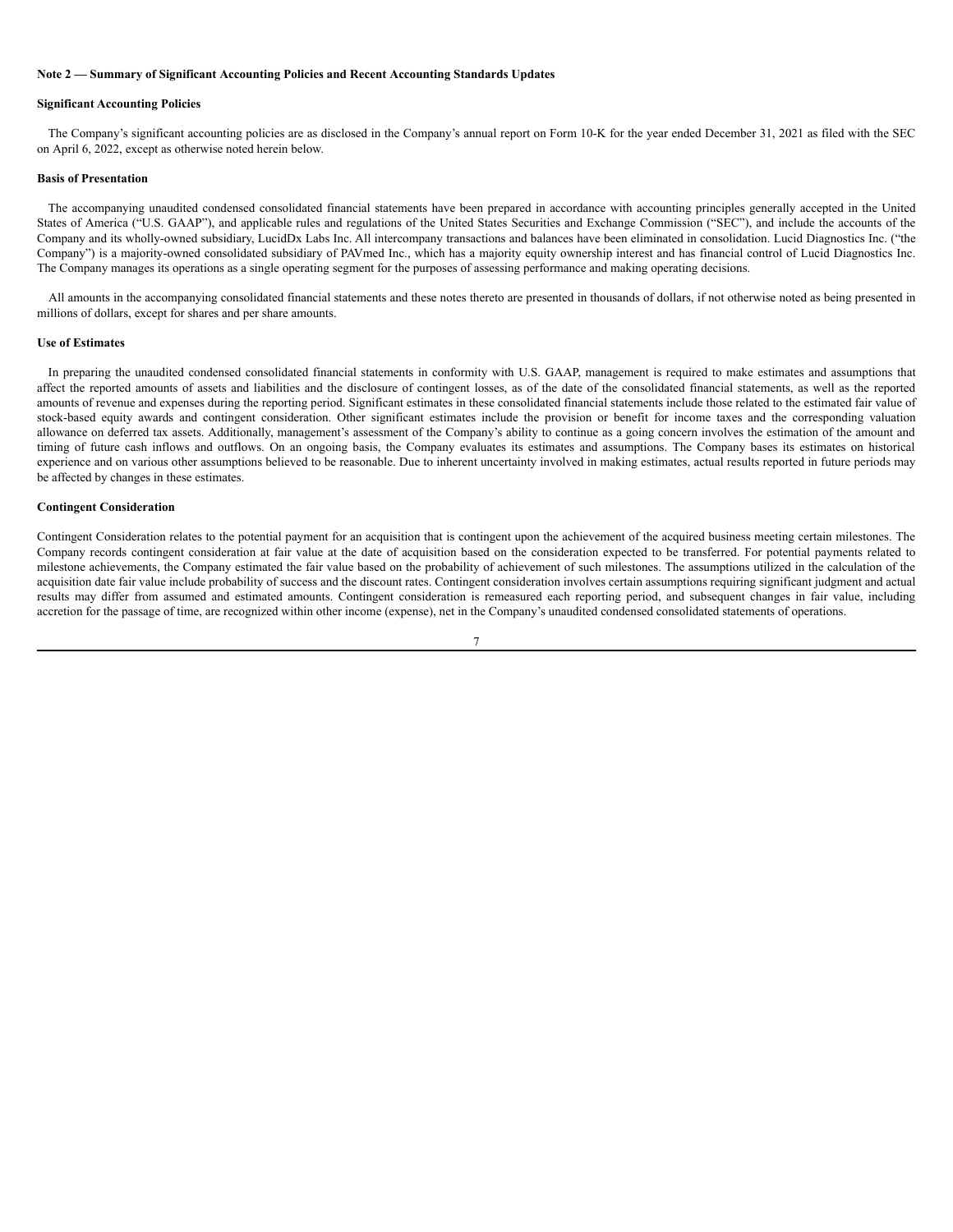# **Note 2 — Summary of Significant Accounting Policies and Recent Accounting Standards Updates** - continued

# *Recent Accounting Standards Updates Adopted*

Effective December 31, 2021, the Company adopted FASB ASC Topic 842, Leases, ("ASC 842"). ASC 842 established a right-of-use ("ROU") model requiring a lessee to recognize a ROU asset and a lease liability for all leases with terms greater-than 12 months. Leases are classified as either finance or operating, with classification affecting the pattern of expense recognition in the income statement. The Company's adoption of ASC 842 did not have an effect on the Company's consolidated financial statements. See Note 9, Leases.

#### **Note 3 — Patent License Agreement - Case Western Reserve University**

The Company has a patent license agreement with CWRU which provides for each of patent fees reimbursement payments, milestone payments and royalty payments - each as discussed below. For further details of this agreement, see Note 3 of the Company's Consolidated Financial Statements in the Company's Form 10-K for the year ended December 31, 2021.

Lucid Diagnostics Inc. is responsible for reimbursement of certain CWRU billed patent fees. See Note 5, *Related Party Transactions*, for patent fee reimbursement payments paid to CWRU in the periods ended March 31, 2022 and 2021.

The CWRU License Agreement contained milestones for which a \$75 research and development expense was recognized and paid with respect to the achievement of the regulatory milestone related to FDA clearance of EsoCheck. The CWRU License Agreement was amended effective February 12, 2021 such that a regulatory milestone related to FDA PMA submission of a licensed product ("PMA Milestone") is included in the Amended CWRU License Agreement, and is the sole remaining unachieved milestone, for which a \$200 milestone payment would be payable to CWRU upon its achievement.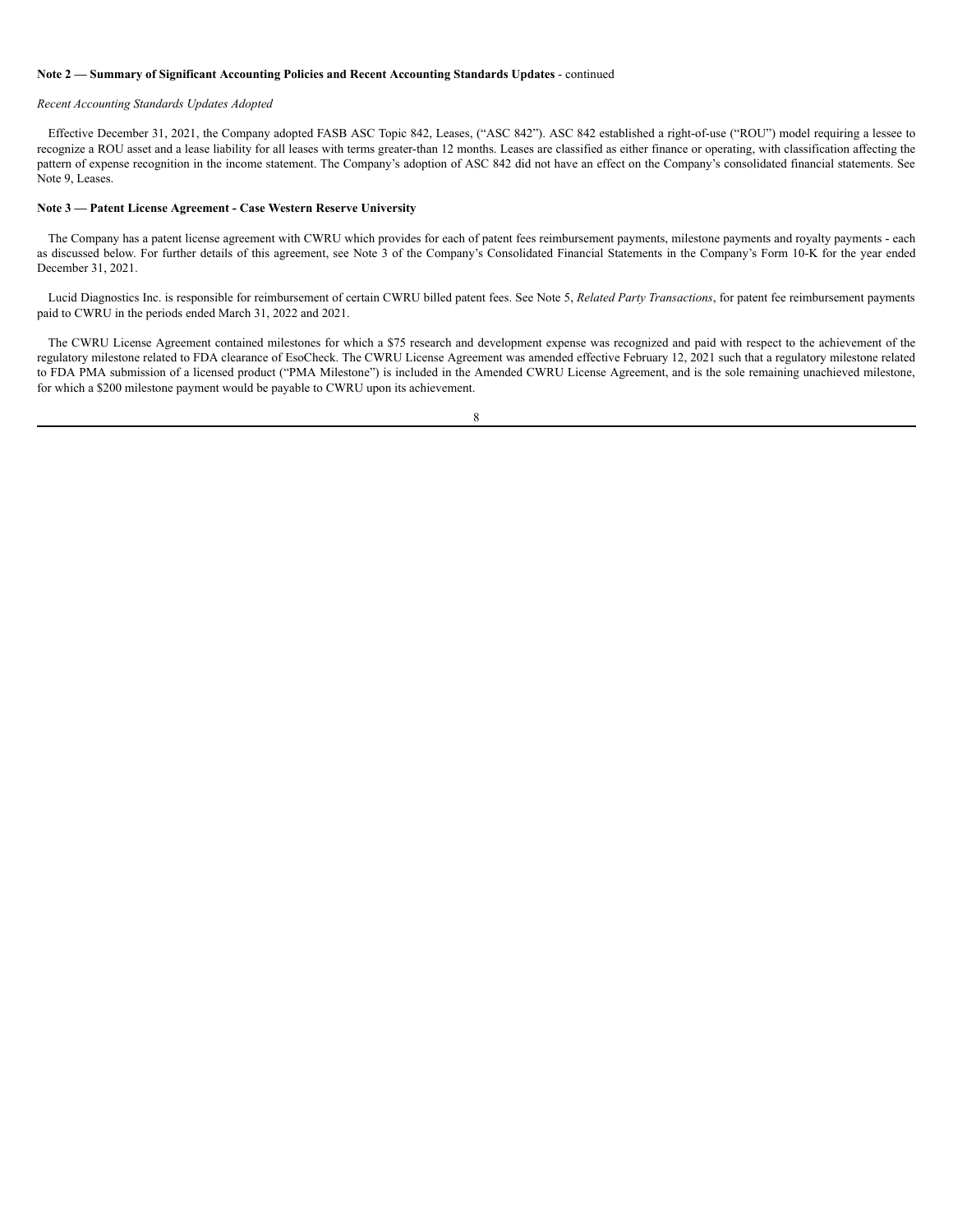# **Note 3 — Patent License Agreement - Case Western Reserve University** - continued

Under the Amended CWRU License Agreement, the Company is required to pay a royalty fee to CWRU with respect to the "Licensed Products" (as defined in the CWRU License Agreement) of a percentage of "Net Sales", as defined in the Amended CWRU License Agreement, as follows: 5.0% of Net Sales up to \$100.0 million per year; and 8.0% of Net Sales of \$100.0 million or greater per year, with such amounts subject-to a minimum annual royalty fee. The Company recorded a royalty expense of \$10 for the three months ended March 31, 2022

#### **Note 4 — Revenue from Contracts with Customers**

Revenue is recognized when the satisfaction of the performance obligation occurs, which is when the delivery of product and /or the provision of service is rendered, and is measured as the amount of estimated consideration expected to be realized. In the period ended March 31, 2022, the Company recognized revenue under the EsoGuard Commercialization Agreement, dated August 1, 2021, as discussed below.

# *EsoGuard Commercialization Agreement*

The Company entered into the EsoGuard Commercialization Agreement, dated August 1, 2021, with its CLIA certified commercial laboratory service provider, ResearchDX Inc. ("RDx"), an unrelated third-party. The EsoGuard Commercialization Agreement initial term was on a month-to-month basis and was terminated on February 25, 2022 upon the execution of the RDx APA. See Note 7, *Acquisitions - Asset Purchase Agreement - Research Dx Inc.*, for a further discussion of the RDx APA.

#### *Revenue Recognized*

In the three months ended March 31, 2022, the Company recognized total revenue of \$189 under the EsoGuard Commercialization Agreement, which represents the minimum fixed monthly fee of \$100 for the period January 1, 2022 to the February 25, 2022 termination date as discussed above. The monthly fee was deemed to be collectible for such period as RDx has timely paid the applicable respective monthly fee.

#### *Cost of Revenue*

The cost of revenue recognized with respect to the revenue recognized under the EsoGuard Commercialization Agreement for the period January 1, 2022 to February 25, 2022 totaled \$369, inclusive of employee related costs of employees engaged in the delivery of the administration to patients of the EsoCheck cell sample collection procedure, EsoCheck devices and EsoGuard mailers (cell sample shipping costs) distributed to medical practitioners' locations and the Lucid Test Centers; Lucid Test Centers operating expenses, including rent expense and supplies; and royalty fees incurred under the Amended CWRU License Agreement.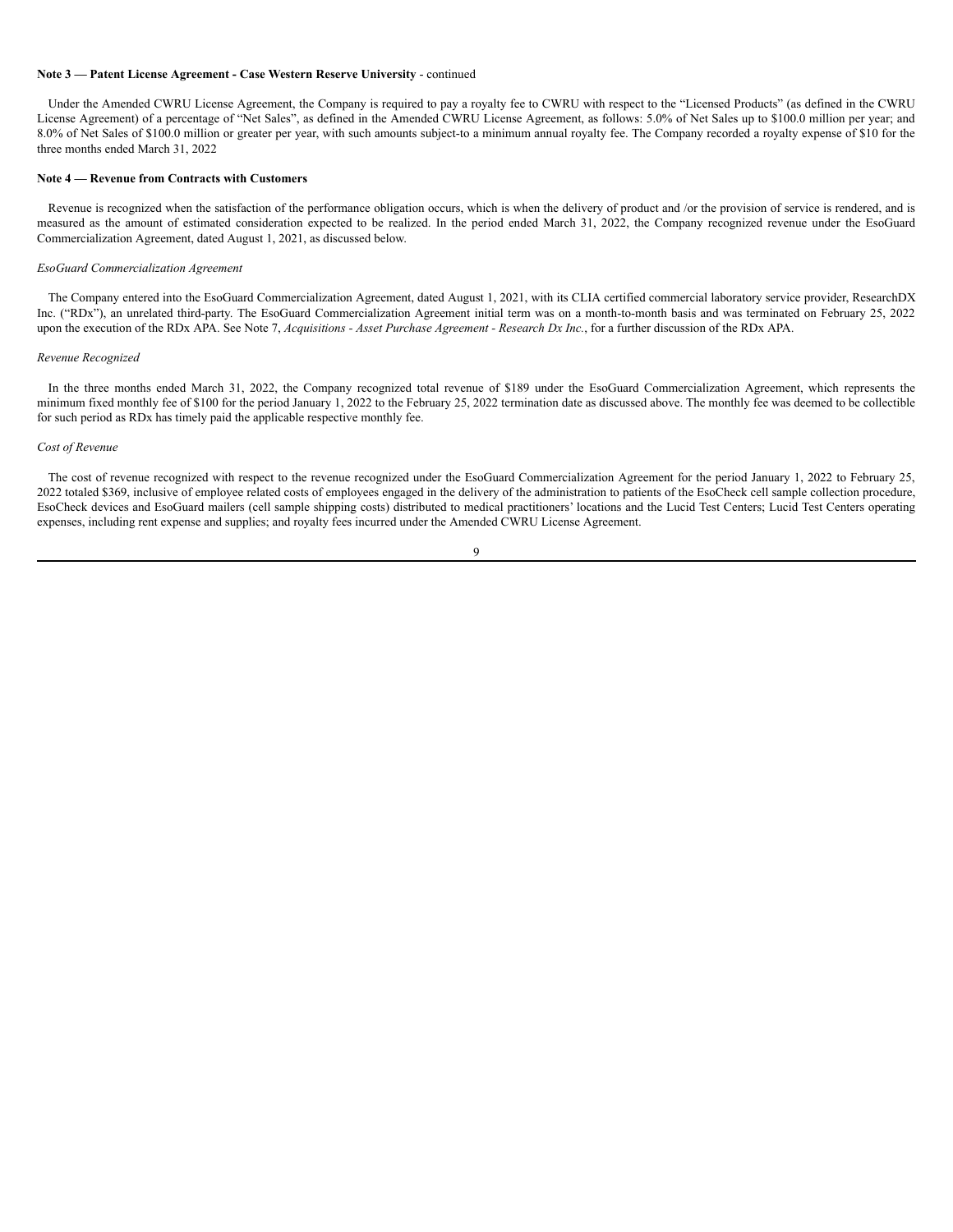# **Note 5 — Related Party Transactions**

*Case Western Reserve University and Physician Inventors - CWRU License Agreement*

Case Western Reserve University ("CWRU") and each of the three physician inventors of the intellectual property licensed under the CWRU License Agreement ("Physician Inventors") each hold equity ownership minority interests in Lucid Diagnostics Inc. The expenses incurred with respect to the CWRU License Agreement and the three Physician Inventors, as classified in the accompanying consolidated statement of operations for the periods indicated are summarized as follows:

|                                                                                 | <b>Three Months Ended March 31,</b> |  |      |  |  |
|---------------------------------------------------------------------------------|-------------------------------------|--|------|--|--|
|                                                                                 | 2022                                |  | 2021 |  |  |
| Cost of Revenue                                                                 |                                     |  |      |  |  |
| CWRU – Royalty Fee                                                              |                                     |  |      |  |  |
|                                                                                 |                                     |  |      |  |  |
| General and Administrative Expense                                              |                                     |  |      |  |  |
| Stock-based compensation expense - Physician Inventors' restricted stock awards | 272                                 |  | 91   |  |  |
|                                                                                 |                                     |  |      |  |  |
| <b>Research and Development Expense</b>                                         |                                     |  |      |  |  |
| CWRU License Agreement - reimbursement of patent legal fees                     |                                     |  |      |  |  |
| Fees - Physician Inventors' consulting agreements                               | 8                                   |  | 13   |  |  |
| Sponsored research agreement                                                    |                                     |  |      |  |  |
| Stock-based compensation expense – Physician Inventors' stock options           | 46                                  |  |      |  |  |
| <b>Total Related Party Expenses</b>                                             | 338                                 |  | 110  |  |  |

Lucid Diagnostics Inc. entered into consulting agreements with each of the three Physician Inventors, with each such consulting agreement providing for compensation on a contractual rate per hour for consulting services provided, and an expiration date of May 12, 2024, upon the agreements' renewal effective May 12, 2021. Additionally, as discussed below, each of the Physician Inventors have been granted stock options under the PAVmed Inc. 2014 Long-Term Incentive Equity Plan, and stock options and restricted stock awards under the Lucid Diagnostics Inc. 2018 Long-Term Incentive Equity Plan.

Under each of their respective (initial) consulting agreements with Lucid Diagnostics Inc., the three Physician Inventors were each granted 25,000 stock options under the PAVmed Inc. 2014 Equity Plan, with a grant date of May 12, 2018, an exercise price of \$1.59 per share of common stock of PAVmed Inc., vesting ratably on a quarterly basis commencing June 30, 2018 and ending March 31, 2021, and a contractual period of ten years from the date of grant. As of March 31, 2021, such stock options were fully vested and exercisable. Subsequent to March 31, 2021, each of the Physician Inventors were granted 50,000 stock options under the PAVmed Inc. 2014 Equity Plan, with a grant date of June 21, 2021, an exercise price of \$6.41 per share of common stock of PAVmed Inc., vesting ratably on a quarterly basis commencing June 30, 2021 and ending March 31, 2024, and a contractual period of ten years from the date of grant.

On March 1, 2021, restricted stock awards were granted under the Lucid Diagnostics Inc. 2018 Equity Plan to each of the three Physician Inventors, with such restricted stock awards having a single vesting date of March 1, 2023, with the fair value of such restricted stock awards recognized as stock-based compensation expense ratably on a straight-line basis over the vesting period, which is commensurate with the service period. The restricted stock awards are subject to forfeiture if the requisite service period is not completed.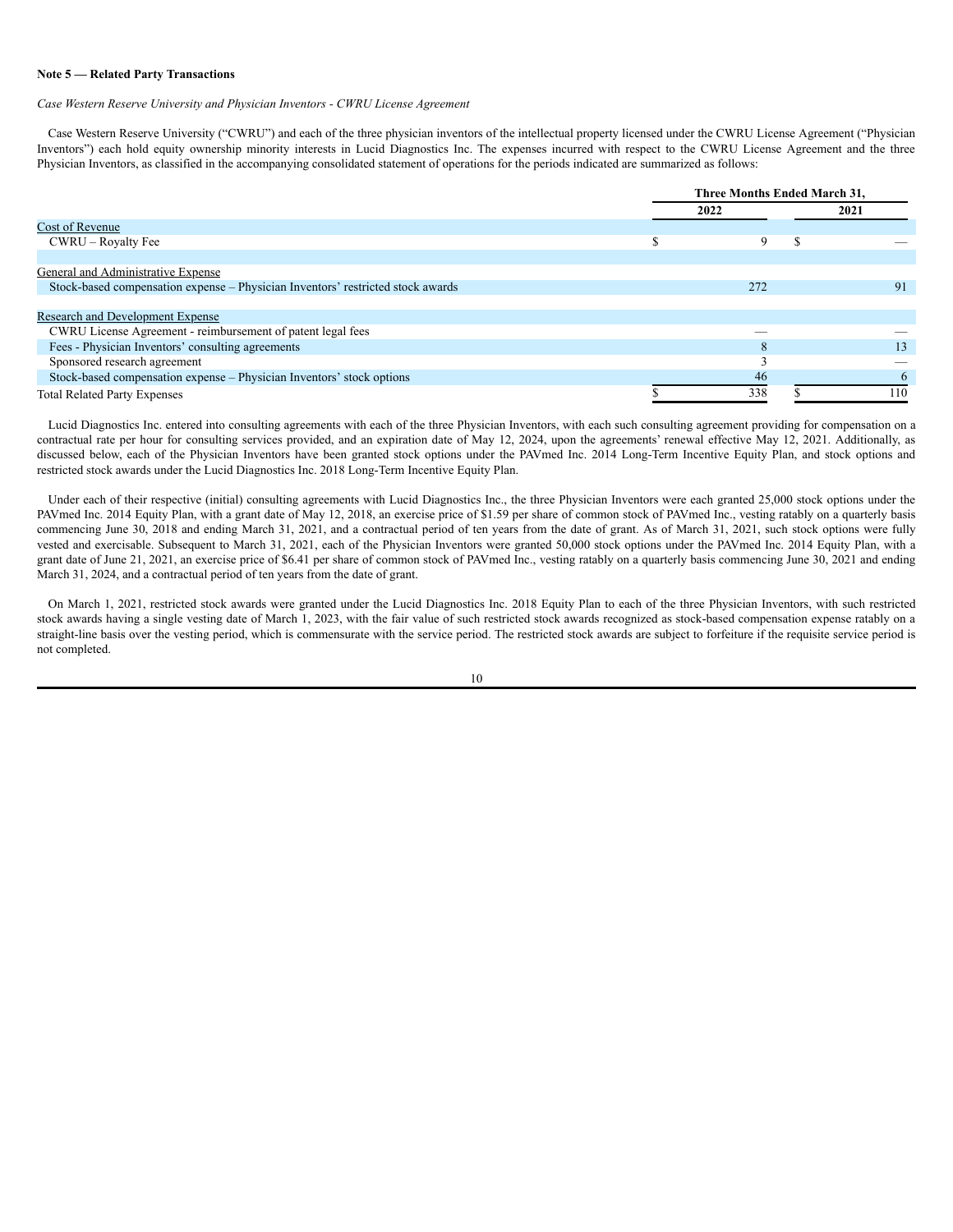# **Note 5 — Related Party Transactions** - continued

#### *PAVmed Inc. - Management Services Agreement*

The daily operations of Lucid Diagnostics Inc. are managed by personnel employed by PAVmed Inc., for which Lucid Diagnostics Inc. incurs a service fee, referred to as the "MSA Fee", according to the provisions of a Management Services Agreement ("MSA") with PAVmed Inc. The MSA does not have a termination date, but may be terminated by the Lucid Diagnostics Inc. board of directors. The MSA Fee is charged on a quarterly basis and is subject-to periodic adjustment corresponding with changes in the number of PAVmed Inc. employees providing services to Lucid Diagnostics Inc., with the change in the MSA Fee approved by each of the Lucid Diagnostics Inc. and PAVmed Inc. board of directors.

Lucid Diagnostics Inc. recognized MSA Fee expense of \$1,170 and \$770in the periods ended March 31, 2022 and 2021, respectively. The MSA Fee expense classification in the unaudited condensed consolidated statement of operations for the periods noted is as follows:

|                          | Three Months Ended March 31, |  |      |  |  |
|--------------------------|------------------------------|--|------|--|--|
|                          | 2022                         |  | 2021 |  |  |
| Cost of Revenues         |                              |  |      |  |  |
| Sales & Marketing        | 183                          |  | 323  |  |  |
| General & Administrative | 640                          |  | 270  |  |  |
| Research & Development   | 347                          |  | 177  |  |  |
| <b>Total MSA Fee</b>     | .170                         |  | 770  |  |  |

The classification of the MSA Fee as presented above is based on the PAVmed Inc. classification of employee salary expense. In this regard, PAVmed Inc. classifies employee salary expense as cost-of-revenue for employees engaged in service delivery under the EsoGuard Commercialization Agreement, and sales and marketing expenses for employees performing sales, marketing, and reimbursement activities and functions, general and administrative, and research and development except for those employees who are engaged in product and services engineering development and design and /or clinical trials activities, for which such employee salary is classified as research and development expense.

# *Other Related Party Transactions*

Lucid Diagnostics Inc. previously entered into a consulting agreement with Stanley N. Lapidus, effective June 2020 with such consulting agreement providing for compensation on a contractual rate per hour for consulting services provided. In July 2021, Mr. Lapidus was appointed as Vice Chairman of the Board of Directors of Lucid Diagnostics Inc. Lucid Diagnostics Inc. recognized general and administrative expense of \$6 in the period ended March 31, 2021 in connection with the consulting agreement.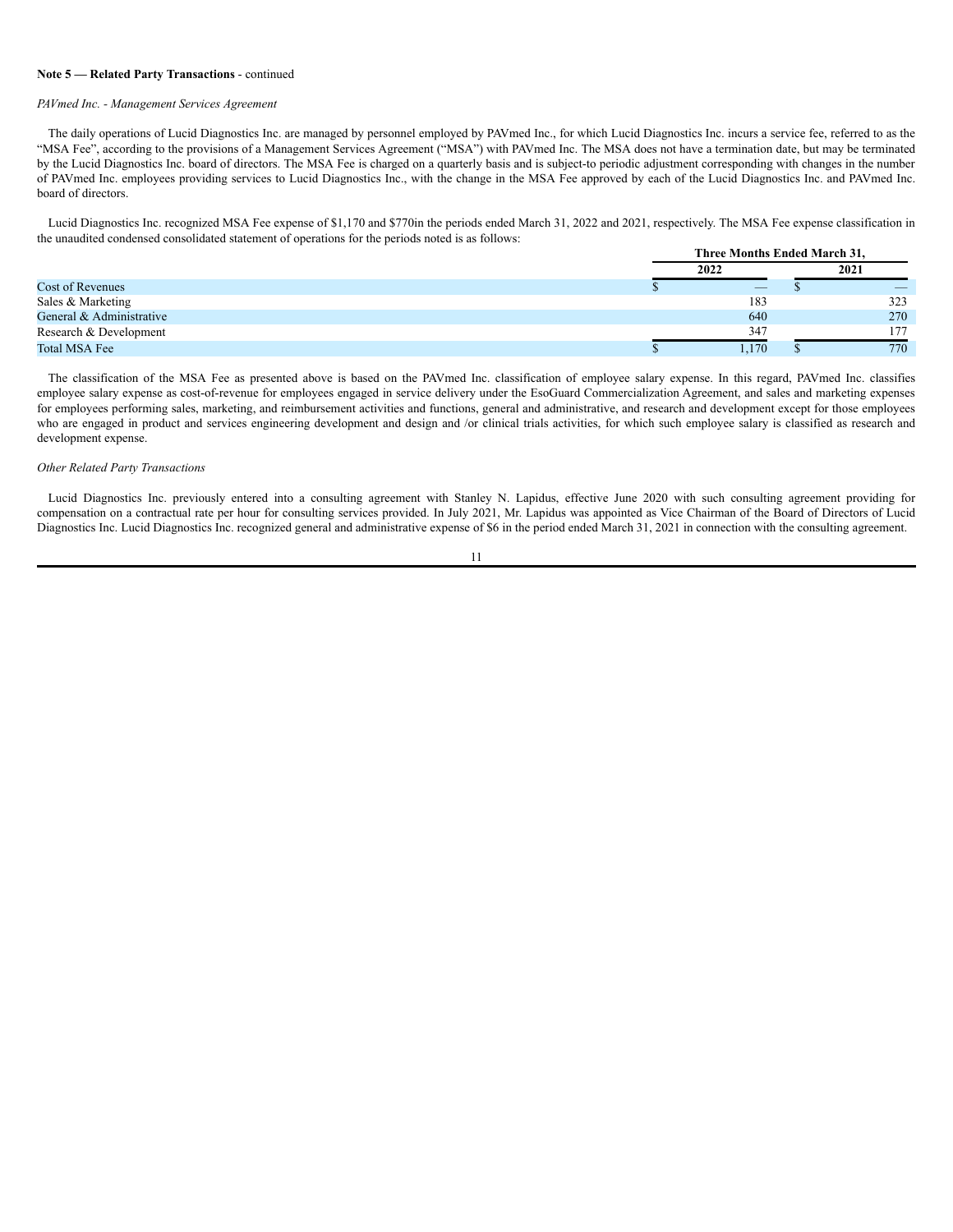# **Note 6 — Due To PAVmed Inc.**

The aggregate Due To: PAVmed Inc., inclusive of the Senior Unsecured Promissory Note, for the periods indicated is summarized as follows:

|                               | Working<br>Capital<br>Cash<br>Advances | PAVmed<br>Inc. OBO<br>Payments | Employee-<br>Related<br>Costs | MSA<br>Fees              | Total   |
|-------------------------------|----------------------------------------|--------------------------------|-------------------------------|--------------------------|---------|
| Balance - December 31, 2021   |                                        | 620                            | 1,037                         | _                        | 1,657   |
| MSA fees                      |                                        |                                |                               | 1,170                    | l.170   |
| On Behalf Of (OBO) activities |                                        | 153                            | _                             |                          | 153     |
| ERC - Payroll & Benefits      |                                        |                                | 2,122                         |                          | 2,122   |
| Cash payments to PAV med Inc. |                                        | (662)                          | (1,500)                       | (1,170)                  | (3,332) |
| Balance - March 31, 2022      | __                                     | 111                            | 1,659                         | $\overline{\phantom{a}}$ | l.770   |

Prior to the Company's initial public offering (IPO), it principally financed its operations through working capital cash advances from PAVmed Inc. and the periodic payment of certain operating expenses by PAVmed Inc. on-behalf-of Lucid Diagnostics Inc. (the "PAVmed Inc. OBO Payments"). Additionally, the daily operations of Lucid Diagnostics Inc. are managed by personnel employed by PAVmed Inc., for which the Company incurs expense according to the provisions of a Management Services Agreement (the "MSA") between the Company and PAVmed Inc (the "MSA Fee"). See Note 5*, Related Party Transactions*, for further information regarding the MSA.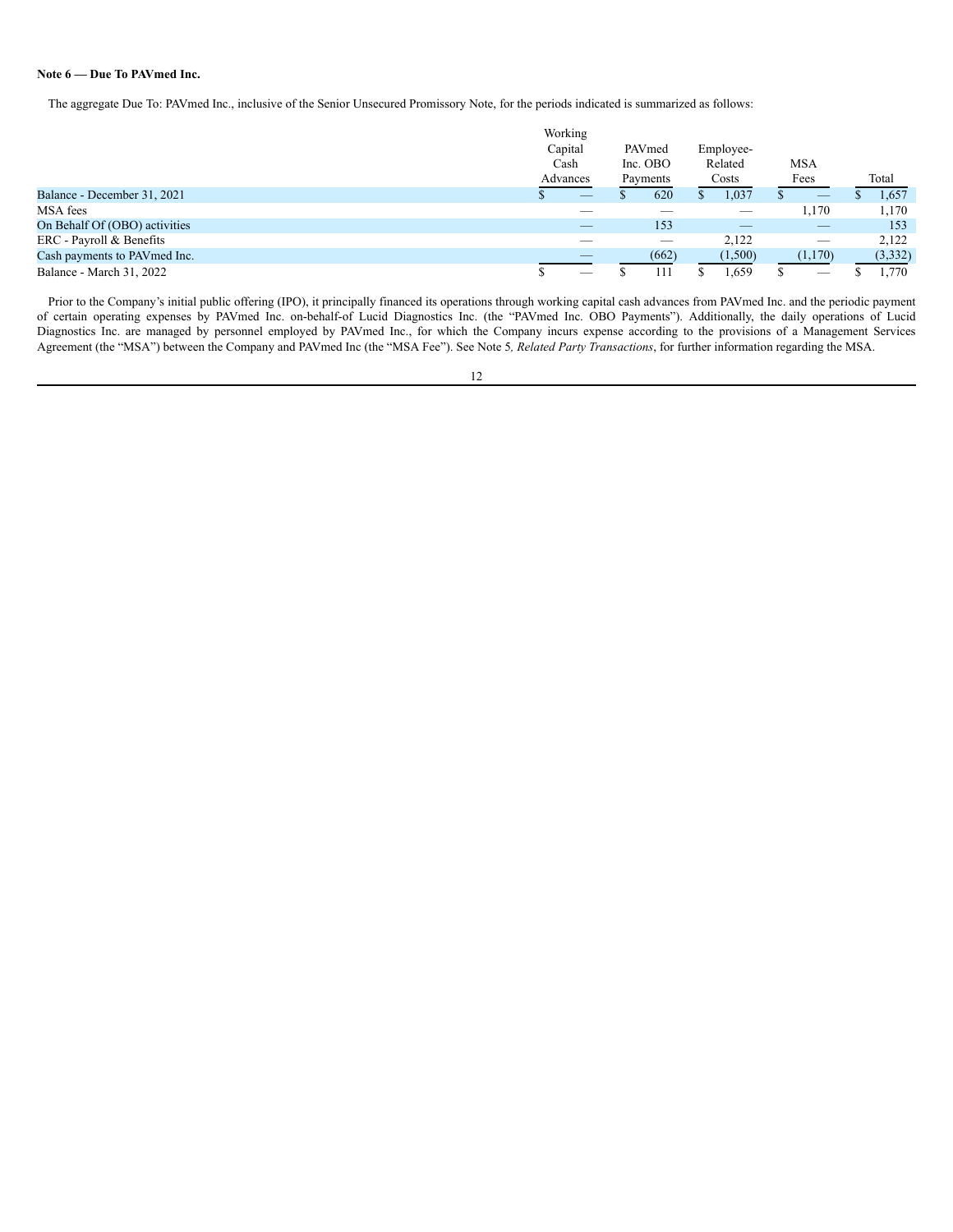# **Note 7 — Acquisitions**

#### *Asset Purchase Agreement - ResearchDx Inc.*

On February 25, 2022, LucidDx Labs, Inc., entered into an asset purchase agreement ("APA") with ResearchDx, Inc. ("RDx"), an unrelated third-party - "RDx APA". Under the RDx APA, LucidDx Labs Inc. acquired certain assets from RDx to be combined with LucidDx Labs Inc. purchased and leased property and equipment to establish a Company-owned CLIA certified, CAP accredited commercial clinical laboratory capable of performing the EsoGuard® Esophageal DNA assay, inclusive of DNA extraction, next generation sequencing ("NGS") and specimen storage. Prior to consummation of the RDx APA, RDx provided such laboratory services at its owned CLIA-certified, CAPaccredited laboratory.

As of March 31, 2022, the Company's preliminary analysis is the RDx APA transaction is a business combination, resulting in the recognition and measurement of a preliminary purchase consideration in accordance with the valuation methodology described in Note 2, *Summary of Significant Accounting Policies and Recent Accounting Standards Updates*.

Under the terms of the RDx APA, LucidDx Labs Inc. will pay RDx an aggregate purchase price of up to \$6.2 million for the acquired assets. The total of \$6.2 million is comprised of non-contingent purchase consideration of \$1.0 million (included in "Accrued expenses and other liabilities" in the accompanying unaudited condensed consolidated balance sheets, as of March 31, 2022), and contingent purchase consideration of a total of \$5.2 million face value, with such contingent purchase consideration having a preliminary \$4,714 initial estimated fair value as of the transaction date. The preliminary \$5,714 purchase consideration (inclusive of both the non-contingent and contingent purchase consideration discussed above) is unallocated as of March 31, 2022, and as such is included in intangible assets in the accompanying unaudited consolidated balance sheet. The preliminary estimated fair value of the contingent purchase price consideration and the identification and estimated fair value of acquired assets are subject-to further revision.

Concurrent with the RDx APA, LucidDx Labs Inc. and RDx also entered into a management services agreement ("RDx MSA"), with a term of three years, and a total of approximately \$1.8 million payable in equal quarterly payments.

# *Pro Forma Information.*

The RDx APA transaction impact for purposes of pro forma financial statement disclosures would have primarily impacted the Company's EsoGuard Commercialization Agreement with RDx, summarized as follows:

|                                      |    | Three Months Ended March 31,    |               |         |  |  |
|--------------------------------------|----|---------------------------------|---------------|---------|--|--|
|                                      |    | 2022                            |               | 2021    |  |  |
| Revenue                              |    |                                 |               |         |  |  |
| As reported                          | œ  | 189                             | S             |         |  |  |
| Pro forma                            | J. | $\hspace{0.1mm}-\hspace{0.1mm}$ |               | —       |  |  |
| Net Loss                             |    |                                 |               |         |  |  |
| As reported                          |    | (12,270)                        | -S            | (3,653) |  |  |
| Pro forma                            |    | (12, 459)                       | -S            | (3,653) |  |  |
| Basic and diluted net loss per share |    |                                 |               |         |  |  |
| As reported                          |    | (0.35)                          | <sup>\$</sup> | (0.26)  |  |  |
| Pro forma                            |    | (0.35)                          | <sup>\$</sup> | (0.26)  |  |  |
|                                      |    |                                 |               |         |  |  |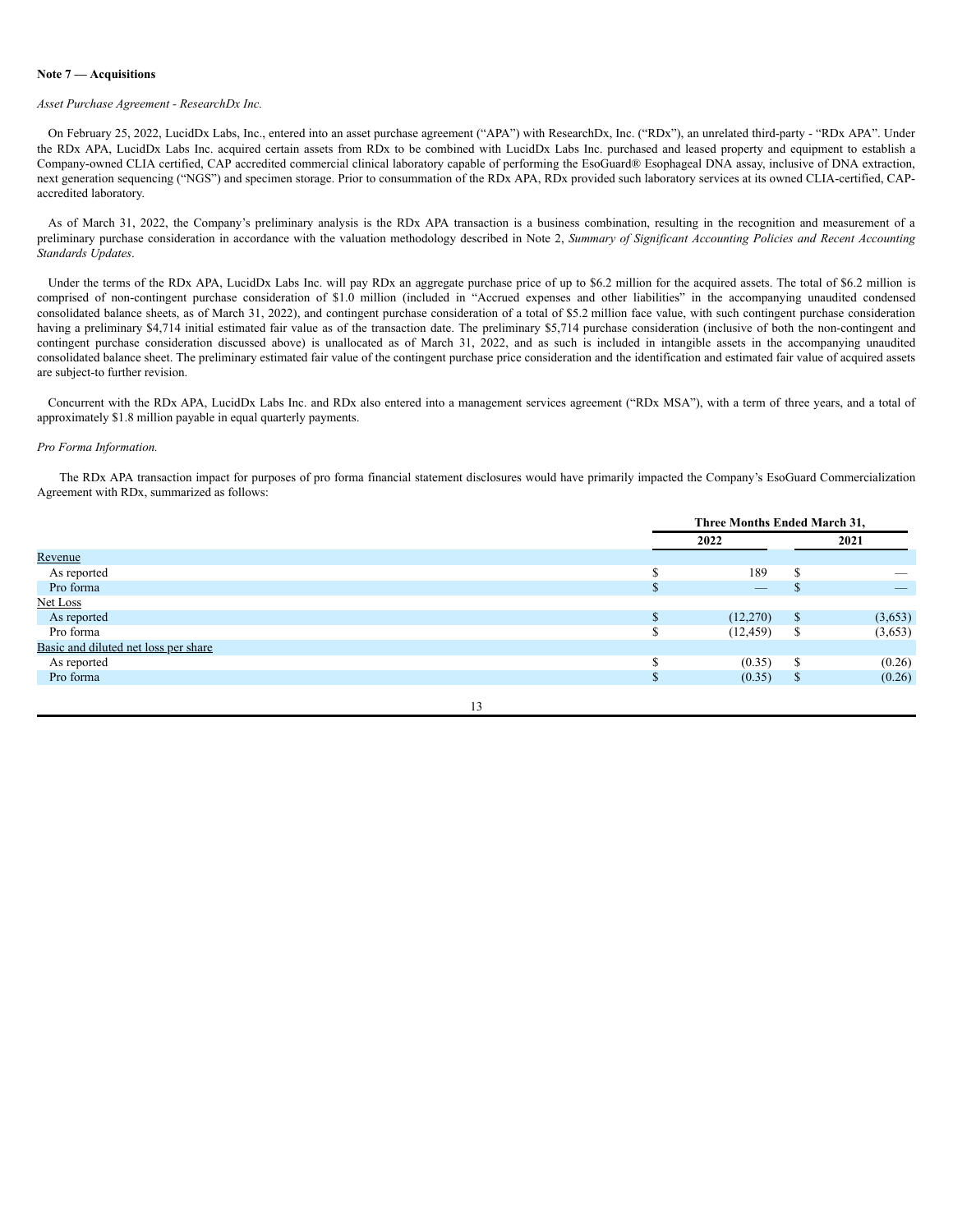# **Note 8 — Prepaid Expenses, Deposits, and Other Current Assets**

Prepaid expenses and other current assets consisted of the following as of:

|                                                           | <b>March 31, 2022</b> |       |  | <b>December 31, 2021</b> |
|-----------------------------------------------------------|-----------------------|-------|--|--------------------------|
| Advanced payments to service providers and suppliers      |                       | 259   |  | 260                      |
| Prepaid insurance                                         |                       | 1,052 |  | .578                     |
| Deposits                                                  |                       | 1,668 |  | 1,116                    |
| Deferred financing charges                                |                       | 1,014 |  |                          |
| EsoCheck cell collection supplies                         |                       | 266   |  | 434                      |
| EsoGuard mailer supplies                                  |                       | 65    |  | 59                       |
| Total prepaid expenses, deposits and other current assets |                       | 4,324 |  | 3,447                    |

# **Note 9 — Leases**

Supplemental disclosure of cash flow information related to the Company's cash and non-cash activities with its leases are as follows:

|                                                                              | <b>Three Months Ended March 31.</b> |  |      |       |  |
|------------------------------------------------------------------------------|-------------------------------------|--|------|-------|--|
|                                                                              | 2022                                |  | 2021 |       |  |
| Cash paid for amounts included in the measurement of lease liabilities       |                                     |  |      |       |  |
| Operating cash flows from operating leases                                   | 224                                 |  |      |       |  |
| Non-cash investing and financing activities                                  |                                     |  |      |       |  |
| Right-of-use assets obtained in exchange for new operating lease liabilities | 2.404                               |  |      |       |  |
| Weighted-average remaining lease term - operating leases (in years)          | 2.72                                |  |      |       |  |
| Weighted-average discount rate - operating leases                            | 7.875%                              |  |      | $-$ % |  |

As of March 31, 2022, the Company's right-of-use assets from operating leases are \$2,224, which are reporting in right-of-use assets - operating leases in the unaudited condensed consolidated balance sheets. As of March 31, 2022, the Company has outstanding operating lease obligations of \$2,224, of which \$769 is reported in operating lease liabilities, current portion and \$1,455 is reporting in operating lease liabilities less current portion in the Company's unaudited condensed consolidated balance sheets. The Company did not have operating leases as of December 31, 2021. The Company calculates its incremental borrowing rates for specific lease terms, used to discount future lease payments, as a function of the financing terms the Company would likely receive on the open market.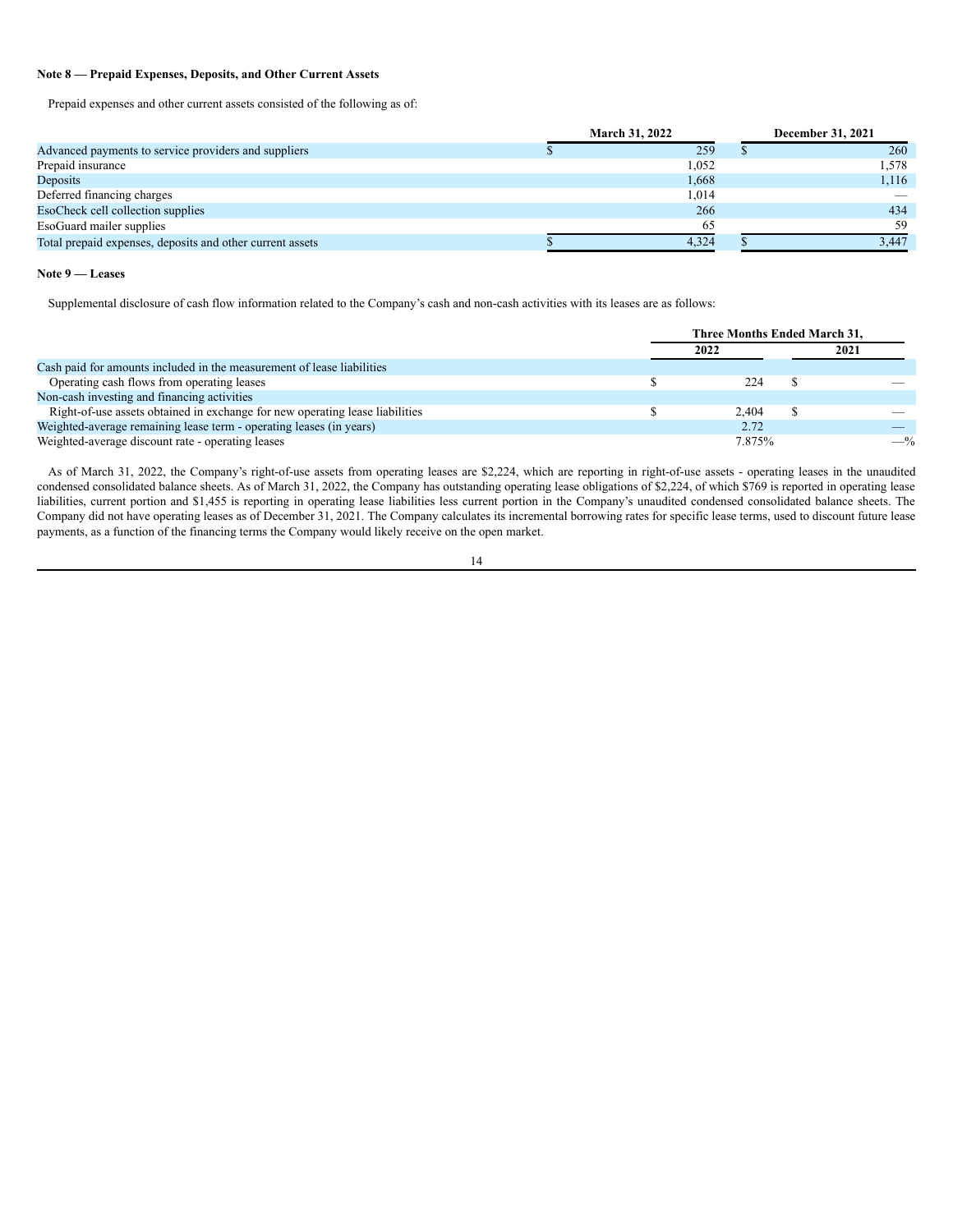# **Note 10 — Financial Instruments Fair Value Measurements**

# *Recurring Fair Value Measurements*

The fair value hierarchy table for the reporting dates noted is as follows:

|                                  | T'ail value ivieasulement on a Recurring Basis at Reporting |                               |  |                |  |                |       |
|----------------------------------|-------------------------------------------------------------|-------------------------------|--|----------------|--|----------------|-------|
|                                  | Date $Using(1)$                                             |                               |  |                |  |                |       |
|                                  | Level-1 Inputs                                              |                               |  | Level-2 Inputs |  | Level-3 Inputs | Total |
| <b>March 31, 2022</b>            |                                                             |                               |  |                |  |                |       |
| Contingent consideration payable |                                                             | $\overbrace{\phantom{12332}}$ |  |                |  | 4,887          | 4,887 |
| Totals                           |                                                             |                               |  |                |  | 4,887          | 4,887 |

Fair Value Measurement on a Recurring Basis at Reporting

(1) As noted above, as presented in the fair value hierarchy table, Level-1 represents quoted prices in active markets for identical items, Level-2 represents significant other observable inputs, and Level-3 represents significant unobservable inputs. There were no transfers between the respective Levels during the period ended March 31, 2022.

#### **Fair value measurements of contingent consideration**

The Company recorded \$4.9 million, which is the fair value, of contingent consideration related to the RDx acquisition. The Company is required to make contingent consideration payments of up to \$5.2 million related to the RDx APA agreement. The contingent agreement is based on achieving milestones to obtain certain certifications and licensing rights. The Company estimated the fair value on a probability based model that assessed achievement of such milestones. The model used present value factors, that applied probability ranges of 94-99%, a discount rate of 7.875% and achievement times ranging from one month to six months to achieve the respective milestones.

The final settlement of contingent consideration liabilities for the acquisition could vary from current estimates based on the actual results of the financial measures described above. This liability is considered to be a Level 3 financial liability that is re-measured each reporting period. The change in fair value of contingent consideration for these acquisitions is included in other income (expense), net.

The following table presents a reconciliation of the liability measured at fair value on a recurring basis using significant unobservable inputs (Level 3):

|                                                                   | <b>March 31, 2022</b> |
|-------------------------------------------------------------------|-----------------------|
| Fair value of contingent consideration at the date of acquisition | 4.714                 |
| Payments                                                          |                       |
| Change in fair value of contingent consideration                  |                       |
| Contingent consideration payable                                  | 4.887                 |
|                                                                   |                       |

As of December 31, 2021 there were no fair value measurements.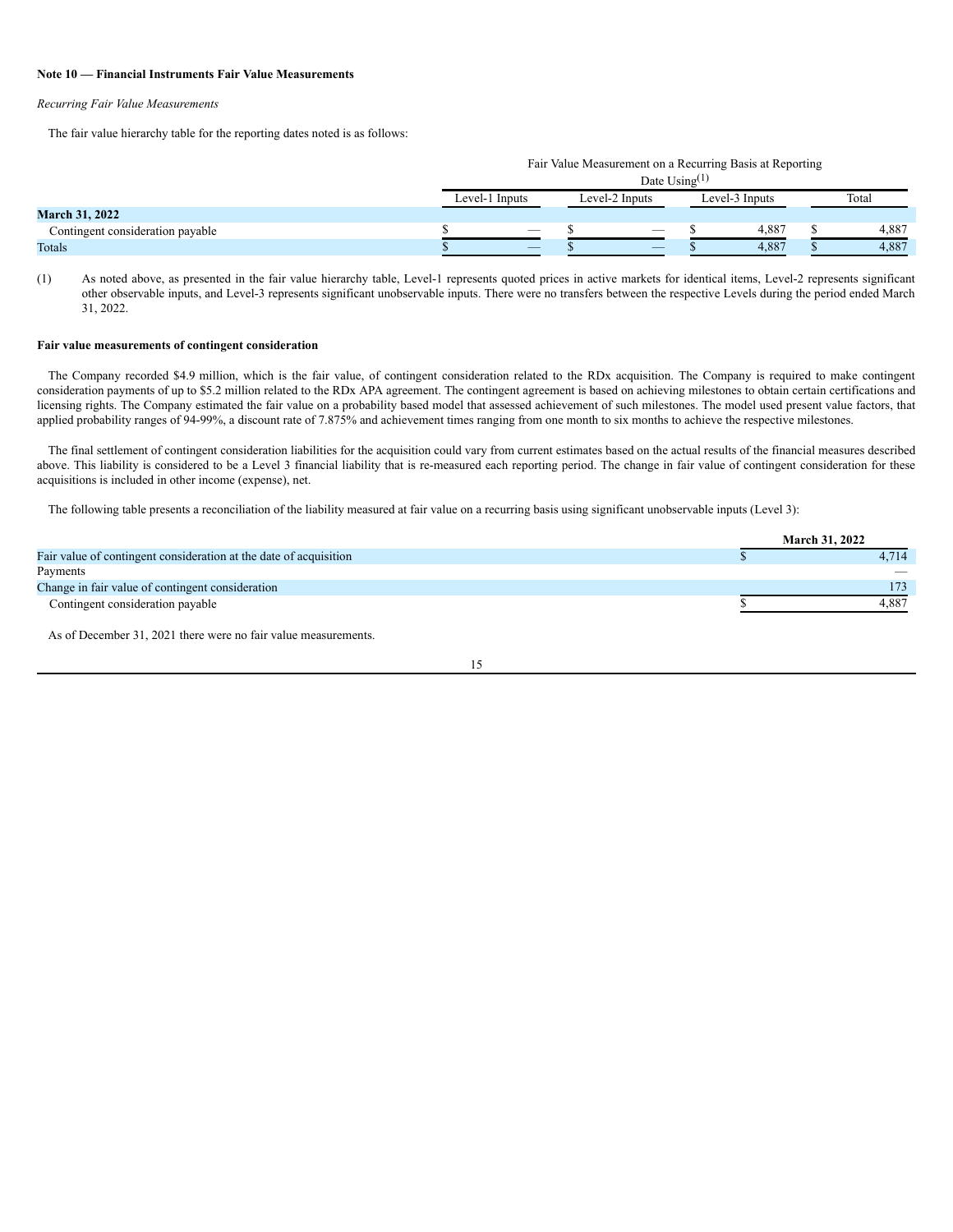# **Note 11 — Stock-Based Compensation**

# *Lucid Diagnostics Inc. 2018 Long-Term Incentive Equity Plan*

The Lucid Diagnostics Inc. 2018 Long-Term Incentive Equity Plan ("Lucid Diagnostics Inc. 2018 Equity Plan") is separate and apart from the PAVmed Inc. 2014 Equity Plan discussed below. The Lucid Diagnostics Inc. 2018 Equity Plan is designed to enable Lucid Diagnostics Inc. to offer employees, officers, directors, and consultants, as defined, an opportunity to acquire shares of common stock of Lucid Diagnostics Inc. The types of awards that may be granted under the Lucid Diagnostics Inc. 2018 Equity Plan include stock options, stock appreciation rights, restricted stock, and other stock-based awards subject to limitations under applicable law. All awards are subject to approval by the Lucid Diagnostics Inc. board of directors.

A total of 5,644,000 shares of common stock of Lucid Diagnostics Inc. are reserved for issuance under the Lucid Diagnostics Inc. 2018 Equity Plan, with 733,541 shares available for grant as of March 31, 2022. The share reservation is not diminished by a total of 473,300 Lucid Diagnostics Inc. stock options and restricted stock awards granted outside the Lucid Diagnostics Inc. 2018 Equity Plan, as of March 31, 2022.

# *Lucid Diagnostics Inc. 2018 Equity Plan - Stock Options*

Stock options issued and outstanding under the Lucid Diagnostics Inc. 2018 Equity Plan and including Lucid Diagnostics stock options granted outside the plan is as follows:

|                                                        | Number of Stock<br>Options |   | Weighted Average<br><b>Exercise Price</b> | Remaining<br>Contractual Term<br>(Years) |
|--------------------------------------------------------|----------------------------|---|-------------------------------------------|------------------------------------------|
| Outstanding stock options at December 31, 2021         | 1,419,242                  |   | 0.73                                      | 7.0                                      |
| Granted $(1)$                                          | 1.760.000                  |   | 4.16                                      |                                          |
| Exercised                                              | (253, 889)                 | 8 | 0.74                                      |                                          |
| Forfeited                                              | (60, 926)                  |   | 4.61                                      |                                          |
| Outstanding stock options at March 31, 2022            | 2,864,427                  |   | 2.75                                      | 6.9                                      |
| Vested and exercisable stock options at March 31, 2022 | 1,277,026                  |   | 0.99                                      |                                          |

(1) Stock options granted under the Lucid Diagnostics Inc. 2018 Equity Plan generally vest ratably over twelve quarters, with the vesting commencing with the grant date quarter, and have a ten-year contractual term from date-of-grant.

See Note 5, *Related Party Transactions*, for a summary of the stock-based compensation expense recognized with respect to the stock options granted under the Lucid Diagnostics Inc. 2018 Equity Plan to the Physician Inventors.

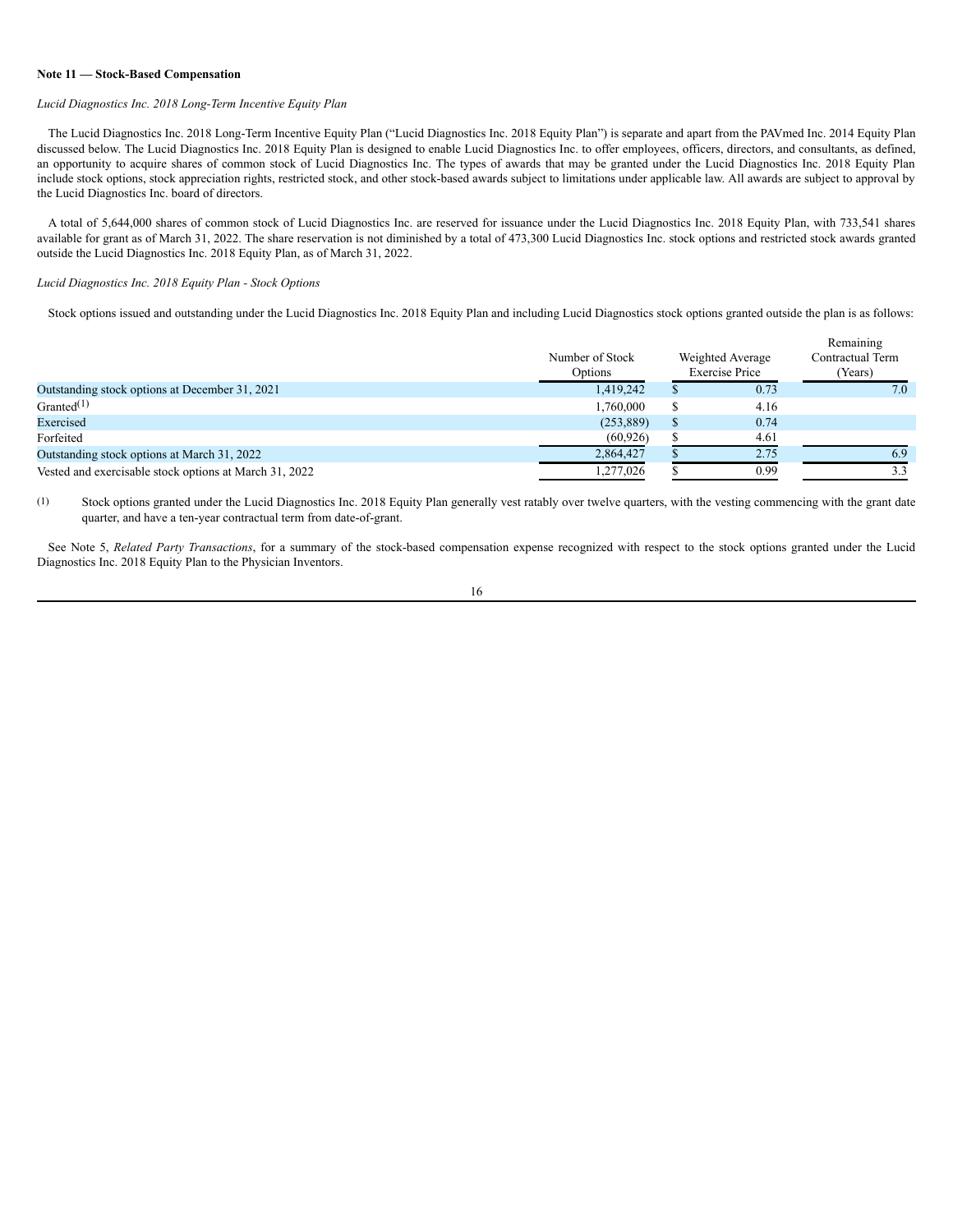# **Note 11 — Stock-Based Compensation** - continued

# *Lucid Diagnostics Inc. 2018 Equity Plan – Restricted Stock Awards*

A summary of restricted stock award activity is as follows:

|                                                          | Number of Restricted |  | Weighted Average      |
|----------------------------------------------------------|----------------------|--|-----------------------|
|                                                          | <b>Stock Awards</b>  |  | Grant Date Fair Value |
| Unvested restricted stock awards as of December 31, 2021 | 1,890,740            |  | 12.94                 |
| Granted                                                  | 320,000              |  | 4.53                  |
| Vested                                                   |                      |  |                       |
| Forfeited                                                |                      |  |                       |
| Unvested restricted stock awards as of March 31, 2022    | 2,210,740            |  | 11.07                 |

On January 7, 2022, 320,000 restricted stock awards were granted under the Lucid Diagnostics Inc 2018 Equity Plan, with such restricted stock awards having a single vesting date on January 7, 2025, and an aggregate grant date fair value of approximately \$1.4 million, measured as the grant date closing price of Lucid Diagnostics Inc. common stock, with such aggregate estimated fair value recognized as stock-based compensation expense ratably on a straight-line basis over the vesting period, which is commensurate with the service period. The restricted stock awards are subject to forfeiture if the requisite service period is not completed.

#### *PAVmed Inc. 2014 Equity Plan*

The PAVmed Inc. 2014 Long-Term Incentive Equity Plan (the "PAVmed Inc. 2014 Equity Plan"), is separate and apart from the Lucid Diagnostics Inc. 2018 Equity Plan (as such equity plan is discussed above).

The three Physician Inventors were each granted 25,000 stock options under the PAVmed Inc. 2014 Equity Plan, with a grant date of May 12, 2018, an exercise price of \$1.59 per share of common stock of PAVmed Inc., vesting ratably on a quarterly basis commencing June 30, 2018 and ending March 31, 2021, and a contractual period of ten years from the date of grant. Additionally, the three Physician Inventors were each granted 50,000 stock options under the PAVmed Inc. 2014 Equity Plan, with a grant date of June 21, 2021, an exercise price of \$6.41 per share of common stock of PAVmed Inc., vesting ratably on a quarterly basis commencing June 30, 2021 and ending March 31, 2024, and a contractual period of ten years from the date of grant. See Note 5, *Related Party Transactions*, for a summary of the stock-based compensation expense recognized with respect to the stock options granted under the PAVmed Inc. 2014 Equity Plan to the Physician Inventors.

# *Stock-Based Compensation Expense*

The stock-based compensation expense recognized by the Company for both the Lucid Diagnostics Inc. 2018 Equity Plan and the PAVmed Inc. 2014 Equity Plan, for the periods indicated, was as follows:

|                                                                             | <b>Three Months Ended March 31.</b> |  |      |
|-----------------------------------------------------------------------------|-------------------------------------|--|------|
|                                                                             | 2022                                |  | 2021 |
| Lucid Diagnostics Inc 2018 Equity Plan – sales and marketing expenses       | 265                                 |  |      |
| Lucid Diagnostics Inc 2018 Equity Plan - general and administrative expense | 3.201                               |  | 789  |
| Lucid Diagnostics Inc 2018 Equity Plan - research and development expenses  |                                     |  |      |
| PAV med Inc 2014 Equity Plan - sales and marketing expenses                 | 175                                 |  |      |
| PAV med Inc 2014 Equity Plan - general and administrative expenses          | 68                                  |  |      |
| PAV med Inc 2014 Equity Plan - research and development expenses            | 55                                  |  |      |
| Total stock-based compensation expense                                      | 3.835                               |  | 805  |

The stock-based compensation expense, as presented above, is inclusive of: stock options and restricted stock awards granted under the Lucid Diagnostics Inc. 2018 Equity Plan to employees of PAVmed Inc., the Physician Inventors (as discussed above), and members of the board of directors of Lucid Diagnostics Inc., as well as the stock options granted under the PAVmed Inc. 2014 Equity Plan to the Physician Inventors (as discussed above).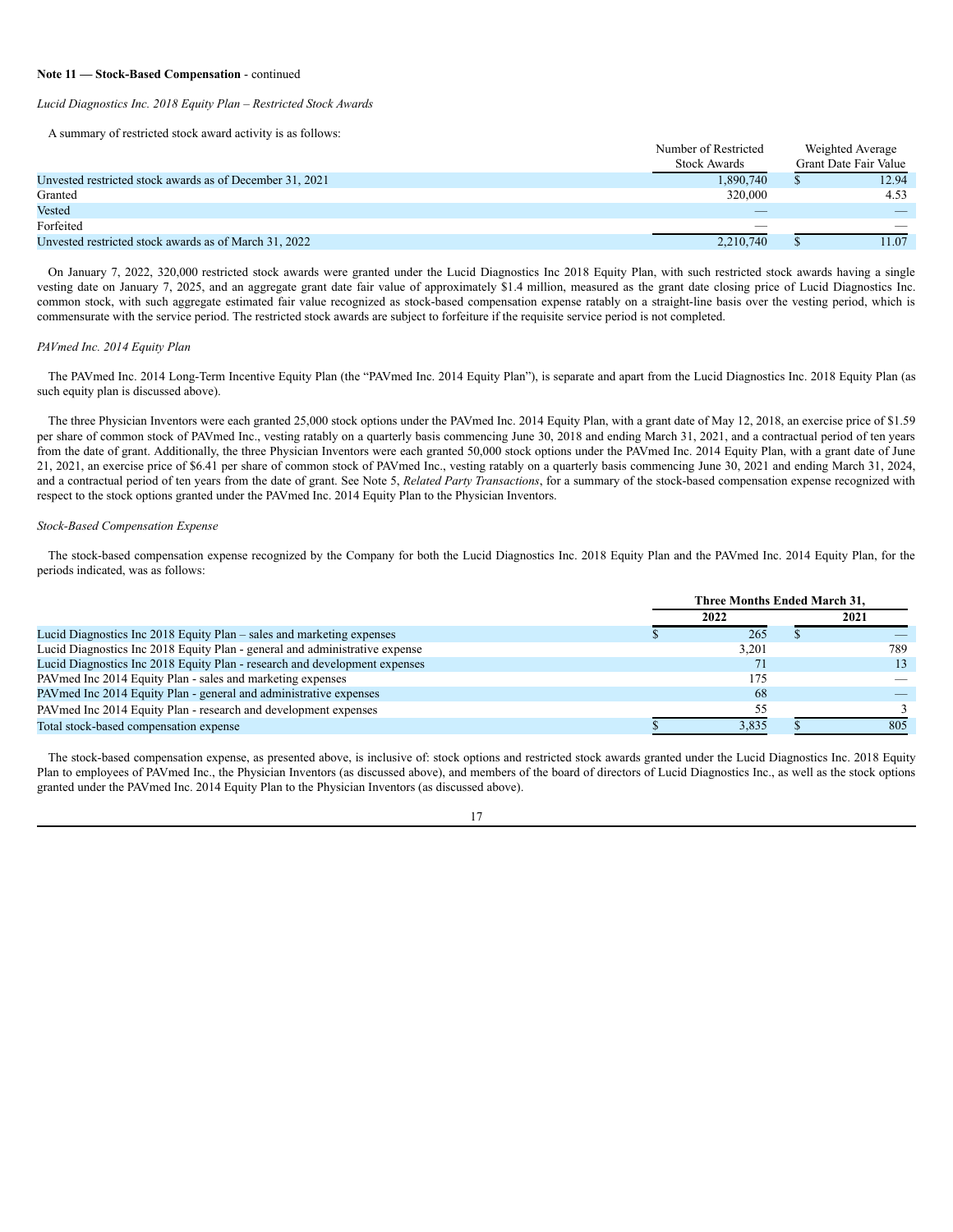# **Note 11 — Stock-Based Compensation** - continued

As of March 31, 2022, unrecognized stock-based compensation expense and weighted average remaining requisite service period with respect to stock options and restricted stock awards issued under each of the Lucid Diagnostics Inc. 2018 Equity Plan and the PAVmed Inc. 2014 Equity Plan, as discussed above, is as follows:

|                                         |                         | Weighted Average                    |
|-----------------------------------------|-------------------------|-------------------------------------|
|                                         | Unrecognized<br>Expense | Remaining Service Period<br>(Years) |
| Lucid Diagnostics Inc. 2018 Equity Plan |                         |                                     |
| <b>Stock Options</b>                    | 4,660                   | 2.7                                 |
| <b>Restricted Stock Awards</b>          | 14,080                  | 1.3                                 |
| PAVmed Inc. 2014 Equity Plan            |                         |                                     |
| <b>Stock Options</b>                    | 2,317                   | 2.1                                 |
| <b>Restricted Stock Awards</b>          | 264                     | 1.7                                 |

Stock-based compensation expense recognized with respect to stock options granted under the Lucid Diagnostics Inc. 2018 Equity Plan was based on a weighted average estimated fair value of such stock options of \$2.95 per share during the year ended March 31, 2022. There were no stock-based awards granted under the Lucid Diagnostics Inc. 2018 Equity Plan during the period ended March 31, 2021. The stock-based compensation was calculated using the following weighted average Black-Scholes valuation model assumptions:

|                                           | <b>Three Months Ended</b><br>March 31,<br>2022 |
|-------------------------------------------|------------------------------------------------|
| Expected term of stock options (in years) | 5.6                                            |
| Expected stock price volatility           | 86%                                            |
| Risk free interest rate                   | 1.7%                                           |
| Expected dividend yield                   | $-$ %                                          |

*Lucid Diagnostics, Inc Employee Stock Purchase Plan ("ESPP")*

The Lucid Diagnostics Inc Employee Stock Purchase Plan ("Lucid Diagnostics Inc ESPP"), initial six-month stock purchase period is April 1, 2022 to September 30, 2022. The Lucid Diagnostics Inc. ESPP has a total reservation of 500,000 shares of common stock for which all shares are available-for-issue as of March 31, 2022.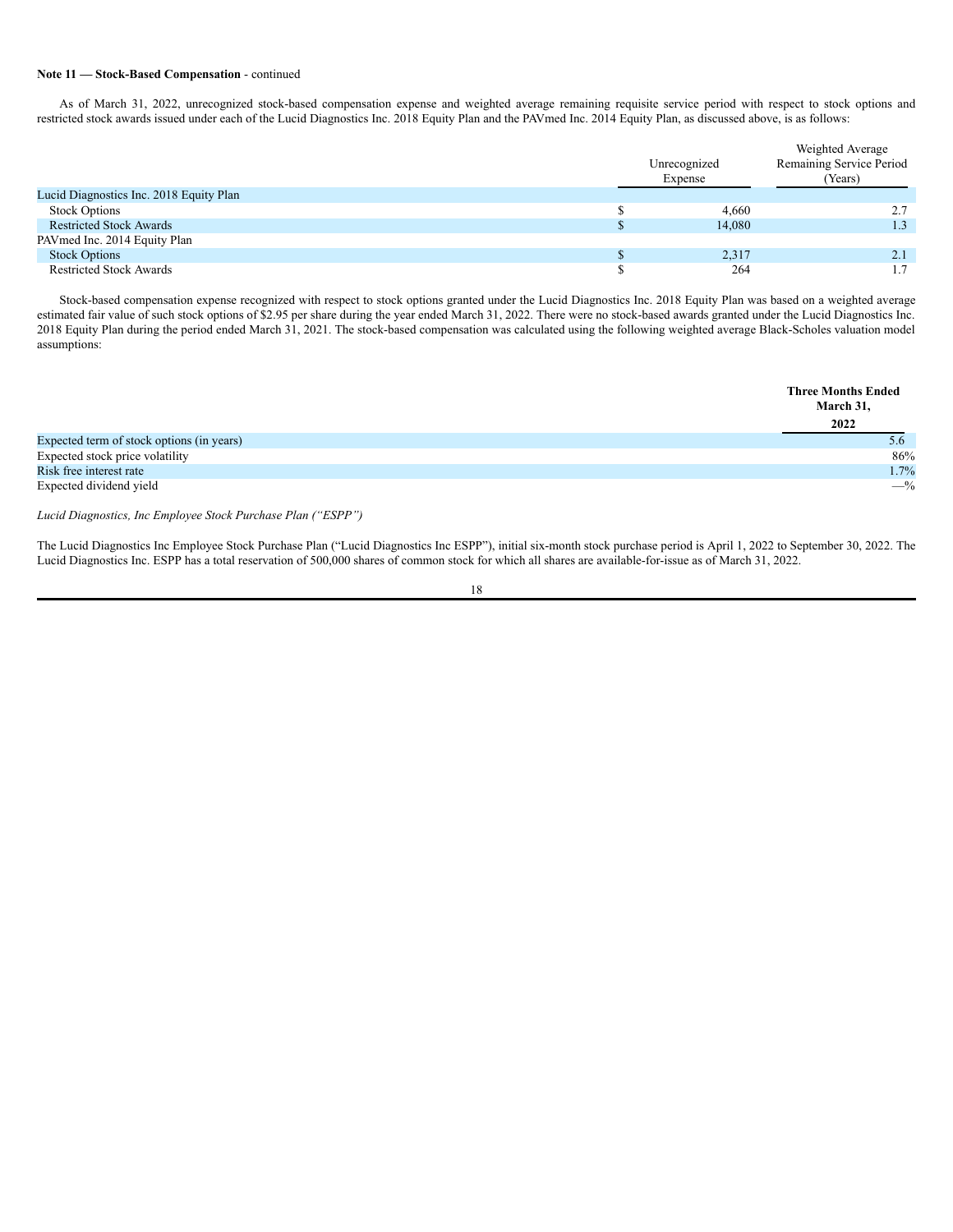# **Note 12 — Stockholders' Equity**

# *Lucid Diagnostics Inc. Common Stock*

There were 35,171,796 and 34,917,907 shares of common stock issued and outstanding as of March 31, 2022 and December 31, 2021, respectively. As of March 31, 2022, PAVmed Inc. holds 27,927,190 shares, representing a majority-interest equity ownership and has a controlling financial interest in Lucid Diagnostics Inc.

#### *Committed Equity Facility - March 28, 2022*

On March 28, 2022, Lucid Diagnostics, Inc. entered into a committed equity facility with an affiliate of Cantor Fitzgerald ("Cantor"). Under the terms of the committed equity facility, Cantor has committed to purchase up to \$50 million of Lucid Diagnostics Inc. common stock from time to time at the request of the Company. While there are distinct differences, the facility is structured similarly to a traditional at-the-market equity facility, insofar as it allows the Company to raise primary equity capital on a periodic basis at prices based on the existing market price.

In connection with the execution of the agreement for the committed equity facility, the Company agreed to pay Cantor \$1.0 million as consideration for its irrevocable commitment to purchase the shares upon the terms and subject to the satisfaction of the conditions set forth in such agreement. In addition, pursuant to the agreement, we agreed to reimburse Cantor for certain of its expenses. the Company also entered into a registration rights agreement with Cantor. the Company has the right to terminate the agreement at any time after initial satisfaction of the conditions to Cantor's obligation to purchase shares under the facility, at no cost or penalty, upon three trading days' prior written notice.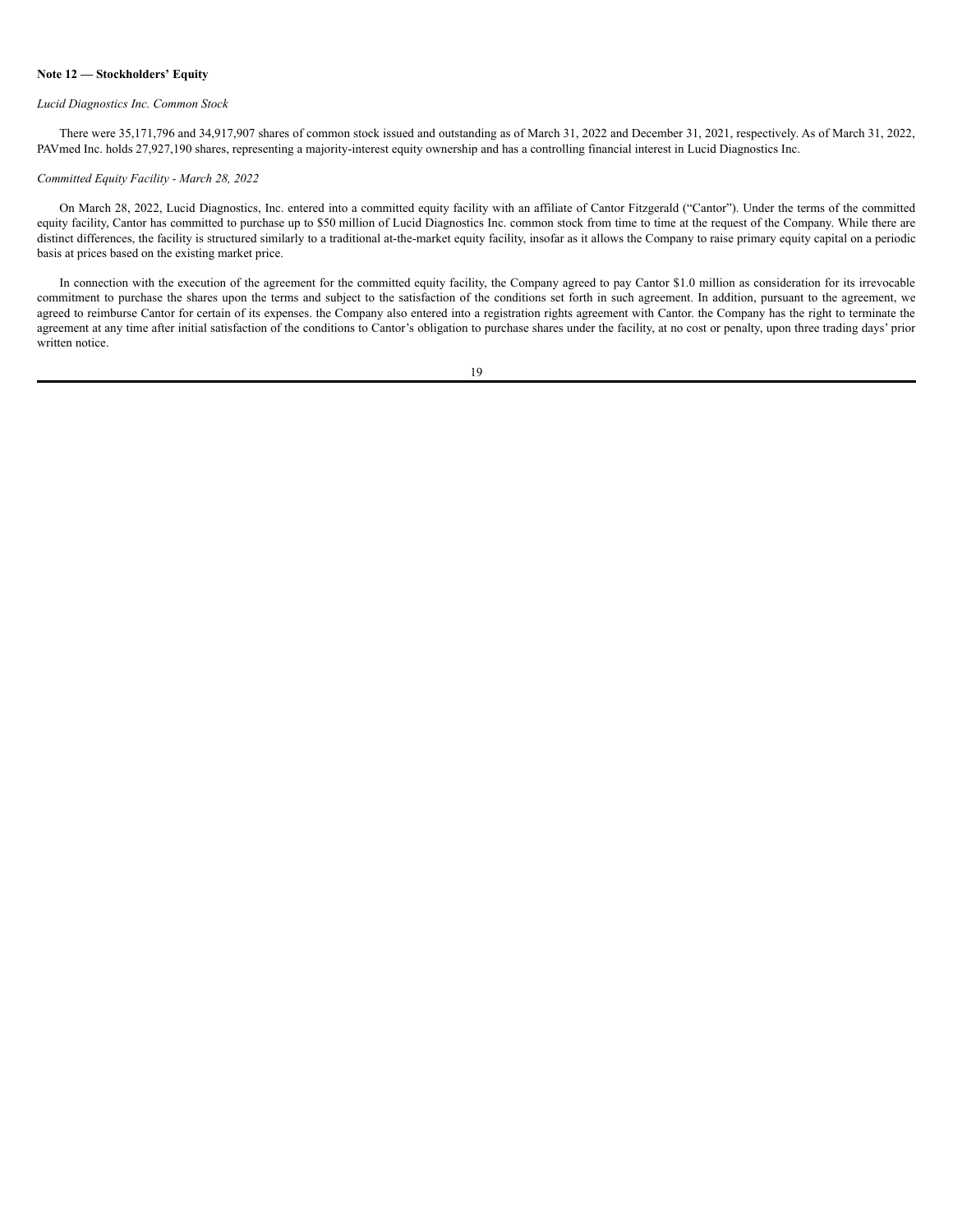# **Note 13 — Net Loss Per Share**

The "Net loss per share basic and diluted" for the respective periods indicated - is as follows:

|                                                               |            | Three Months Ended March 31. |              |  |  |
|---------------------------------------------------------------|------------|------------------------------|--------------|--|--|
|                                                               | 2022       |                              | 2021         |  |  |
| <b>Numerator</b>                                              |            |                              |              |  |  |
| Net loss                                                      | (12,270)   |                              | (3,653)      |  |  |
|                                                               |            |                              |              |  |  |
| Denominator                                                   |            |                              |              |  |  |
| Weighted average common shares outstanding, basic and diluted | 35,123,039 |                              | 14, 114, 437 |  |  |
|                                                               |            |                              |              |  |  |
| Loss per share                                                |            |                              |              |  |  |
| Net loss per share - basic and diluted                        | (0.35)     |                              | (0.26)       |  |  |

Basic weighted-average number of shares of common stock outstanding for the periods ended March 31, 2022 and 2021 include the shares of the Company issued and outstanding during such periods, each on a weighted average basis. The basic weighted average number of shares common stock outstanding excludes common stock equivalent incremental shares, while diluted weighted average number of shares outstanding includes such incremental shares. However, as the Company was in a loss position for all periods presented, basic and diluted weighted average shares outstanding are the same, as the inclusion of the incremental shares would be anti-dilutive. The common stock equivalents excluded from the computation of diluted weighted average shares outstanding are as follows:

|                                          |           | Three Months Ended March 31, |  |  |
|------------------------------------------|-----------|------------------------------|--|--|
|                                          | 2022      | 2021                         |  |  |
| Lucid Diagnostics Inc. 2018 Equity Plan: |           |                              |  |  |
| Stock options                            | 3,287,727 | 1,145,353                    |  |  |
| Unvested restricted stock awards         | 2,260,740 | 1,467,440                    |  |  |
|                                          |           |                              |  |  |
| Total                                    | 5,548,467 | 2,612,793                    |  |  |
|                                          |           |                              |  |  |

The total of stock options and unvested restricted stock awards presented in the table above, are inclusive of 423,300 stock options as of March 31, 2022 and 2021, and 50,000 restricted stock awards as of March 31, 2022, granted outside the Lucid Diagnostics Inc. 2018 Equity Plan.

# **Note 14 — Subsequent Events**

# *CapNostics, LLC*

On October 5, 2021, PAVmed Subsidiary Corporation, a wholly-owned subsidiary of PAVmed Inc., acquired all of the outstanding common stock of CapNostics, LLC ("CapNostics") for total (gross) purchase consideration of approximately \$2.1 million of cash, paid at the closing of the transaction. In April 2022, following the approval from both the PAVmed and Lucid board of directors, the respective companies entered into an agreement to transfer the CapNostics, LLC assets from PAVmed to Lucid as well as transferring the consulting agreement with the previous principal owner of CapNostics, LLC. The transfer price is \$2.1 million for the assets.

#### *EsoCure*

EsoCure has been in development as an Esophageal Ablation Device by PAVmed, with the intent to allow a clinician to treat dysplastic BE before it can progress to EAC, a highly lethal esophageal cancer, and to do so without the need for complex and expensive capital equipment. In April 2022, following the approval from both the PAVmed and Lucid board of directors have the Companies entered into an intercompany license between PAVmed and Lucid such that Lucid will be granted the rights to commercialize EsoCure for the treating dysplastic Barrett's Esophagus, including a royalty arrangement whereby Lucid will pay PAVmed a 5% royalty on all EsoCure sales up to \$100 million per calendar year, and 8% above that threshold. Lucid will obligated to fund ongoing development costs and cumulative patent expenses. EsoCure will become part of an integrated suite of Lucid products addressing BE-EAC.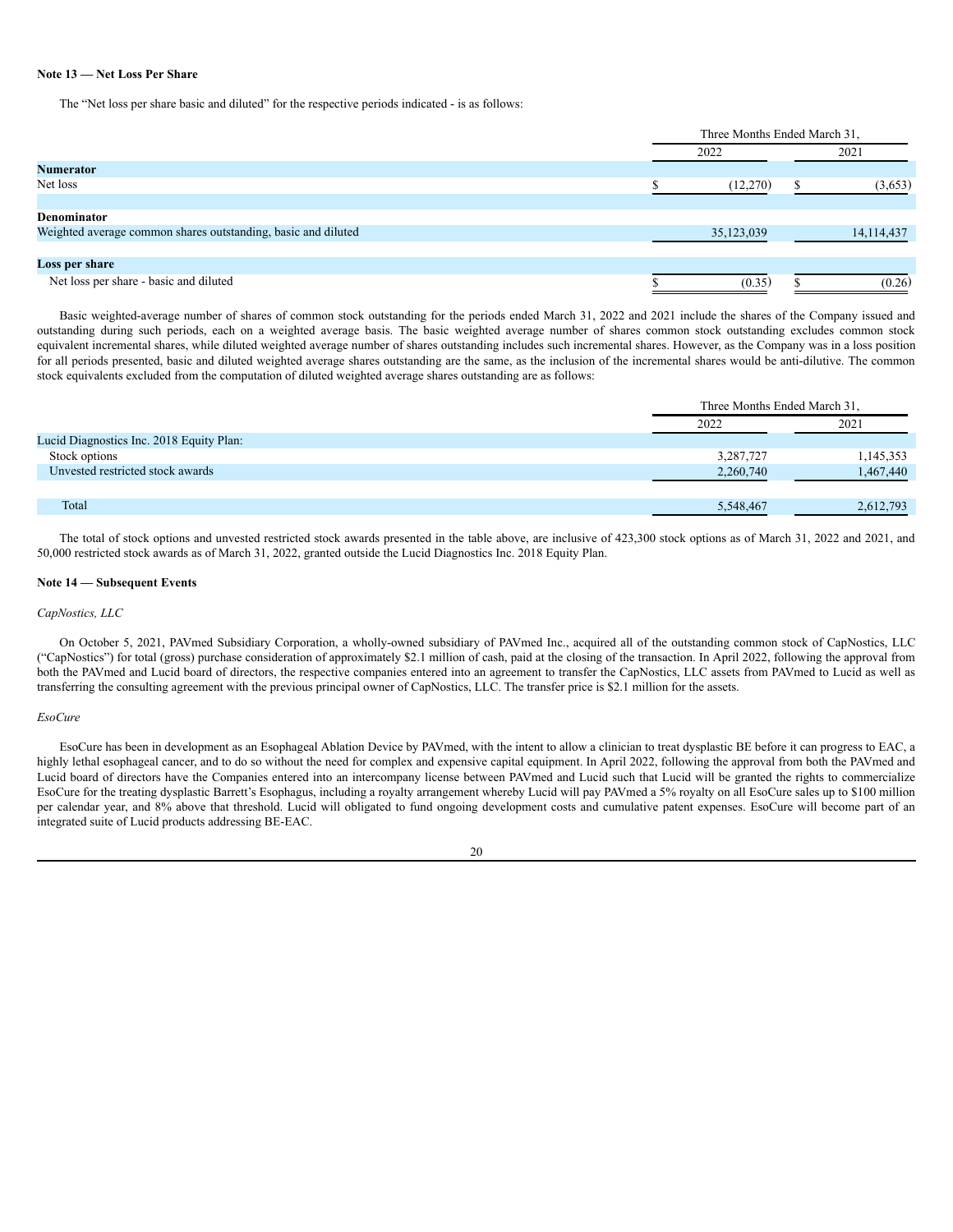# <span id="page-22-0"></span>**Item 2. Management's Discussion and Analysis of Financial Condition and Results of Operations**

The following discussion and analysis of our unaudited condensed consolidated financial condition and results of operations should be read together with our Annual Report on Form 10-K for the year ended December 31, 2021 (the "Form 10-K"), as filed with the Securities and Exchange Commission (the "SEC"). We are a majority-owned consolidated subsidiary of PAVmed Inc.

Unless the context otherwise requires, references herein to "we", "us", and "our", and to the "Company" or "Lucid Diagnostics" are to Lucid Diagnostics Inc and its subsidiary LucidDx Labs Inc. ("LucidDx Labs").

# **FORWARD-LOOKING STATEMENTS**

This Quarterly Report on Form 10-Q (this "Form 10-Q"), including the following discussion and analysis of our (unaudited) condensed consolidated financial condition and results of operations, contains forward-looking statements that involve substantial risks and uncertainties. All statements, other than statements of historical facts, contained in this Form 10-Q, including statements regarding our future results of operations and financial position, business strategy and plans and objectives of management for future operations, are forward-looking statements. The words "may," "will," "should," "expects," "plans," "anticipates," "could," "intends," "target," "projects," "contemplates," "believes," "estimates," "predicts," "potential" or "continue" or the negative of these terms or other similar expressions are intended to identify forward-looking statements, although not all forward-looking statements contain these identifying words. Forward-looking statements are not guarantees of future performance and the Company's actual results may differ significantly from the results discussed in the forward-looking statements. Factors that might cause such differences include, but are not limited to, those discussed in Item 1A of Part I of the Form 10-K under the heading "Risk Factors."

Important factors that may affect our actual results include:

- our limited operating history;
- our financial performance, including our ability to generate revenue;
- our ability to obtain regulatory approval for the commercialization of our products;
- our ability of our products to achieve market acceptance;
- our success in retaining or recruiting, or changes required in, our officers, key employees or directors;
- our potential ability to obtain additional financing when and if needed;
- our ability to protect our intellectual property;
- our ability to complete strategic acquisitions;
- our ability to manage growth and integrate acquired operations;
- the potential liquidity and trading of our securities;
- regulatory and operational risks;
- cybersecurity risks;
- risks related to SARS-CoV-2 /COVID-19 pandemic;
- the impact of the material weakness identified by our management; and
- our estimates regarding expenses, future revenue, capital requirements and needs for additional financing.

In addition, our forward-looking statements do not reflect the potential impact of any future financings, acquisitions, mergers, dispositions, joint ventures or investments we may make.

We may not actually achieve the plans, intentions, and /or expectations disclosed in our forward-looking statements, and you should not place undue reliance on our forward-looking statements. You should read this Form 10-Q and the Form 10-K, and the documents we have filed as exhibits to this Form 10-Q and the Form 10-K, completely and with the understanding our actual future results may be materially different from what we expect. We do not assume any obligation to update any forwardlooking statements, whether as a result of new information, future events or otherwise, except as required by applicable law.

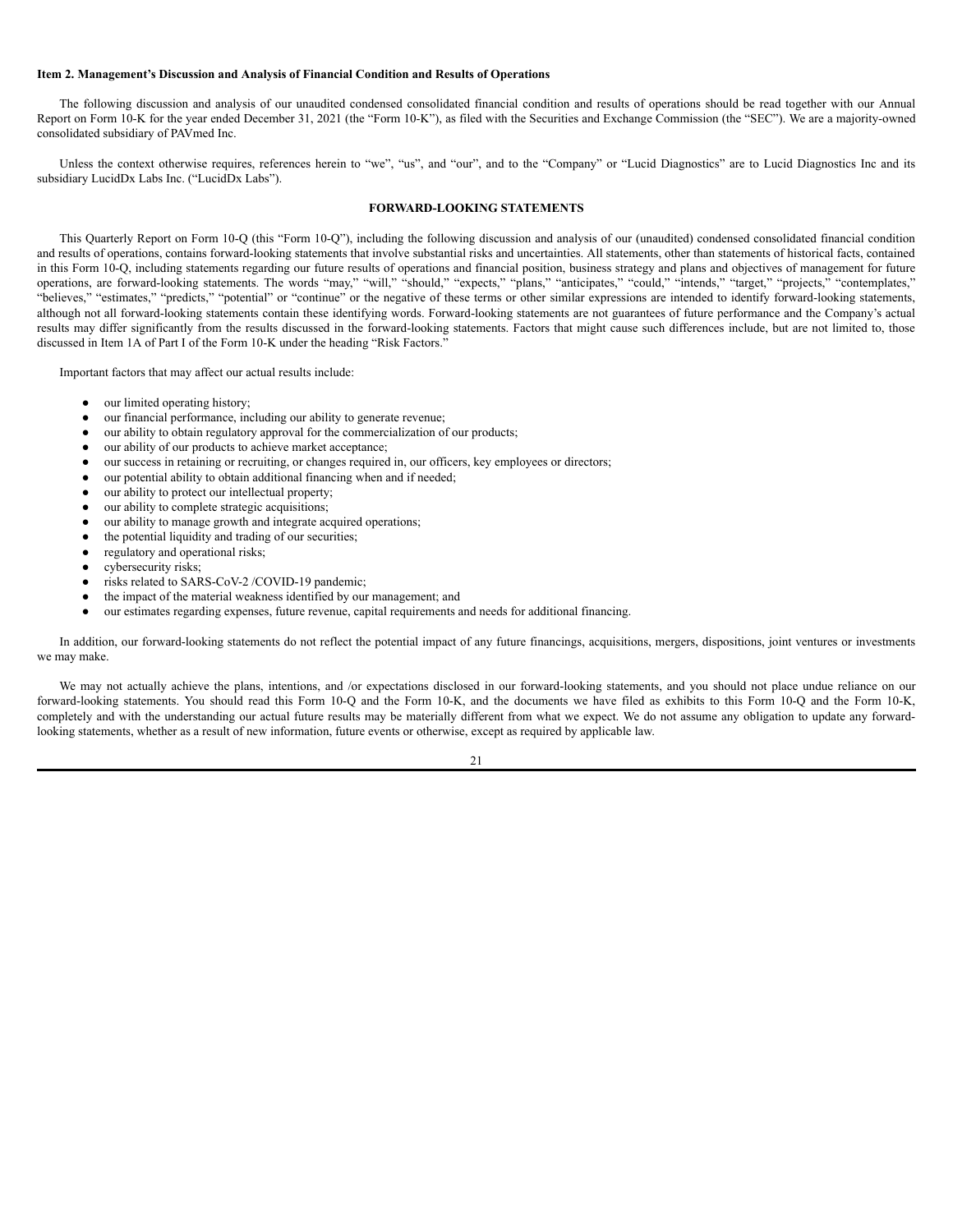# **Overview**

We are a commercial-stage, cancer prevention, medical diagnostics technology company focused on the millions of patients with long-standing gastroesophageal reflux disease ("GERD") who are at risk of developing esophageal precancer and cancer, specifically highly lethal esophageal adenocarcinoma ("EAC"), which is expected to lead to approximately 16,000 U.S. deaths in 2021.

We believe that our lead products, the EsoGuard Esophageal DNA Test performed on samples collected with the EsoCheck Esophageal Cell Collection Device, constitute the first and only commercially available diagnostic test capable of serving as a widespread screening tool to prevent EAC deaths, through early detection of esophageal precancer in at-risk GERD patients.

- EsoGuard is a DNA test performed on surface esophageal cells collected with EsoCheck in a brief noninvasive office procedure which has been shown to be over 90% sensitive and specific at detecting Barrett's Esophagus ("BE"), a precancerous condition of the esophagus and all conditions along the BE-EAC spectrum, including on samples collected with EsoCheck (Moinova, et al. Sci Transl Med. 2018 Jan 17;10(424): eaao5848).
- EsoCheck is an FDA  $510(k)$  and CE Mark cleared noninvasive swallowable balloon capsule catheter capable of sampling surface esophageal cells in a less than five-minute office procedure. We believe its proprietary Collect+Protect™ technology makes it the only noninvasive esophageal cell collection device capable of anatomically targeted and protected sampling to prevent dilution and contamination during device withdrawal.

EsoGuard is commercialized in the U.S. as a laboratory developed test ("LDT"). It was previously performed by our unrelated third-party commercial clinical laboratory service partner ResearchDx Inc. (with a d/b/a "Pacific Dx") ("RDx"), at their Clinical Laboratory Improvement Amendments ("CLIA") certified commercial clinical laboratory, located in Irvine, CA. Beginning in March 2022, the EsoGuard LDT has been performed at our own CLIA-certified commercial clinical laboratory, located in Lake Forest, CA. Additionally, RDx also manufactures our EsoGuard Specimen Kits. EsoCheck is commercialized in the U.S. as a 510(k) cleared esophageal cell collection device currently manufactured for us by our contract manufacturing partner, Sage Product Development Inc., located in Foxborough, MA. We are in the process of transferring EsoCheck manufacturing to Coastline International Inc., a high-volume manufacturer headquartered in San Diego, CA with plants in Mexico. Both EsoGuard and EsoCheck have completed the CE Mark certification process. While EsoGuard and EsoCheck may be marketed separately, they are not presently approved for marketing together as an in vitro diagnostic device ("IVD"). EsoGuard, used with EsoCheck as an IVD, was granted FDA Breakthrough Device designation and is the subject of two large, actively enrolling, international multicenter PMA clinical trials.

The EsoGuard PLA code 0114U secured final Medicare payment determination of \$1,938.01, effective January 1, 2021. The CLIA certified laboratory where the EsoGuard assay is performed has begun to submit claims and receive out-of-network private insurance payments. We are awaiting Medicare local coverage determination. We are also aggressively pursuing EsoGuard U.S. private payor payment and coverage as well as payment in Europe.

We are working to expand EsoGuard commercialization across multiple channels by building a direct sales and marketing team targeting primary care physicians, specialists, institutions and consumers. To assure sufficient testing capacity and geographic coverage, as part of this expansion, we are building our own network of Lucid Test Centers, staffed by Lucid-employed clinical personnel, where patients can undergo the EsoCheck procedure and have the sample sent for EsoGuard testing, starting with three test centers launched in the Phoenix metropolitan area and have recently expanded our test centers into Utah, Nevada, Colorado, Washington, Oregon and Idaho. We've also established an EsoGuard Telemedicine Program, in partnership with UpScript, LLC, an independent third-party telemedicine provider, that can accommodate EsoGuard selfreferrals from direct-to-consumer marketing.

We are a majority owned subsidiary of PAVmed. We are party to an amended and restated patent license agreement with CWRU, dated August 23, 2021 ("Amended CWRU License Agreement"), which provides for the exclusive worldwide license of the intellectual property rights for the proprietary technologies underlying EsoCheck and EsoGuard.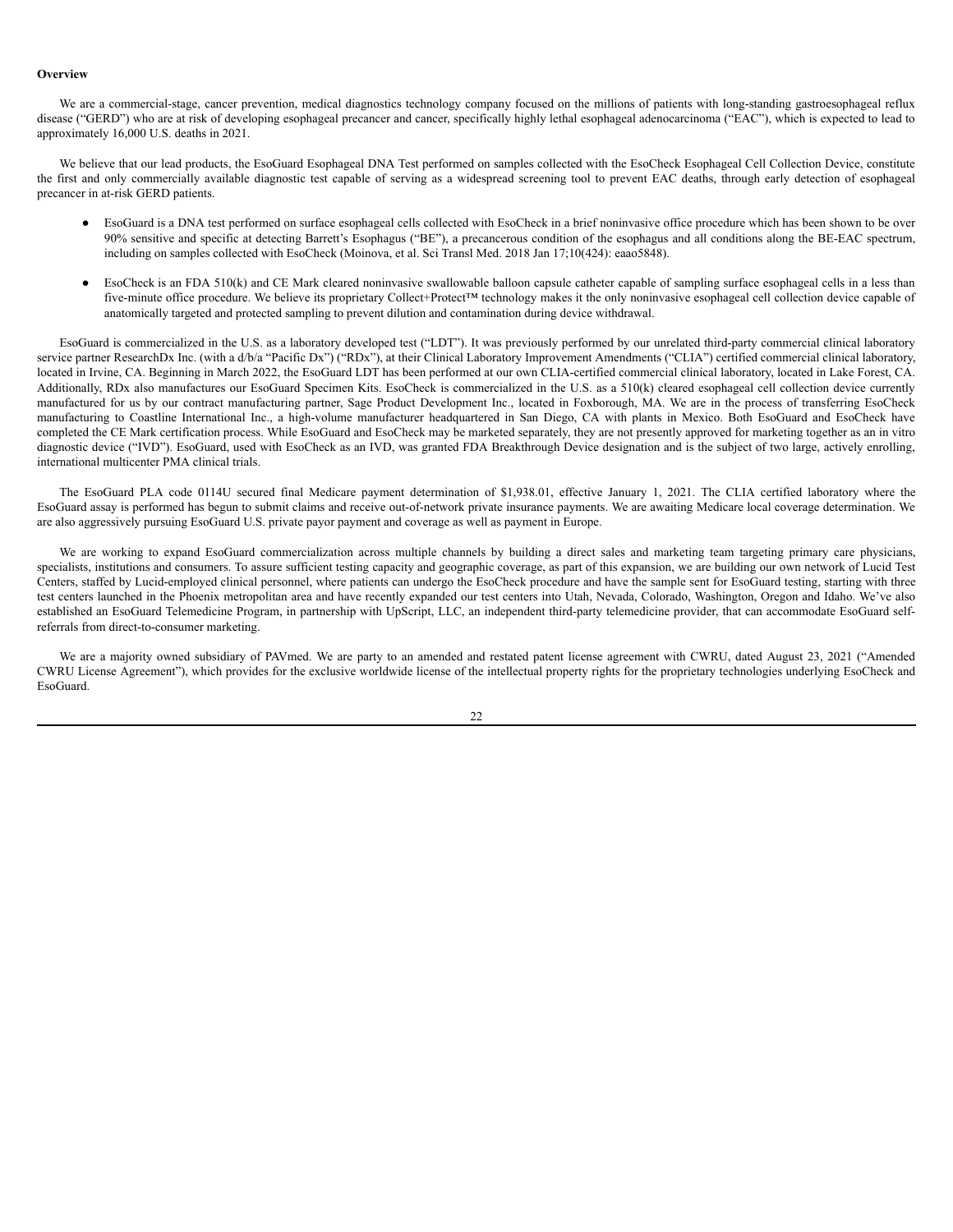#### **Recent Developments**

*Business*

# *Clinical Guideline Update - ACG*

In April 2022, the American College of Gastroenterology ("ACG") updated its clinical guideline to support esophageal precancer ("Barrett's Esophagus", "BE") screening to prevent highly lethal esophageal cancer ("EAC") utilizing our EsoGuard® DNA Test on samples collected with our EsoCheck® Cell Collection Device. The clinical guideline reiterates the ACG's long-standing recommendation for esophageal precancer screening in at-risk patients with gastroesophageal reflux disease ("GERD"), commonly known as chronic heartburn, acid reflux or simply reflux. In its Recommendation 5, the ACG suggests a single screening endoscopy in patients with chronic GERD symptoms and 3 or more additional risk factors for BE, including male sex, age >50 yr, White race, tobacco smoking, obesity, and family history of BE or EAC in a first-degree relative. Furthermore, and importantly for the first time, the clinical guideline also endorses nonendoscopic biomarker screening as an acceptable alternative to costly and invasive endoscopy by stating in its Recommendation 6 that the ACG suggests that a swallowable, nonendoscopic capsule device combined with a biomarker is an acceptable alternative to endoscopy for screening for BE. The clinical guideline specifically mentions EsoCheck, along with Lucid's EsophaCap® device, as such swallowable, nonendoscopic esophageal cell collection devices, as well as methylated DNA biomarkers such as EsoGuard. The summary of evidence for this recommendation cites the seminal NIH-funded multicenter, case-control study published in 2018 in Science Translational Medicine, which demonstrated that EsoGuard is highly accurate at detecting esophageal precancer and cancer, including on samples collected with EsoCheck.

#### *Local Coverage Determination Update - CMS*

In April 2022, a proposed Local Coverage Determination ("LCD") DL39256, entitled "Molecular Testing for Detection of Upper Gastrointestinal Metaplasia, Dysplasia, and Neoplasia" was published on the Center for Medicare and Medicaid Services ("CMS") website by MAC Palmetto GBA. The proposed LCD is a further step in Lucid's efforts to secure Medicare coverage and payment for EsoGuard.

The proposed LCD, which the CMS website explicitly characterizes as a "work in progress" for "public review," outlines criteria that MolDX expects upper gastrointestinal precancer and cancer molecular diagnostic tests to meet. These criteria include active GERD with at least two risk factors, as well as evidence of analytic validity, clinical validity, and clinical utility. Although it found that no currently existing test has fulfilled all these criteria, it indicated that it will "monitor the evidence and will provide coverage based on the pertinent literature and society recommendations." Notably, the proposed LCD pre-dated, and therefore does not include consideration of, the most recent ACG clinical guideline update endorsing swallowable, nonendoscopic capsule devices combined with a biomarker, such as EsoCheck and EsoGuard. The publication of the proposed LCD included a written comment period that extended through May 14, 2022. MolDX held an open meeting on May 10, 2022, during which stakeholders and other interested parties had the opportunity to address the proposed LCD.

We have used the written comment process and the open meeting to bring to MolDX essential information that was not incorporated into the proposed LCD. These include: the updated ACG clinical guideline; the fact that EsoGuard's published performance is at or above accepted performance criteria for detection of lower gastrointestinal cancers in approved and currently effective Medicare coverage determinations; and data from ongoing clinical utility studies Lucid and clinical investigators are performing. A final LCD will not be issued until the MAC has had the opportunity to assess and consider the comments and input from the written comment period and the open meeting.

### *MediNcrease Health Plans*

In May 2022 LucidDx Labs, Inc. entered into a participating provider agreement with MediNcrease Health Plans, LLC ("MediNcrease"). A national directly-contracted, multi-specialty PPO provider network with over 8 million lives covered through its clients and payers, which include regional and national health plans, insurance companies, third party administrators, self-insured employer groups, municipalities, unions and other entities involved in the management of medical claims. Pursuant to the agreement, persons covered by MediNcrease clients and payers will have in-network access to Lucid's EsoGuard® DNA test, the first and only commercially available test capable of serving as a widespread tool to prevent esophageal cancer deaths through the early detection of esophageal precancer in at-risk chronic heartburn patients. The agreement provides rates of reimbursement as a percent of charges for services rendered to such covered persons by LucidDx Labs, including the performance of the EsoGuard test.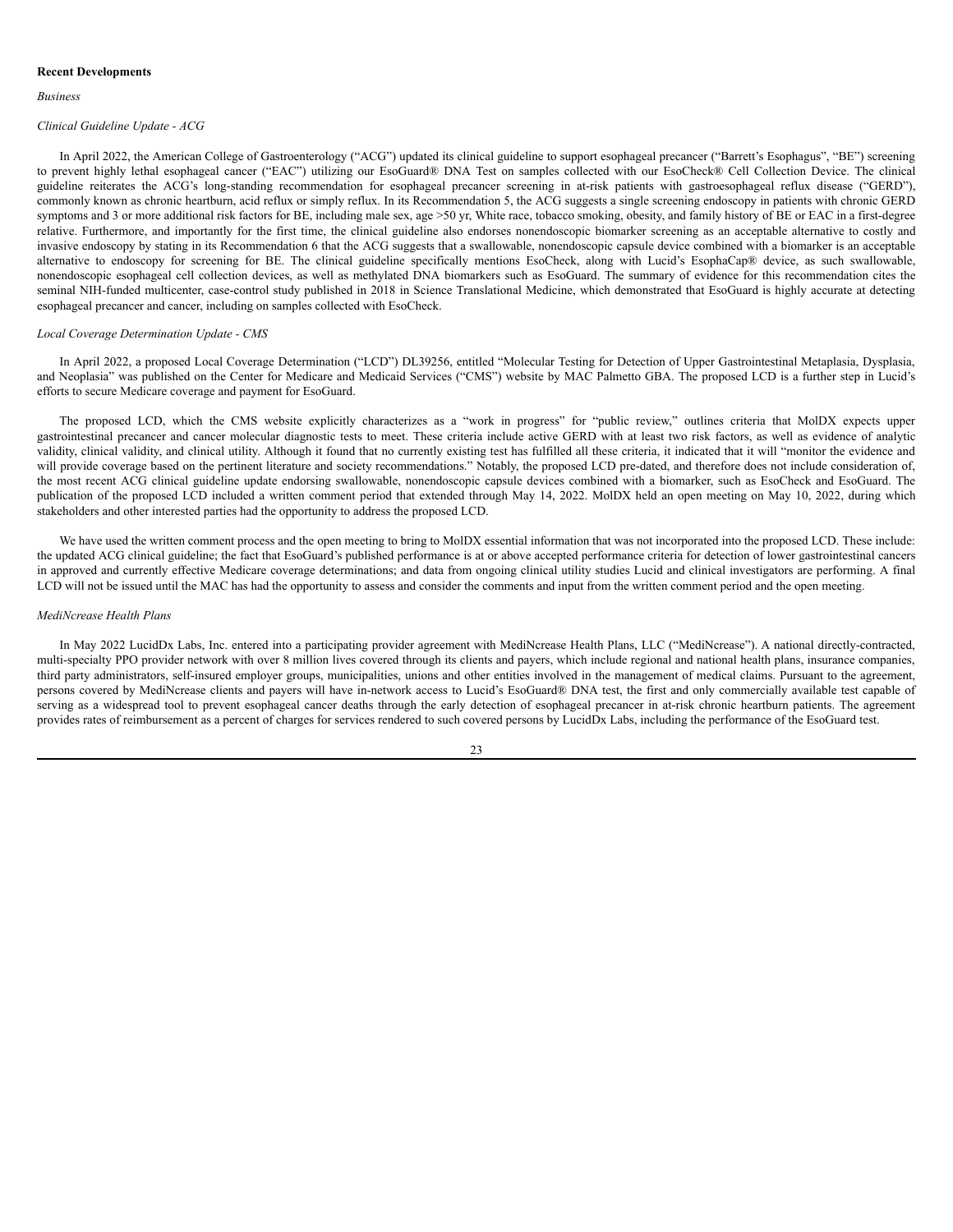#### **Recent Developments** - continued

#### *Business - continued*

# *CLIA Lab Acquisition*

In February 2022, Lucid Diagnostics, Inc. through its wholly owned subsidiary LucidDx Labs, Inc. entered into an asset purchase agreement ("APA") with ResearchDx, Inc. ("RDx") Under the APA, LucidDx Labs acquired certain licenses and other related assets necessary to operate a CLIA-certified, CAP-accredited clinical laboratory. The acquired assets, together with certain additional assets necessary to commence laboratory operations that were separately purchased by LucidDx Labs, will be used by Lucid to perform the EsoGuard® Esophageal DNA assay.

# *EsoCure Intercompany License*

In April 2022, we entered into an intercompany license between PAVmed and Lucid such that Lucid has been granted the rights to commercialize EsoCure for treating dysplastic Barrett's Esophagus, including a royalty arrangement whereby Lucid will pay PAVmed will be obligated to fund ongoing development costs and cumulative patent expenses. EsoCure will become part of an integrated suite of Lucid products addressing BE-EAC. EsoCure is in development as an "Esophageal Ablation Device" with the intent to allow a clinician to treat dysplastic BE before it can progress to EAC, a highly lethal esophageal cancer, and to do so without the need for complex and expensive capital equipment. We have successfully completed a pre-clinical feasibility animal study of EsoCure demonstrating excellent, controlled circumferential ablation of the esophageal mucosal lining. We plan to conduct additional development work and animal testing of EsoCure to support a planned FDA 510(k) submission in the second half of 2022.

# *EsophaCap Intercompany Assignment*

In April 2022, following the approval from both the PAVmed and Lucid board of directors, the respective companies entered into an agreement to transfer the CapNostics, LLC assets from PAVmed to Lucid as well as transferring the consulting agreement with the previous principal owner of CapNostics, LLC. The transfer price is \$2.1 million for the assets. On October 5, 2021, PAVmed Subsidiary Corporation, a wholly-owned subsidiary of PAVmed Inc., acquired all of the outstanding common stock of CapNostics, LLC ("CapNostics") for a total (gross) purchase consideration of approximately \$2.1 million of cash, paid at the closing of the transaction.

# *Financing*

In March 2022, Lucid Diagnostics, Inc. entered into a committed equity facility with an affiliate of Cantor Fitzgerald ("Cantor"). Under the terms of the facility, Cantor has committed to purchase up to \$50 million of Lucid Diagnostics Inc. common stock from time to time at the request of Lucid Diagnostics Inc. While there are distinct differences, the facility is structured similarly to a traditional at-the-market equity facility, insofar as it allows Lucid Diagnostics Inc. to raise primary capital on a periodic basis at prices based on the existing market price.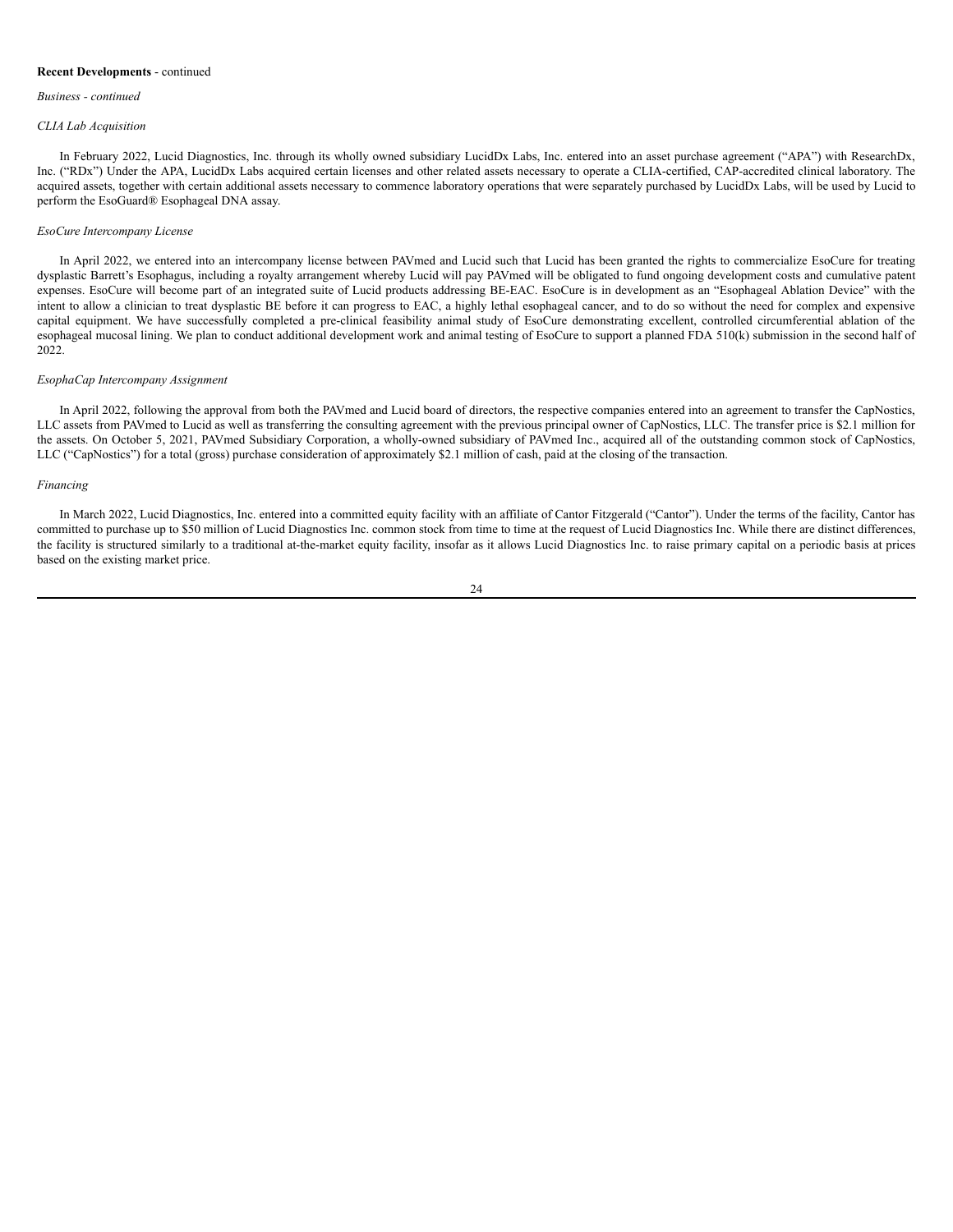#### **Impact of SARS-CoV-2 - COVID-19 Pandemic**

Previously, in December 2019, there was an outbreak of a novel strain of a coronavirus occurred, with such coronavirus designated by the United Nations World Health Organization ("WHO") as the "Severe Acute Respiratory Syndrome Coronavirus 2" - or "SARS-CoV-2". The SARS-CoV-2 spread on a global basis to other countries, including the United States. On March 11, 2020, the WHO declared a pandemic resulting from SARS-CoV-2, with such pandemic commonly referred to by its resulting illness of coronavirus disease 2019, or "COVID-19". The COVID-19 pandemic is ongoing, and we continue to monitor the ongoing impact of the COVID-19 pandemic on the United States national economy, the global economy, and our business.

The COVID-19 pandemic may have an adverse impact on our operations, supply chains, and distribution systems and /or those of our contractors, and increase our expenses, including as a result of impacts associated with preventive and precautionary measures being taken, restrictions on travel, quarantine polices, and social distancing. Such adverse impact may include, for example, the inability of our employees and /or those of our contractors to perform their work or curtail their services provided to us.

We expect the significance of the COVID-19 pandemic, including the extent of its effect on our consolidated financial condition and consolidated operational results and cash flows, to be dictated by the success of United States and global efforts to mitigate the spread of and /or to contain the SARS-CoV-2 and the impact of such efforts.

In addition, the spread of the SARS-CoV-2 has disrupted the United States' healthcare and healthcare regulatory systems which could divert healthcare resources away from, or materially delay United States Food and Drug Administration ("FDA") approval with respect to our products.

Furthermore, our clinical trials have been and may be further affected by the COVID-19 pandemic, as site initiation and patient enrollment may be delayed, for example, due to prioritization of hospital resources toward the virus and /or illness response, as well as travel restrictions imposed by governments, and the inability to access clinical test sites for initiation and monitoring.

The COVID-19 pandemic may have an adverse impact on the economies and financial markets of many countries, including the USA, resulting in an economic downturn that could adversely affect demand for our products and services and /or our product candidates.

Although we are continuing to monitor and assess the effects of the COVID-19 pandemic on our business, the ultimate impact of the COVID-19 pandemic (or a similar health epidemic) is highly uncertain and subject to change, and therefore, its impact on our consolidated financial condition, consolidated results of operations, and /or consolidated cash flows, the adverse impact could be material.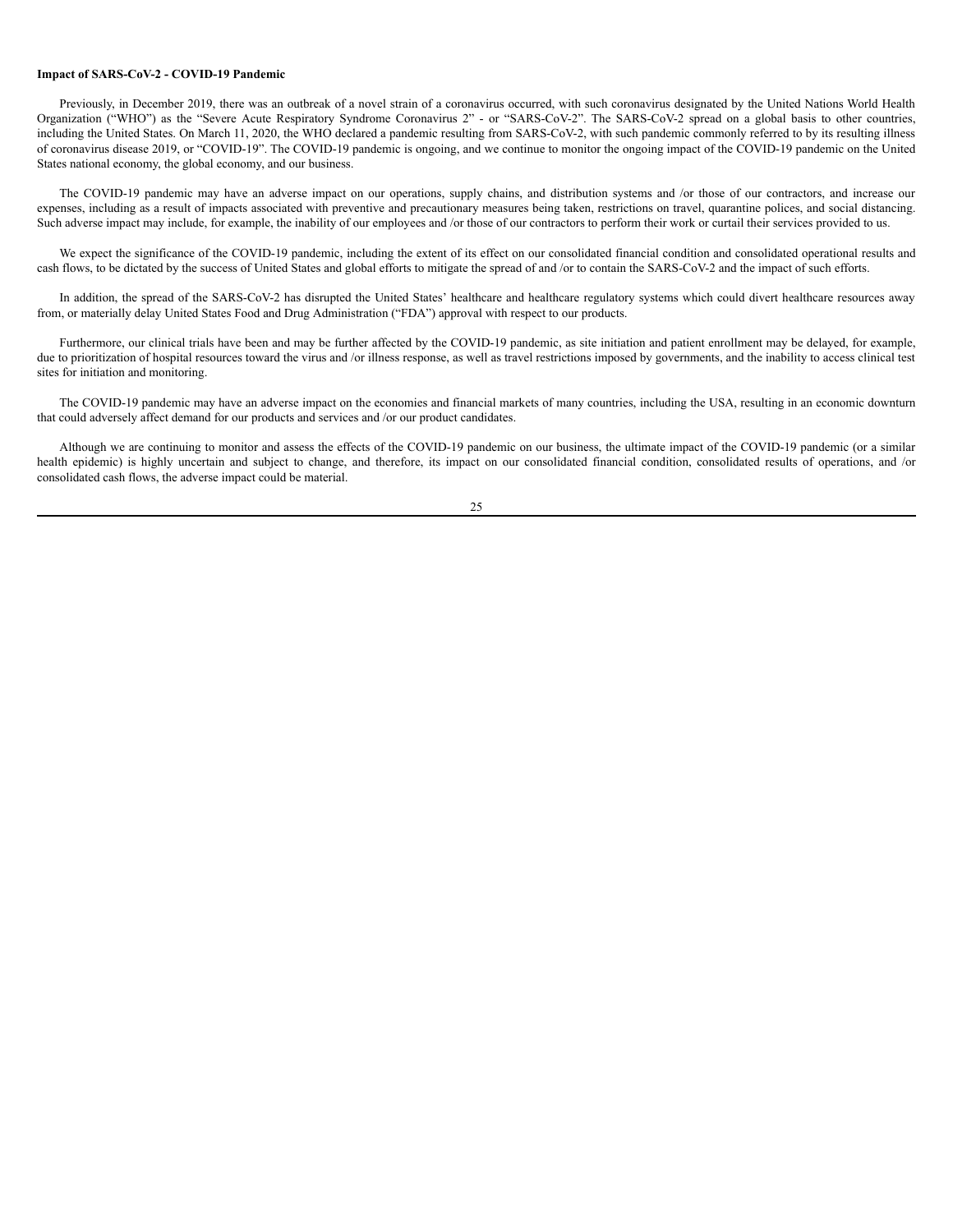# **Results of Operations**

# *Overview*

#### *Revenue*

Revenue was recognized with respect to the EsoGuard Commercialization Agreement, dated August 1, 2021, between the Company's majority-owned subsidiary, Lucid Diagnostics Inc., and ResearchDX Inc. ("RDx"), a CLIA certified commercial laboratory service provider. On February 25, 2022, the EsoGuard Commercialization Agreement was terminated upon the execution of an Asset Purchase Agreement between LucidDx Labs Inc., a wholly-owned subsidiary of Lucid Diagnostics Inc. and RDx.

# *Cost of revenue*

The cost of revenue recognized with respect to the revenue recognized under the EsoGuard Commercialization Agreement is inclusive of: a royalty fee incurred under the Amended CWRU License Agreement; the MSA Fee (as defined and discussed herein below) allocated to cost of revenue, which is principally employee related costs of PAVmed employees engaged in the administration to patients of the EsoCheck cell sample collection procedure (principally at the LUCID Test Centers); the EsoCheck devices and EsoGuard mailers (cell sample shipping costs) distributed to medical practitioners locations and the LUCID Test Centers; and LUCID Test Centers operating expenses, including rent expense and supplies.

#### *Sales and marketing expenses*

Sales and marketing expenses consist primarily of the portion of the MSA Fee allocated to sales and marketing expenses, which are principally employee related costs of PAVmed employees, as well as advertising and promotion expenses. We anticipate our sales and marketing expenses will increase in the future, as we anticipate an increase in payroll and related expenses related to the roll-out of our commercial sales and marketing operations as we execute on our business strategy.

# *General and administrative expenses*

General and administrative expenses consist primarily of professional fees, accounting and legal services, consultants and expenses associated with obtaining and maintaining patents within our intellectual property portfolio, along with the portion of the MSA Fee allocated to general and administrative expenses.

We anticipate our general and administrative expenses will increase in the future, as we anticipate an increase in the MSA Fee allocated to general and administrative expense, related to continued expansion of our overall business operations. We also anticipate expenses related to being a public company, including professional services fees for legal, accounting, tax, audit, employees involved in third-party payor reimbursement contract negotiations and regulatory services associated with maintaining compliance as a public company, along with insurance premiums, investor relations, and other corporate expenses.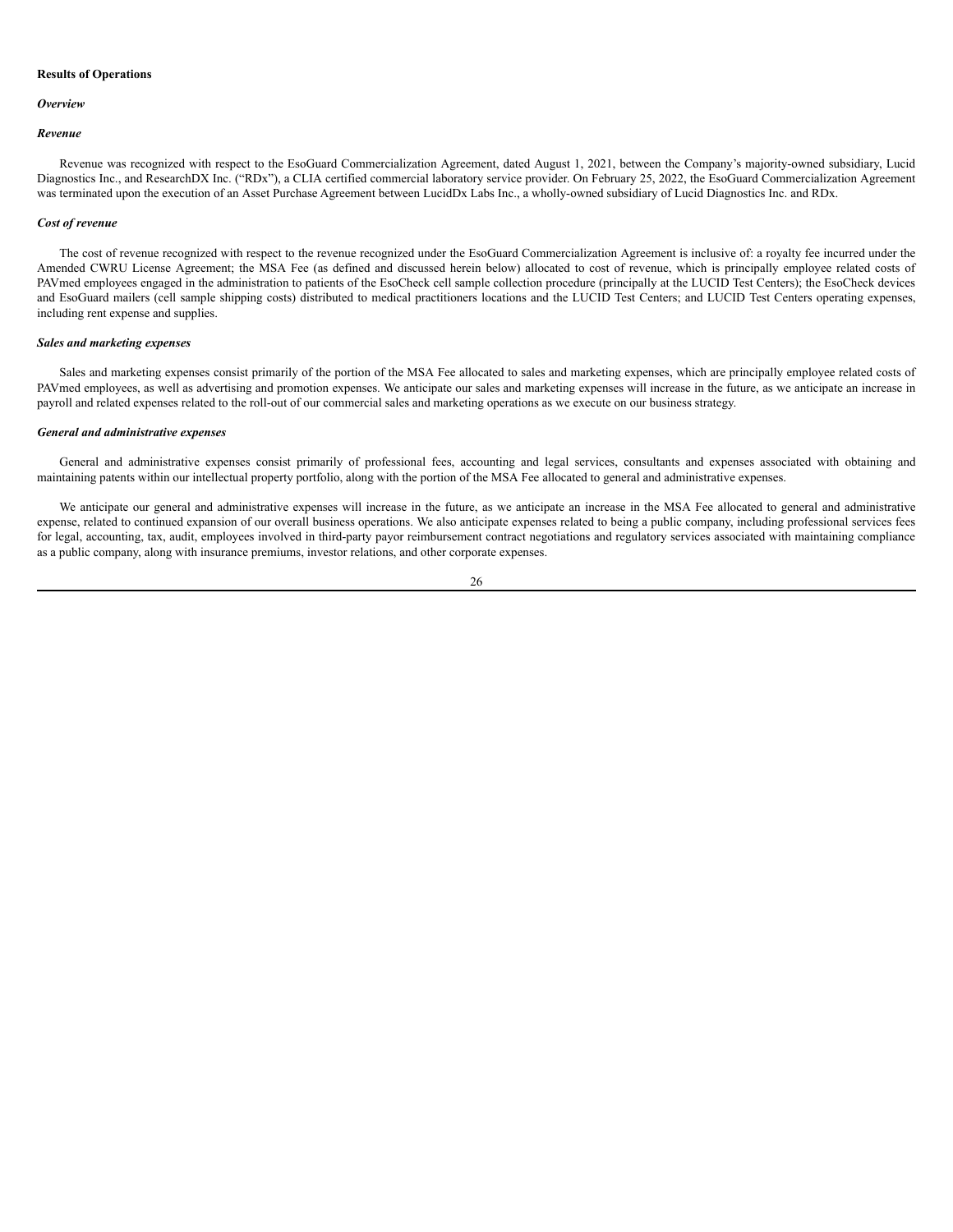# **Results of Operations** - continued

# *Overview - continued*

#### *Research and Development Expenses*

Research and development expenses are recognized in the period they are incurred and consist principally of internal and external expenses incurred for the development of our technologies and conducting clinical trials, including:

- consulting costs charged to us by various external contract research organizations we contract with to conduct preclinical studies and engineering studies;
- costs associated with regulatory filings;
- patent license fees;
- cost of laboratory supplies and acquiring, developing, and manufacturing preclinical prototypes;
- product design engineering studies;
- fees associated with conducting clinical trials for our EsoGuard diagnostic assay; and
- MSA Fee allocated to research and development, as such MSA Fee are discussed below.

We plan to incur research and development expenses for the foreseeable future as we continue the development of our existing products as well as new innovations. Our research and development activities are focused principally on obtaining FDA approvals and developing product improvements or extending the utility of the lead products in our pipeline, including EsoCheck and EsoGuard.

# *Presentation of Dollar Amounts*

All dollar amounts in this Management's Discussion and Analysis of Financial Condition and Results of Operations are presented in thousands of dollars, if not otherwise indicated as being presented as dollars in millions, except for the number of shares and per share amounts.

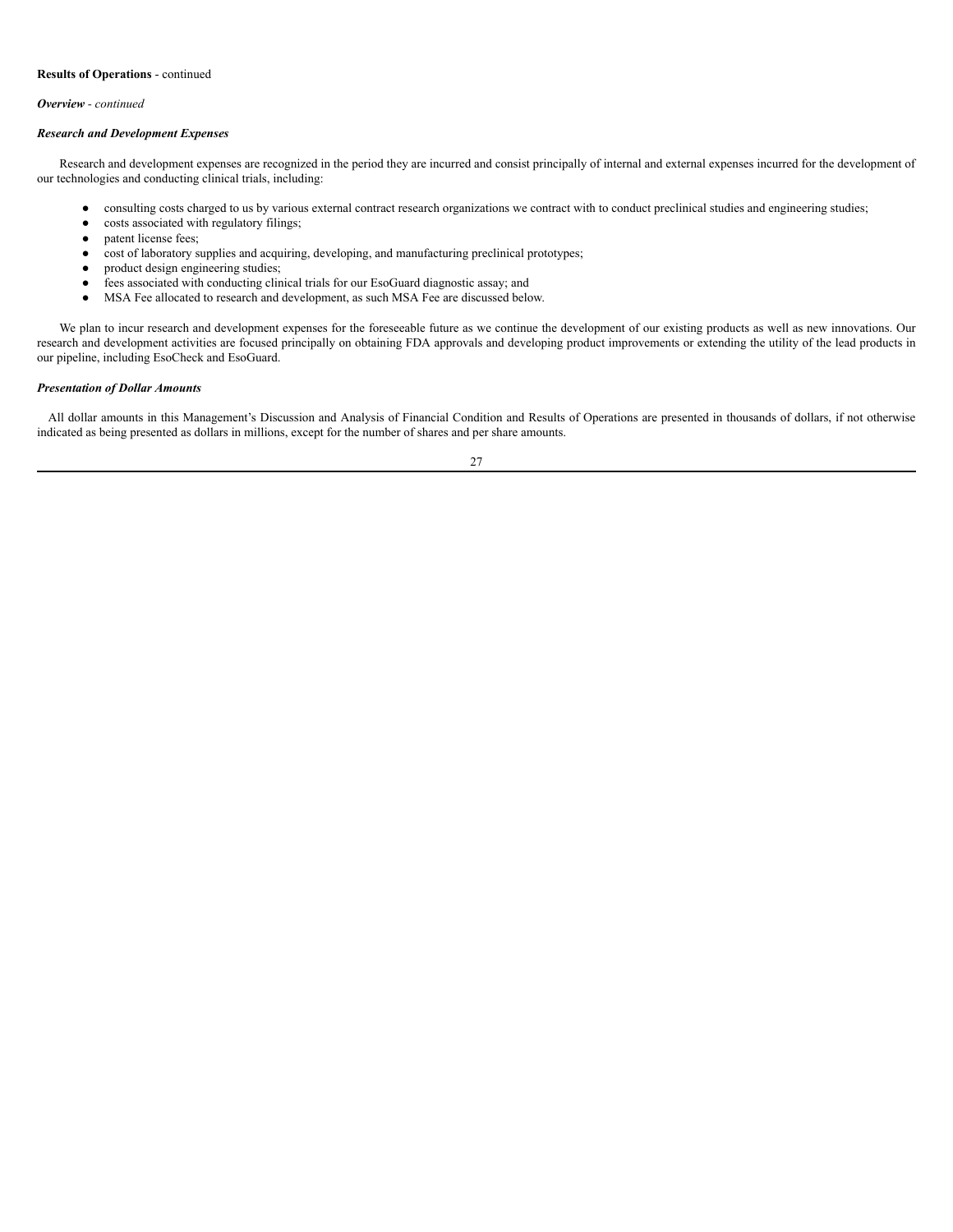# *Three Months ended March 31, 2022 as compared to three months ended March 31, 2021*

#### *Revenue*

In the three months ended March 31, 2022, revenue was \$0.2 million as compared to no revenue in the corresponding period in the prior year. The \$0.2 million increase principally relates to our EsoGuard Commercialization Agreement, dated August 1, 2021, which resulted in revenue recognition of \$0.1 million per month beginning August 2021 - through the February 25, 2022 termination date of such agreement.

#### *Cost of revenue*

In the three months ended March 31, 2022, cost of revenue was approximately \$0.4 million, compared to no cost of revenue in the corresponding period in the prior year. The \$0.4 million increase principally relates to costs associated with the EsoGuard Commercialization Agreement noted above.

#### *Sales and marketing expenses*

In the three months ended March 31, 2022, sales and marketing costs were approximately \$3.3 million, compared to \$0.7 million for the corresponding period in the prior year. The net increase of \$2.6 million was principally related to:

- approximately \$2.2 million increase in compensation related costs, including stock-based compensation of approximately \$0.4 million in stock based compensation with respect to restricted stock awards ("RSA") grants under the Lucid Diagnostics Inc. 2018 Long-Term Incentive Equity Plan ("Lucid Diagnostics Inc. 2018 Equity Plan") to Lucid Diagnostics and PAVmed employees and non-employees, and an increase in stock options granted corresponding with the increase in the number of employees principally related to an increase in headcount;
- approximately \$0.5 million increase in outside professional services related to EsoCheck, EsoGuard and consulting and professional services fees.
- approximately \$0.1 million decrease in the MSA fee allocation from PAVmed related to the growth and expansion of Lucid's business and the services incurred through PAVmed.

#### *General and administrative expenses*

In the three months ended March 31, 2022, general and administrative costs were approximately \$5.7 million, compared to \$1.2 million for the corresponding period in the prior year. The net increase of \$4.5 million was principally related to:

- approximately \$1.6 million increase in compensation related costs, including stock-based compensation of approximately \$1.4 million in stock based compensation with respect to RSA grants under the Lucid Diagnostics Inc. 2018 Long-Term Incentive Equity Plan ("Lucid Diagnostics Inc. 2018 Equity Plan") to Lucid Diagnostics and PAVmed employees and non-employees, and an increase in stock options granted corresponding with the increase in the number of employees principally related to an increase in headcount;
- approximately \$2.5 million in consulting services related to patents, regulatory compliance, legal processes for contract review, transition of public relations and investor relations firms, and public company expenses; and
- approximately \$0.4 million increase in the MSA fees, after allocation, from PAVmed related to the growth and expansion of our business and the services incurred through PAVmed.

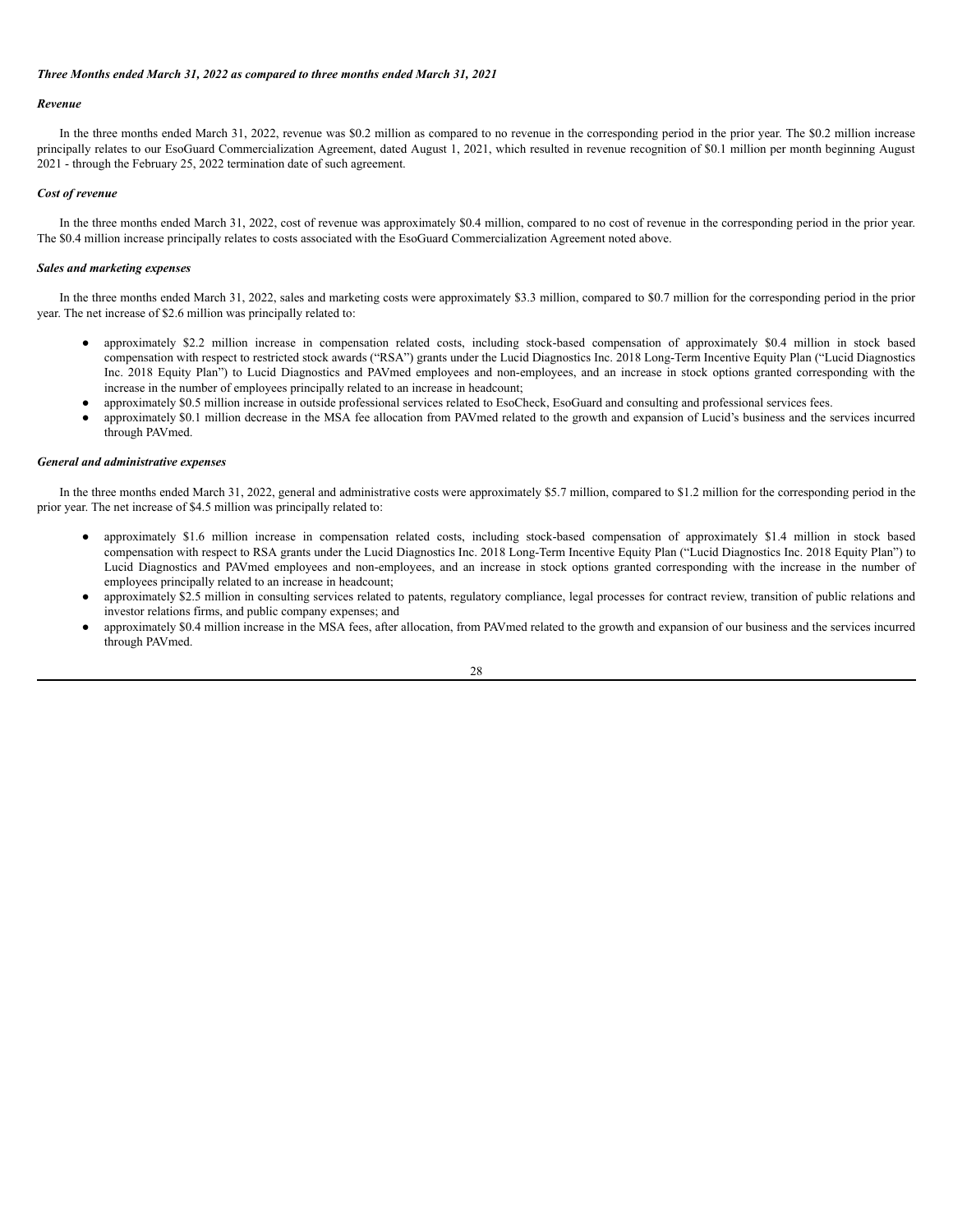# *Three Months ended March 31, 2022 as compared to three months ended March 31, 2021 - continued*

# *Research and development expenses*

In the three months ended March 31, 2022, research and development costs were approximately \$2.9 million, compared to \$1.8 million for the corresponding period in the prior year. The net increase of \$1.1 million was principally related to:

- approximately \$0.8 million increase in development costs, particularly in clinical trial activities and outside professional and consulting fees with respect to EsoCheck, EsoCure and EsoGuard;
- approximately \$0.1 million increase in compensation related costs and related to expanded clinical and engineering staff; and
- approximately \$0.2 million increase in the MSA fee allocation from PAVmed related to the growth and expansion of Lucid's business and the services incurred through PAVmed.

See our accompanying unaudited condensed consolidated financial statements for each of: Note 5*, Related Party Transactions,* for a discussion of the consulting fee expense and stock based compensation expense recognized with respect to the Physician Inventors consulting agreements and stock options and restricted stock awards; and the MSA between Lucid Diagnostics and PAVmed; and Note 11*, Stock-Based Compensation*, for information regarding each of the Lucid Diagnostics 2018 Equity Plan and the PAVmed Inc. 2014 Equity Plan.

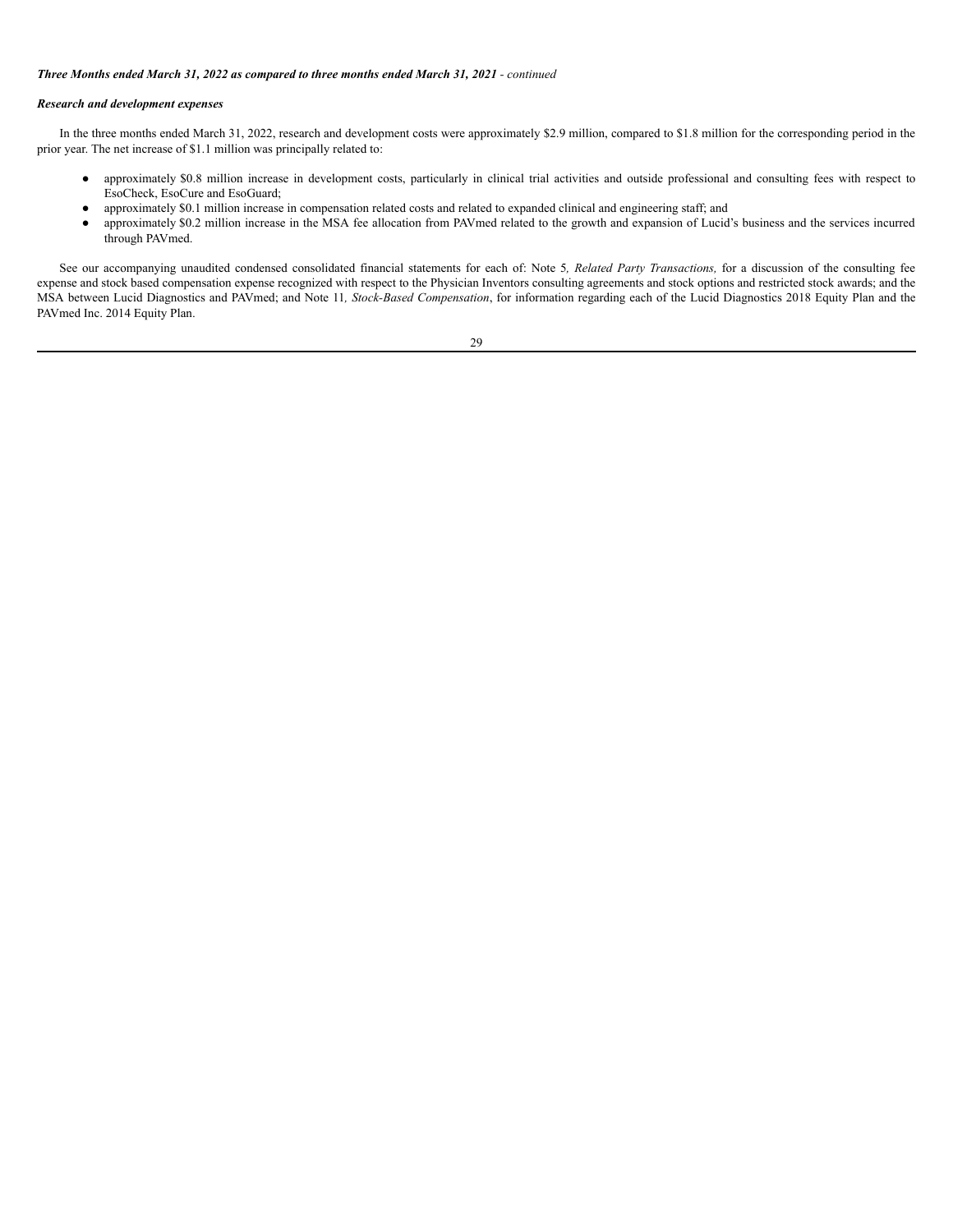# **Liquidity and Capital Resources**

We have financed our operations principally through advances from PAVmed and through the issuance of common stock in our initial public offering ("IPO"). We are subject to all of the risks and uncertainties typically faced by medical device and diagnostic companies that devote substantially all of their efforts to the commercialization of their initial product and services and ongoing R&D activities and clinical trials. We expect to continue to experience recurring losses from operations, and will continue to fund our operations with debt and/or equity financing transactions. Notwithstanding, however, with the cash on-hand as of March 31, 2022, we expect to be able to fund our future operations for one year from the date of the issue of our unaudited condensed consolidated financial statements, as included herein in this Quarterly Report on Form 10-Q for the period ended March 31, 2022.

# *Due To: PAVmed Inc.*

Since our inception in May 2018 through our IPO in October 2021, our operations were been funded by PAVmed providing working capital cash advances and the payment by PAVmed of certain operating expenses on-our-behalf. Additionally, our daily operations have been and continue to be principally managed by personnel employed by PAVmed, for which we incur a MSA Fee expense according to the provisions of the MSA discussed above.

As of March 31, 2022, we had a Due To: PAVmed Inc. payment obligation liability of an aggregate of approximately \$1.8 million payable to reimburse for employee related costs and certain operating expenses paid by PAVmed Inc. on our behalf. See our accompanying unaudited condensed consolidated financial statements *Note 6, Due To PAVmed Inc.*

# *Lucid Diagnostics Inc. Committed Equity Facility*

In March 2022, we entered into a committed equity facility with an affiliate of Cantor Fitzgerald ("Cantor"). Under the terms of the facility, Cantor has committed to purchase up to \$50 million in our shares of our common stock from time to time at our request. While there are distinct differences, the facility is structured similarly to a traditional at-the-market equity facility, insofar as it allows the Company to raise primary equity capital on a periodic basis at prices based on the existing market price.

Upon the initial satisfaction of the conditions to Cantor's obligation to purchase shares under the facility, including that a registration statement registering the resale by Cantor of the Shares under the Securities Act is declared effective by the SEC and a final prospectus relating thereto is filed with the SEC, we will have the right, but not the obligation, from time to time at our sole discretion until the first day of the month next following the expiration of the 36-month period after the effective date of the registration statement, to direct Cantor to purchase shares in accordance with the terms of the facility, by delivering written notice to Cantor prior to the commencement of trading on any trading day, subject to certain maximum amounts. The purchase price of the shares will be 96% of the volume weighted average price of the shares of common stock during the trading date on which we have timely delivered written notice to Cantor directing it to purchase shares under the facility.

We will not sell, and Cantor will not purchase, any shares pursuant to the facility, if the aggregate number of shares of common stock issued pursuant to the facility would exceed 7,482,763 shares of common stock, unless we obtain approval of our stockholders for the sale of shares in excess of such amount. In addition, we will not sell, and Cantor will not purchase, any shares pursuant to the facility, which, when aggregated with all other shares of common stock then beneficially owned by Cantor and its affiliates, would result in the beneficial ownership by Cantor and its affiliates of more than 4.99% of our outstanding voting power or shares of common stock.

In connection with the execution of the agreement for the facility, we agreed to pay Cantor \$1.0 million as consideration for its irrevocable commitment to purchase the shares upon the terms and subject to the satisfaction of the conditions set forth in such agreement. In addition, pursuant to the agreement, e agreed to reimburse Cantor for certain of its expenses. We also entered into a registration rights agreement with Cantor. We have the right to terminate the agreement at any time after initial satisfaction of the conditions to Cantor's obligation to purchase shares under the facility, at no cost or penalty, upon three trading days' prior written notice.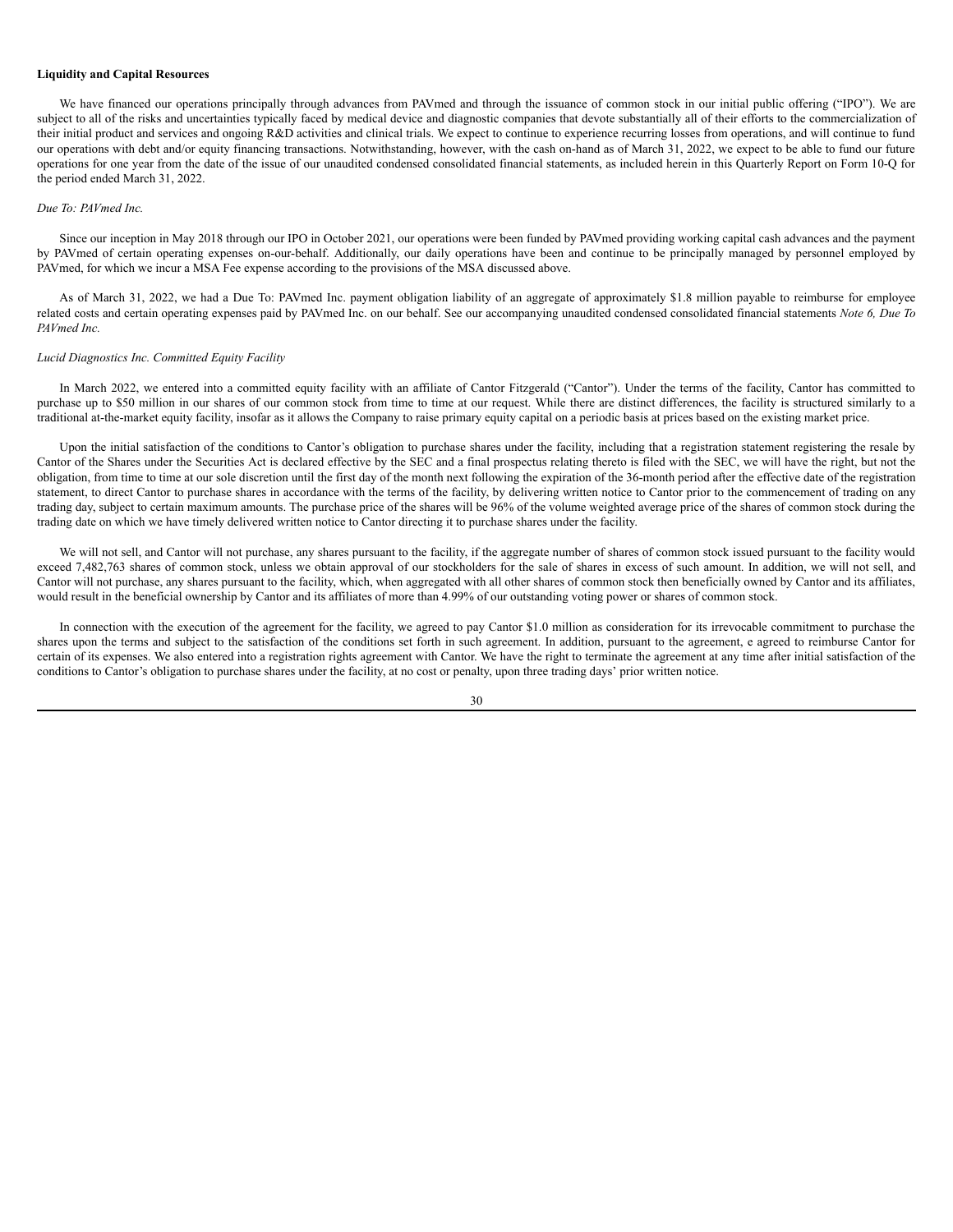## **Critical Accounting Policies and Significant Judgments and Estimates**

The discussion and analysis of our (unaudited) financial condition and consolidated results of operations is based on our unaudited condensed consolidated financial statements, which have been prepared in accordance with generally accepted accounting principles in the United States of America ("U.S. GAAP"). The preparation of these unaudited condensed consolidated financial statements requires us to make estimates and assumptions affecting the reported amounts of assets, liabilities, and equity, along with the disclosure of contingent assets and liabilities at the date of the unaudited condensed consolidated financial statements and the reported amounts of expenses during the corresponding periods. In accordance with U.S. GAAP, we base our estimates on historical experience and on various other assumptions we believe are reasonable under the circumstances. Actual results may differ from these estimates under different assumptions or conditions. Please see Note 2, *Summary of Significant Accounting Policies and Recent Accounting Standards Updates*, of our unaudited condensed consolidated financial statements included herein in this Form 10-Q, for a summary of significant accounting policies.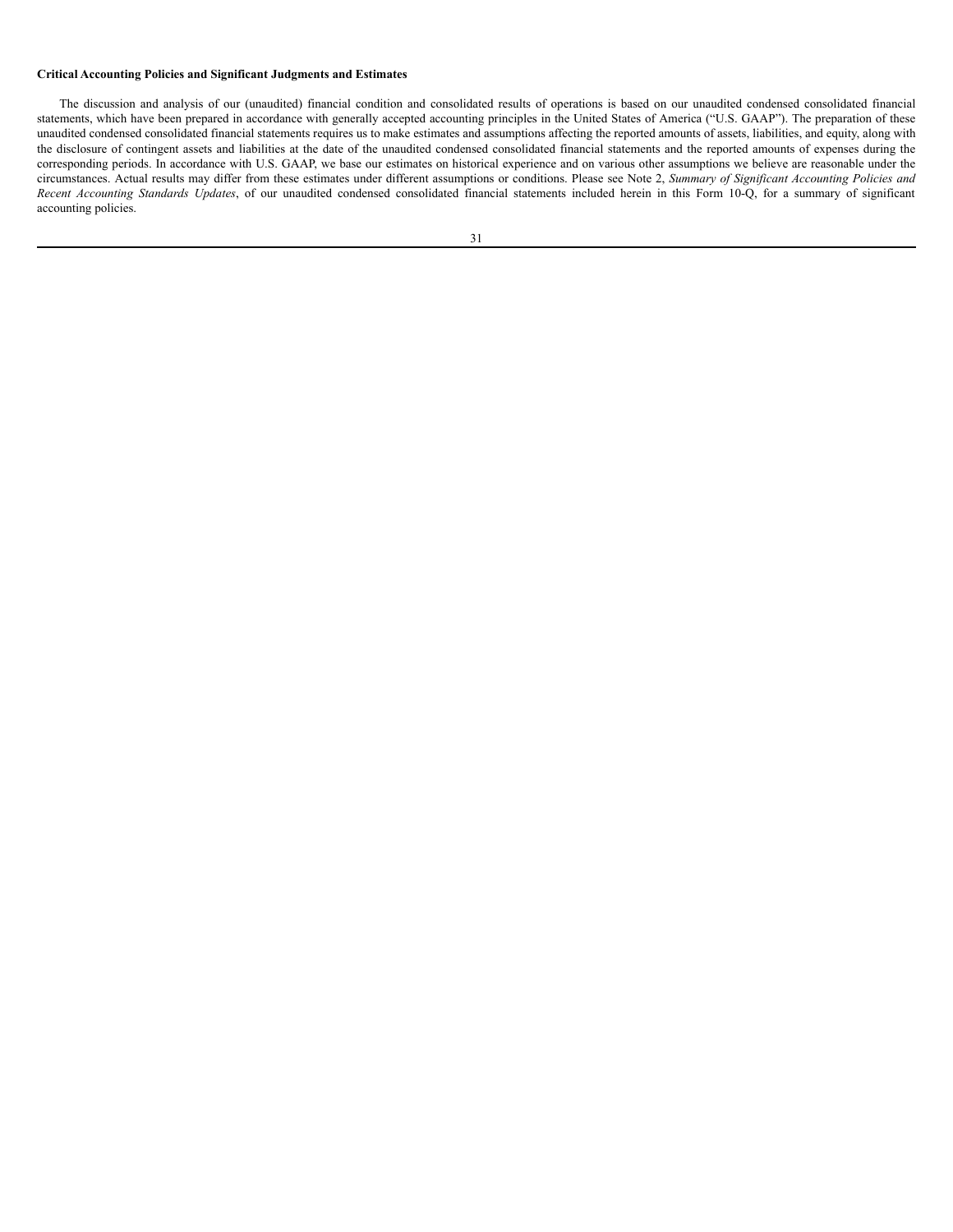# <span id="page-33-0"></span>**Item 4. Controls and Procedures**

# **Evaluation of Disclosure Controls and Procedures**

Our management, with the participation of our principal executive officer and our principal financial officer, evaluated the effectiveness of our disclosure controls and procedures as of March 31, 2022. Based on such evaluation, our principal executive officer and principal financial officer concluded our disclosure controls and procedures (as defined in Rules 13a-15(f) and 15d-15(f) under the Exchange Act) were effective as of such date to provide reasonable assurance the information required to be disclosed by us in the reports we file or submit under the Exchange Act is recorded, processed, summarized and reported within the time periods specified in the SEC's rules and forms. Disclosure controls and procedures include, without limitation, controls and procedures designed to ensure information required to be disclosed by us in the reports we file or submit under the Exchange Act is accumulated and communicated to our management, including our principal executive officer and principal financial officer, as appropriate to allow timely decisions regarding required disclosure.

# **Changes to Internal Controls Over Financial Reporting**

There has been no change in our internal controls over financial reporting (as defined in Rules 13a-15(f) and 15d-15(f) under the Exchange Act) that occurred during our fiscal quarter ended March 31, 2022 that has materially affected, or is reasonably likely to materially affect, our internals control over financial reporting.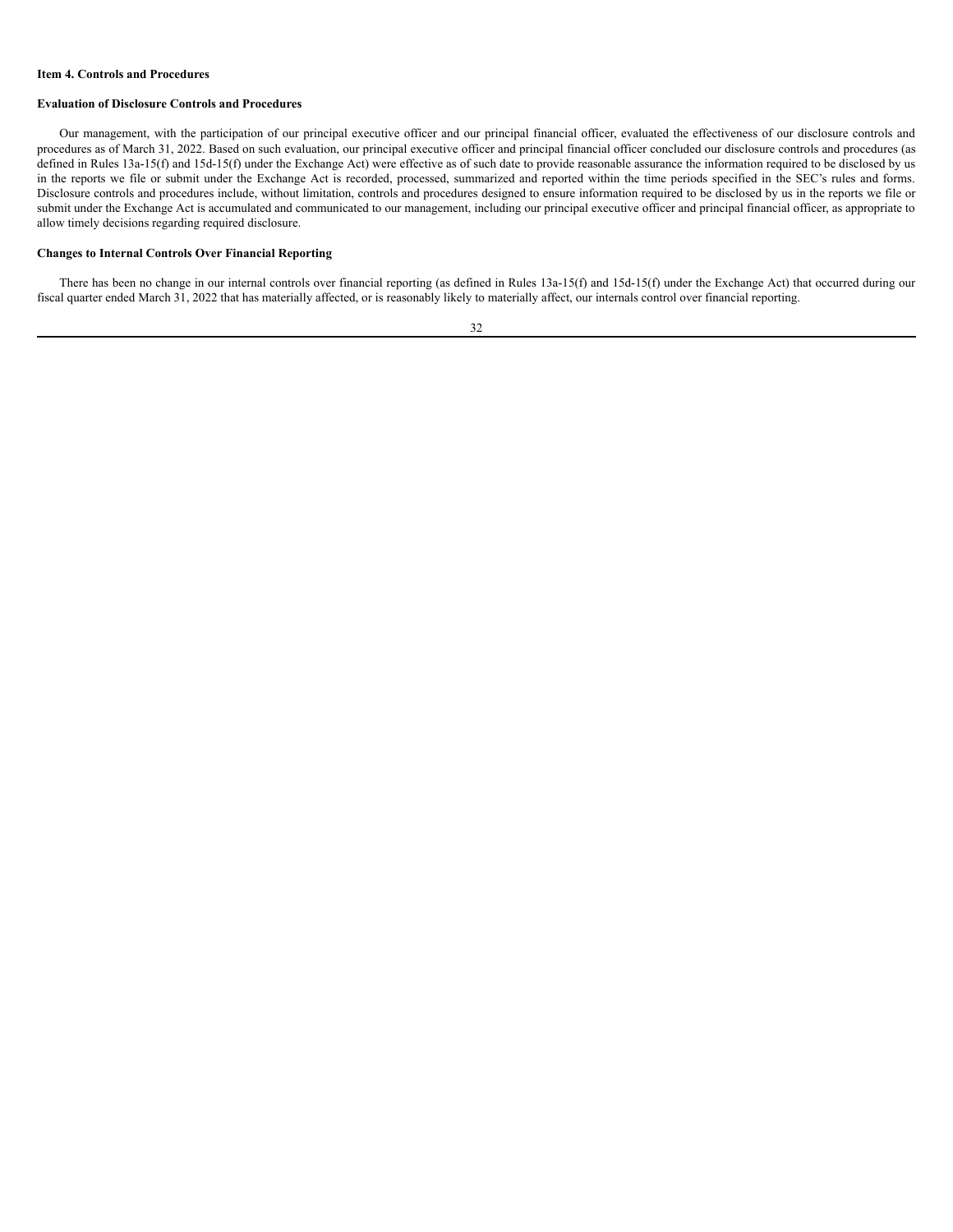# <span id="page-34-0"></span>**Part II - Other Information**

# <span id="page-34-1"></span>**Item 1. Legal Proceedings**

In the ordinary course of our business, particularly as it begins commercialization of its products, the Company may be subject to certain other legal actions and claims, including product liability, consumer, commercial, tax and governmental matters, which may arise from time to time. Except as otherwise noted herein, the Company does not believe it is currently a party to any other pending legal proceedings. Notwithstanding, legal proceedings are subject-to inherent uncertainties, and an unfavorable outcome could include monetary damages, and excessive verdicts can result from litigation, and as such, could result in a material adverse impact on the Company's business, financial position, results of operations, and /or cash flows. Additionally, although the Company has specific insurance for certain potential risks, the Company may in the future incur judgments or enter into settlements of claims which may have a material adverse impact on the Company's business, financial position, results of operations, and /or cash flows.

# <span id="page-34-2"></span>**Item 5. Other Information**

None.

# <span id="page-34-3"></span>**Item 6. Exhibits**

The exhibits filed as part of this Quarterly Report on Form 10-Q are set forth in the "*Exhibit Index*" below.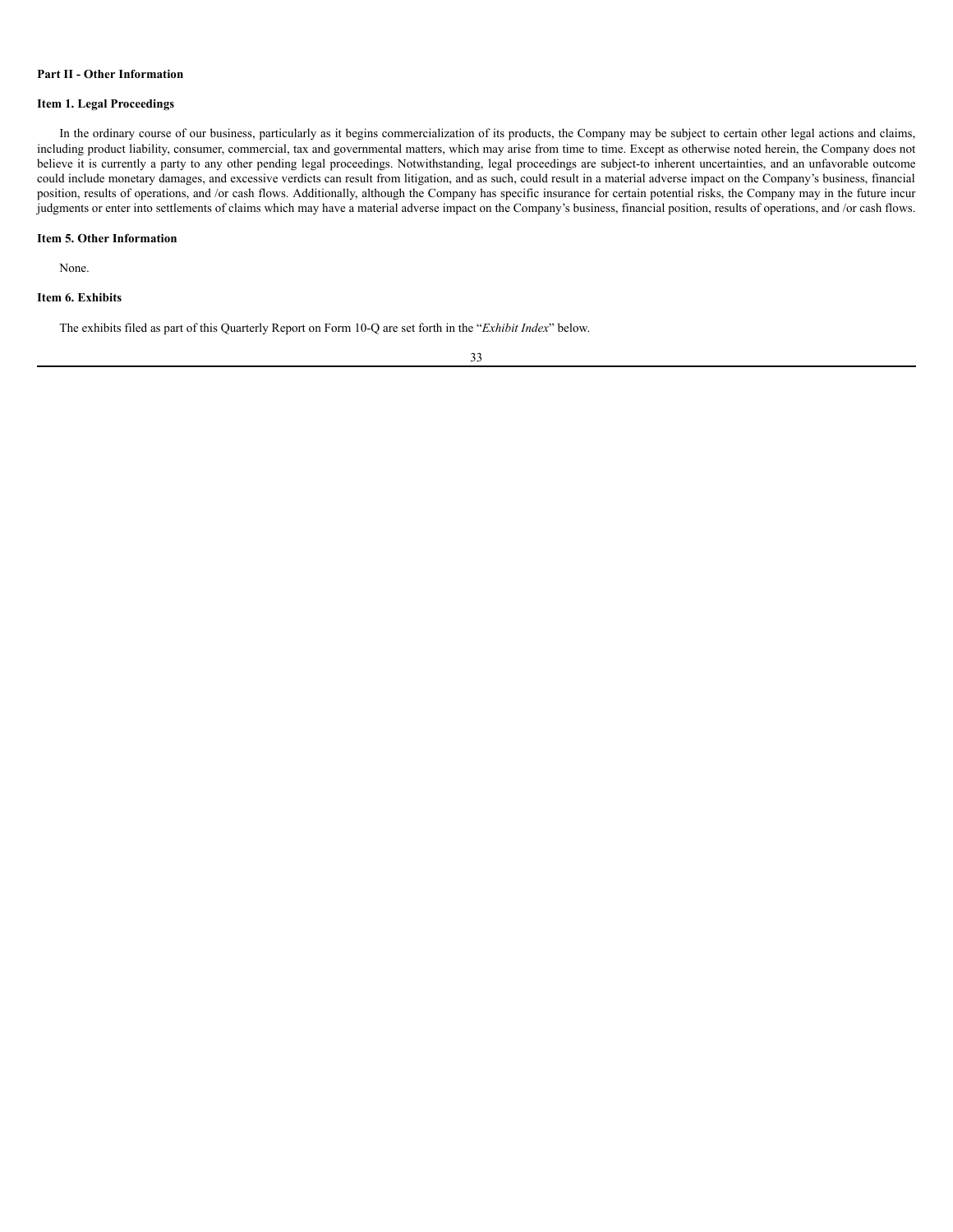# **SIGNATURES**

<span id="page-35-0"></span>Pursuant to the requirements of Section 13 or 15(d) of the Securities Exchange Act of 1934, the registrant has duly caused this report to be signed on its behalf by the undersigned, thereunto duly authorized.

Lucid Diagnostics Inc.

May 16, 2022 By: */s/ Dennis M McGrath* Dennis M McGrath Chief Financial Officer (Principal Financial and Accounting Officer)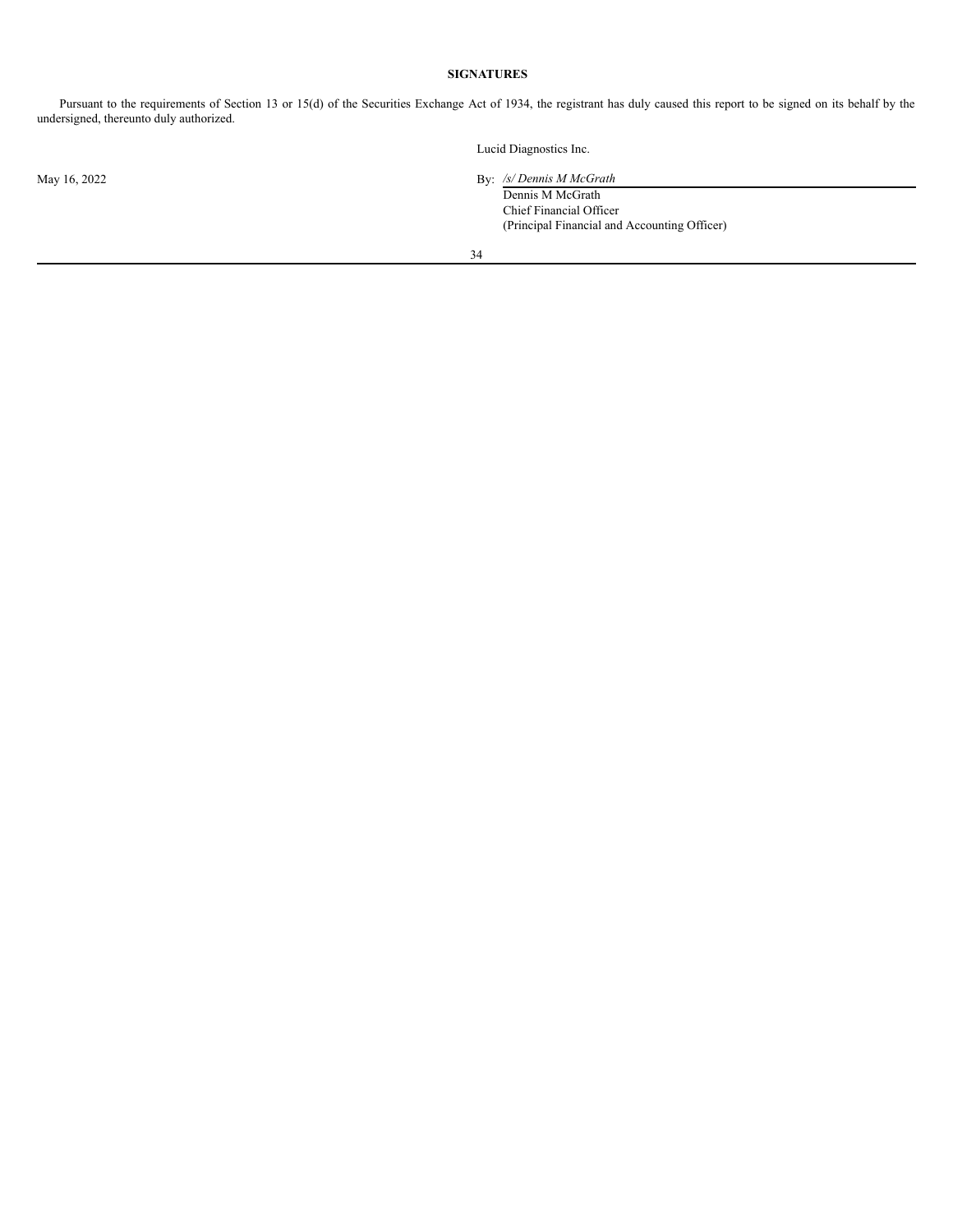# **EXHIBIT INDEX**

<span id="page-36-0"></span>

|                    |                                                                                                      | <b>Incorporation by Reference</b> |                    |           |
|--------------------|------------------------------------------------------------------------------------------------------|-----------------------------------|--------------------|-----------|
| <b>Exhibit No.</b> | <b>Description</b>                                                                                   | Form                              | <b>Exhibit No.</b> | Date      |
| $2.1$ ‡            | Asset Purchase Agreement, dated as of February 25, 2022, by and among LucidDx Labs Inc., Lucid       |                                   |                    |           |
|                    | Diagnostics Inc. and ResearchDx, Inc. $\ddagger$                                                     | $8-K$                             | 2.1                | 3/3/2022  |
| 10.1               | Common Stock Purchase Agreement, dated as of March 28, 2022, by and between CF Principal             | $8-K$                             | 10.1               | 4/1/2022  |
|                    | Investments LLC and Lucid Diagnostics Inc.                                                           |                                   |                    |           |
| 10.2               | Registration Rights Agreement, dated as of March 28, 2022, by and between CF Principal               | $8-K$                             | 10.2               | 4/1/2022  |
|                    | Investments LLC and Lucid Diagnostics Inc.                                                           |                                   |                    |           |
| 10.3               | Management Services Agreement, dated as of February 25, 2022, by and among LucidDx Labs Inc.         | $8-K$                             | 10.1               | 3/3/2022  |
|                    | and ResearchDx, Inc.                                                                                 |                                   |                    |           |
| 10.4               | Employment Agreement, dated as of February 22, 2022, by and between Lishan Aklog, M.D. and           | $8-K$                             | 10.1               | 1/20/2022 |
|                    | <b>Lucid Diagnostics Inc.</b>                                                                        |                                   |                    |           |
| 10.5               | Employment Agreement, dated as of February 22, 2022, by and between Dennis McGrath and Lucid         | $8-K$                             | 10.2               | 1/20/2022 |
|                    | Diagnostics Inc.                                                                                     |                                   |                    |           |
| 10.6               | Employment Agreement, dated as of February 22, 2022, by and between Shaun O'Neil and Lucid           | $8-K$                             | 10.1               | 3/23/2022 |
|                    | Diagnostics Inc. (incorporated by reference to Exhibit to the Current Report on Form filed by Lucid  |                                   |                    |           |
|                    | Diagnostics on).                                                                                     |                                   |                    |           |
| 31.1               | Certification of Principal Executive Officer pursuant to Section 302 of the Sarbanes-Oxley Act of    |                                   |                    |           |
|                    | 2002.                                                                                                | $\ast$                            |                    |           |
| 31.2               | Certification of Principal Financial and Accounting Officer pursuant to Section 302 of the Sarbanes- |                                   |                    |           |
|                    | Oxley Act of 2002.                                                                                   | $\ast$                            |                    |           |
| 32.1               | Certification of Principal Executive Officer pursuant to 18 U.S.C. Section 1350, as adopted pursuant |                                   |                    |           |
|                    | to Section 906 of the Sarbanes-Oxley Act of 2002                                                     | $\ast$                            |                    |           |
| 32.2               | Certification of Principal Financial and Accounting Officer pursuant to 18 U.S.C. Section 1350, as   |                                   |                    |           |
|                    | adopted pursuant to Section 906 of the Sarbanes-Oxley Act of 2002.                                   | $\ast$                            |                    |           |
| 101.INS            | Inline XBRL Instance Document                                                                        |                                   |                    |           |
| 101.CAL            | Inline XBRL Taxonomy Extension Schema                                                                |                                   |                    |           |
| 101.DEF            | Inline XBRL Taxonomy Extension Calculation Linkbase                                                  |                                   |                    |           |
| 101.LAB            | Inline XBRL Taxonomy Extension Label Linkbase                                                        |                                   |                    |           |
| 101.PRE            | Inline XBRL Taxonomy Extension Presentation Linkbase                                                 | $\ast$                            |                    |           |
| 104                | Cover Page Interactive Data File (embedded within the Inline XBRL document)                          |                                   |                    |           |

\* Filed herewith.

‡ Certain exhibits and schedules have been omitted pursuant to Item 601(b)(10) of Regulation S-K. The registrant hereby undertakes to furnish supplementally a copy of any omitted exhibit or schedule upon request by the Securities and Exchange Commission.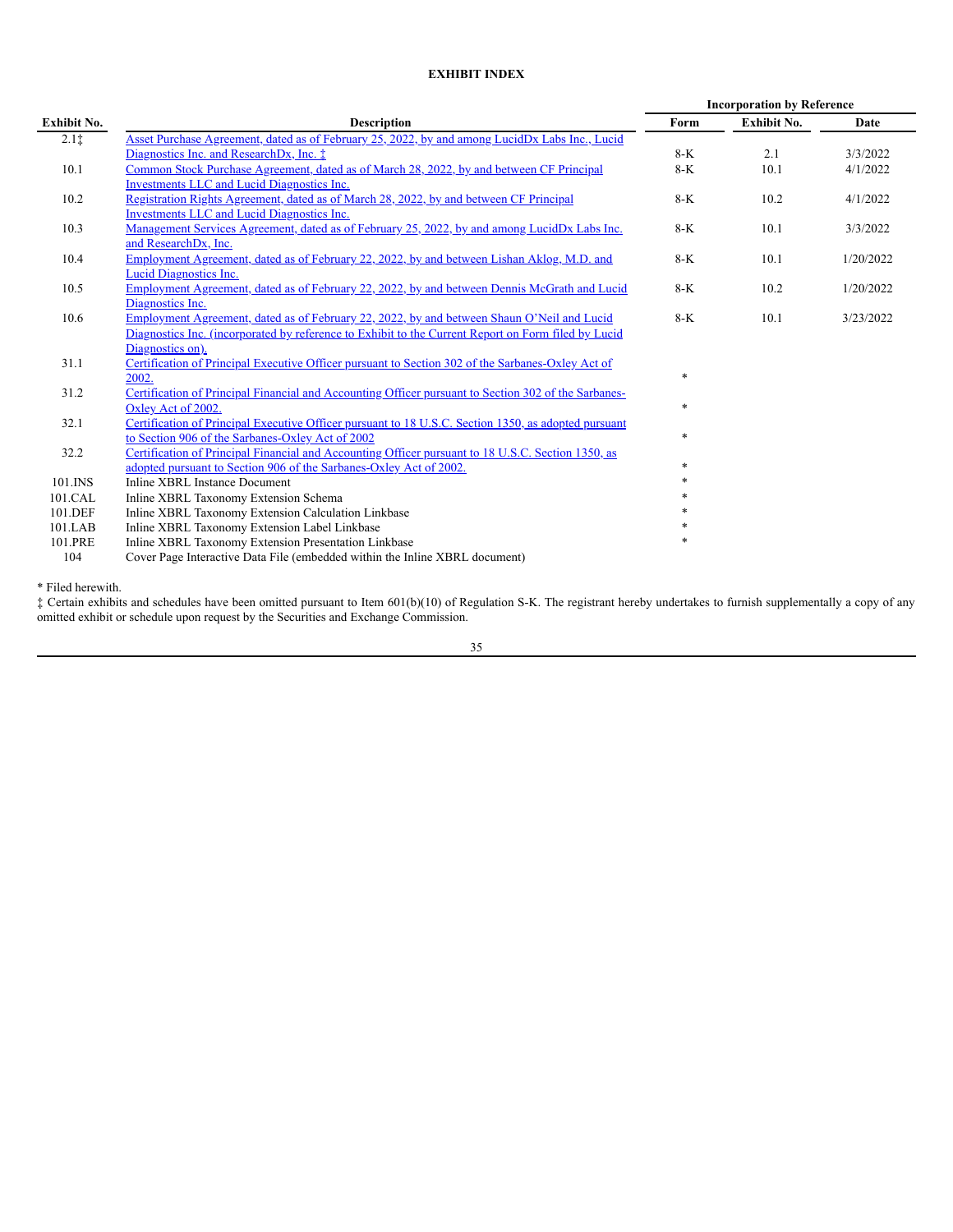# **CERTIFICATION BY PRINCIPAL EXECUTIVE OFFICER**

I, Lishan Aklog, M.D., certify that:

- 1 I have reviewed this Quarterly Report on Form 10-Q of Lucid Diagnostics Inc.;
- 2 Based on my knowledge, this report does not contain any untrue statement of a material fact or omit to state a material fact necessary to make the statements made, in light of the circumstances under which such statements were made, not misleading with respect to the period covered by this report;
- 3 Based on my knowledge, the financial statements, and other financial information included in this report, fairly present in all material respects the financial condition, results of operations and cash flows of the registrant as of, and for, the periods presented in this report;
- 4 The registrant's other certifying officer and I are responsible for establishing and maintaining disclosure controls and procedures (as defined in Exchange Act Rules 13a-15(e) and 15d-15(e)) and internal control over financial reporting (as defined in Exchange Act Rules 13a-15(f) and 15d-15(f)) for the registrant and have:
	- a) Designed such disclosure controls and procedures, or caused such disclosure controls and procedures to be designed under our supervision, to ensure that material information relating to the registrant, including its consolidated subsidiary, is made known to us by others within those entities, particularly during the period in which this report is being prepared;
	- b) Designed such internal control over financial reporting, or caused such internal control over financial reporting to be designed under our supervision, to provide reasonable assurance regarding the reliability of financial reporting and the preparation of financial statements for external purposes in accordance with generally accepted accounting principles;
	- c) Evaluated the effectiveness of the registrant's disclosure controls and procedures and presented in this report our conclusions about the effectiveness of the disclosure controls and procedures, as of the end of the period covered by this report based on such evaluation; and
	- d) Disclosed in this report any change in the registrant's internal control over financial reporting that occurred during the registrant's most recent fiscal quarter (the registrant's fourth fiscal quarter in the case of an annual report) that has materially affected, or is reasonably likely to materially affect, the registrant's internal control over financial reporting; and
- 5 The registrant's other certifying officer and I have disclosed, based on our most recent evaluation of internal control over financial reporting, to the registrant's auditors and the audit committee of the registrant's board of directors (or persons performing the equivalent functions):
	- All significant deficiencies and material weaknesses in the design or operation of internal control over financial reporting which are reasonably likely to adversely affect the registrant's ability to record, process, summarize and report financial information; and
	- b) Any fraud, whether or not material, that involves management or other employees who have a significant role in the registrant's internal control over financial reporting.

Date: May 16, 2022 By: */s/ Lishan Aklog, M.D.*

Lishan Aklog, M.D., Chief Executive Officer *(Principal Executive Of icer)*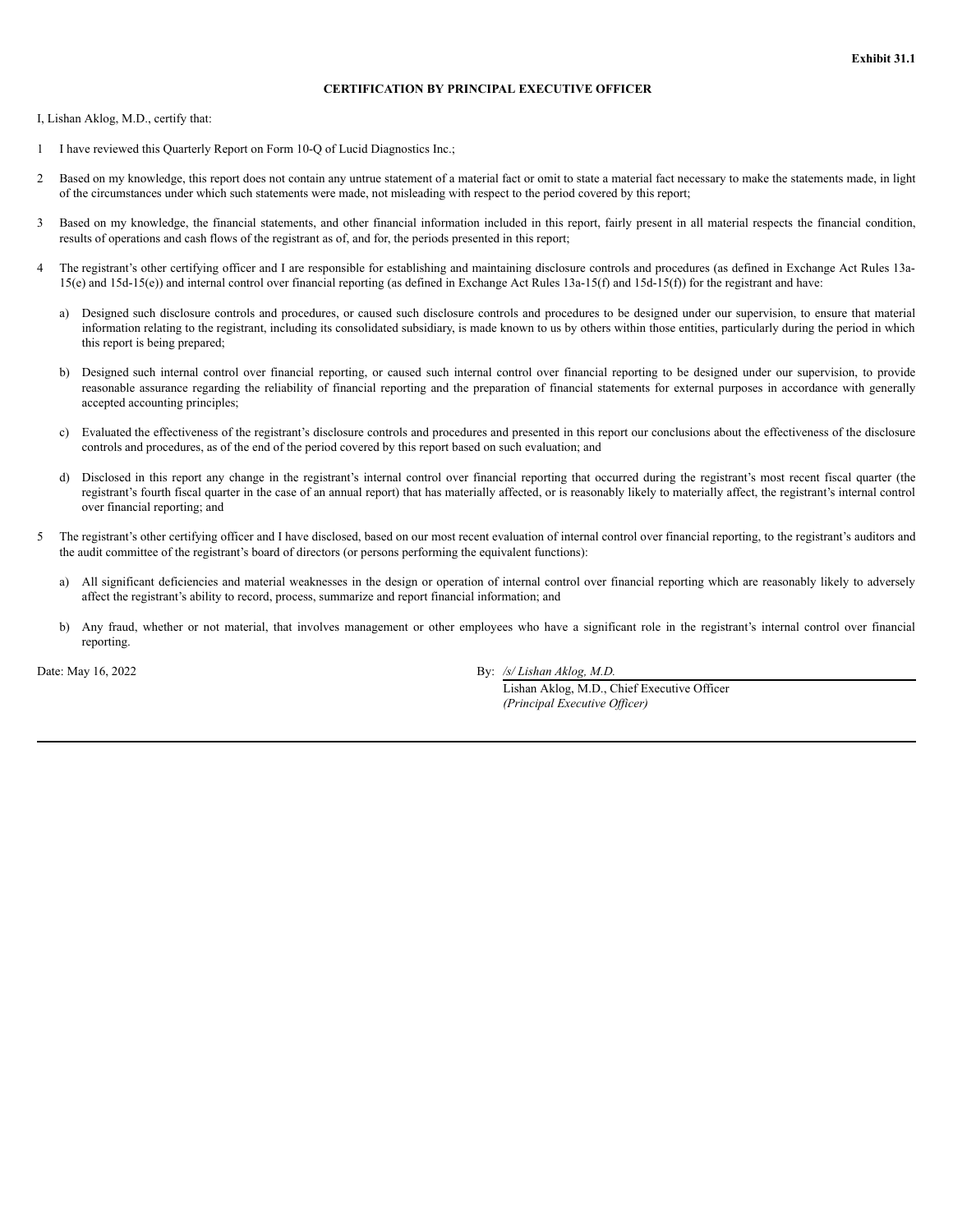# **CERTIFICATION BY PRINCIPAL FINANCIAL OFFICER**

I, Dennis M. McGrath, certify that:

- 1 I have reviewed this Quarterly Report on Form 10-Q of Lucid Diagnostics Inc.;
- 2 Based on my knowledge, this report does not contain any untrue statement of a material fact or omit to state a material fact necessary to make the statements made, in light of the circumstances under which such statements were made, not misleading with respect to the period covered by this report;
- 3 Based on my knowledge, the financial statements, and other financial information included in this report, fairly present in all material respects the financial condition, results of operations and cash flows of the registrant as of, and for, the periods presented in this report;
- 4 The registrant's other certifying officer and I are responsible for establishing and maintaining disclosure controls and procedures (as defined in Exchange Act Rules 13a-15(e) and 15d-15(e)) and internal control over financial reporting (as defined in Exchange Act Rules 13a-15(f) and 15d-15(f)) for the registrant and have:
	- a) Designed such disclosure controls and procedures, or caused such disclosure controls and procedures to be designed under our supervision, to ensure that material information relating to the registrant, including its consolidated subsidiary, is made known to us by others within those entities, particularly during the period in which this report is being prepared;
	- b) Designed such internal control over financial reporting, or caused such internal control over financial reporting to be designed under our supervision, to provide reasonable assurance regarding the reliability of financial reporting and the preparation of financial statements for external purposes in accordance with generally accepted accounting principles;
	- c) Evaluated the effectiveness of the registrant's disclosure controls and procedures and presented in this report our conclusions about the effectiveness of the disclosure controls and procedures, as of the end of the period covered by this report based on such evaluation; and
	- d) Disclosed in this report any change in the registrant's internal control over financial reporting that occurred during the registrant's most recent fiscal quarter (the registrant's fourth fiscal quarter in the case of an annual report) that has materially affected, or is reasonably likely to materially affect, the registrant's internal control over financial reporting; and
- 5 The registrant's other certifying officer and I have disclosed, based on our most recent evaluation of internal control over financial reporting, to the registrant's auditors and the audit committee of the registrant's board of directors (or persons performing the equivalent functions):
	- All significant deficiencies and material weaknesses in the design or operation of internal control over financial reporting which are reasonably likely to adversely affect the registrant's ability to record, process, summarize and report financial information; and
	- b) Any fraud, whether or not material, that involves management or other employees who have a significant role in the registrant's internal control over financial reporting.

Date: May 16, 2022 By: */s/ Dennis M. McGrath*

Dennis M. McGrath Chief Financial Officer *(Principal Financial and Accounting Of icer)*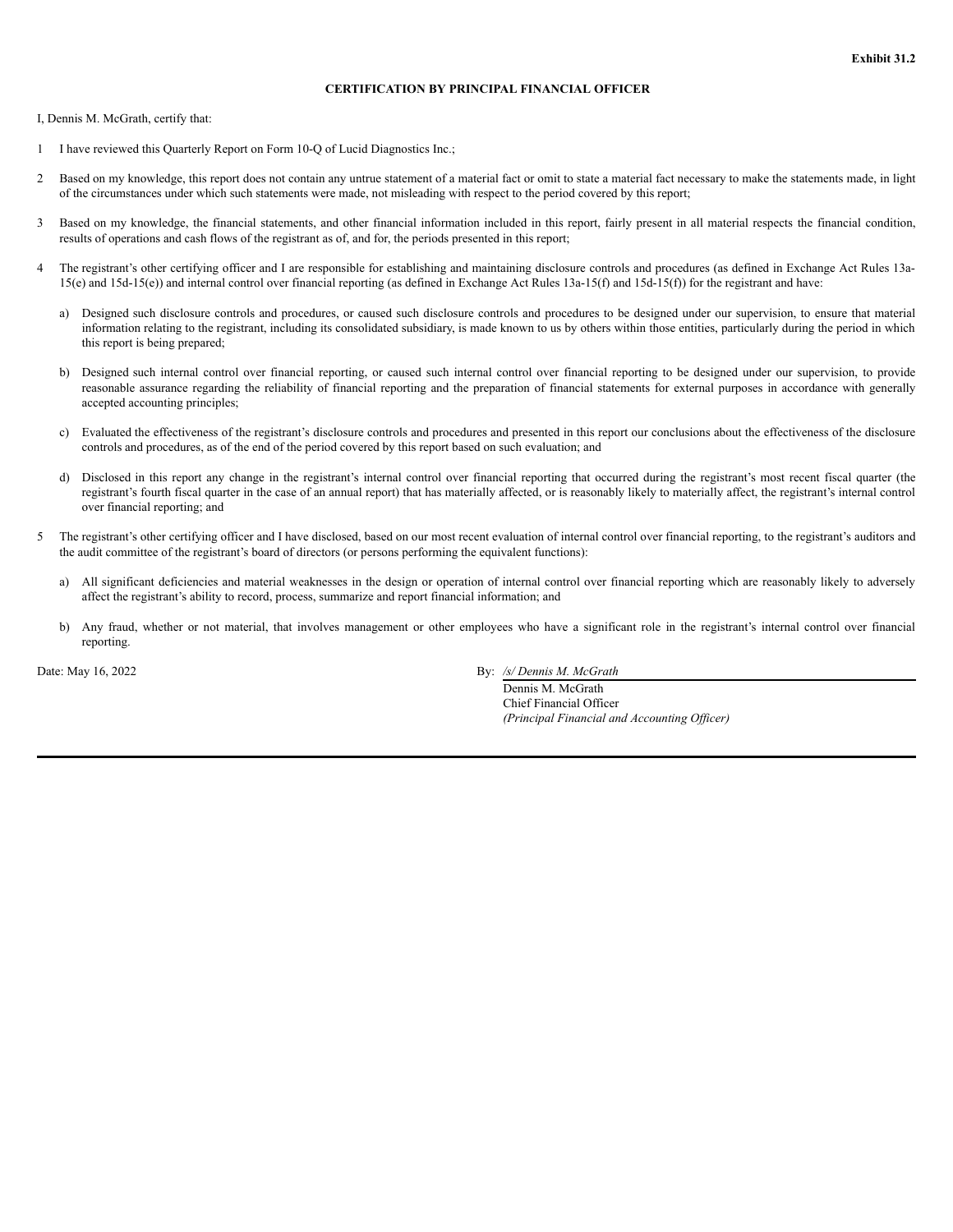# **CERTIFICATION PURSUANT TO 18 U.S.C. SECTION 1350, AS ADOPTED PURSUANT TO SECTION 906 OF THE SARBANES-OXLEY ACT OF 2002**

In connection with the Quarterly Report on Form 10-Q of Lucid Diagnostics Inc. (the "Company") for the year ended March 31, 2022 as filed with the Securities and Exchange Commission on the date hereof (the "Report"), the undersigned, Lishan Aklog, M.D., Chief Executive Officer of the Company, hereby certifies, pursuant to 18 U.S.C. Section 1350, that to his knowledge:

(1) the Report fully complies with the requirements of Section 13(a) or 15(d) of the Securities Exchange Act of 1934; and

(2) the information contained in the Report fairly presents, in all material respects, the financial condition and results of operations of the Company.

Date: May 16, 2022 By: */s/ Lishan Aklog, M.D.*

Lishan Aklog, M.D. Chief Executive Officer *(Principal Executive Of icer)*